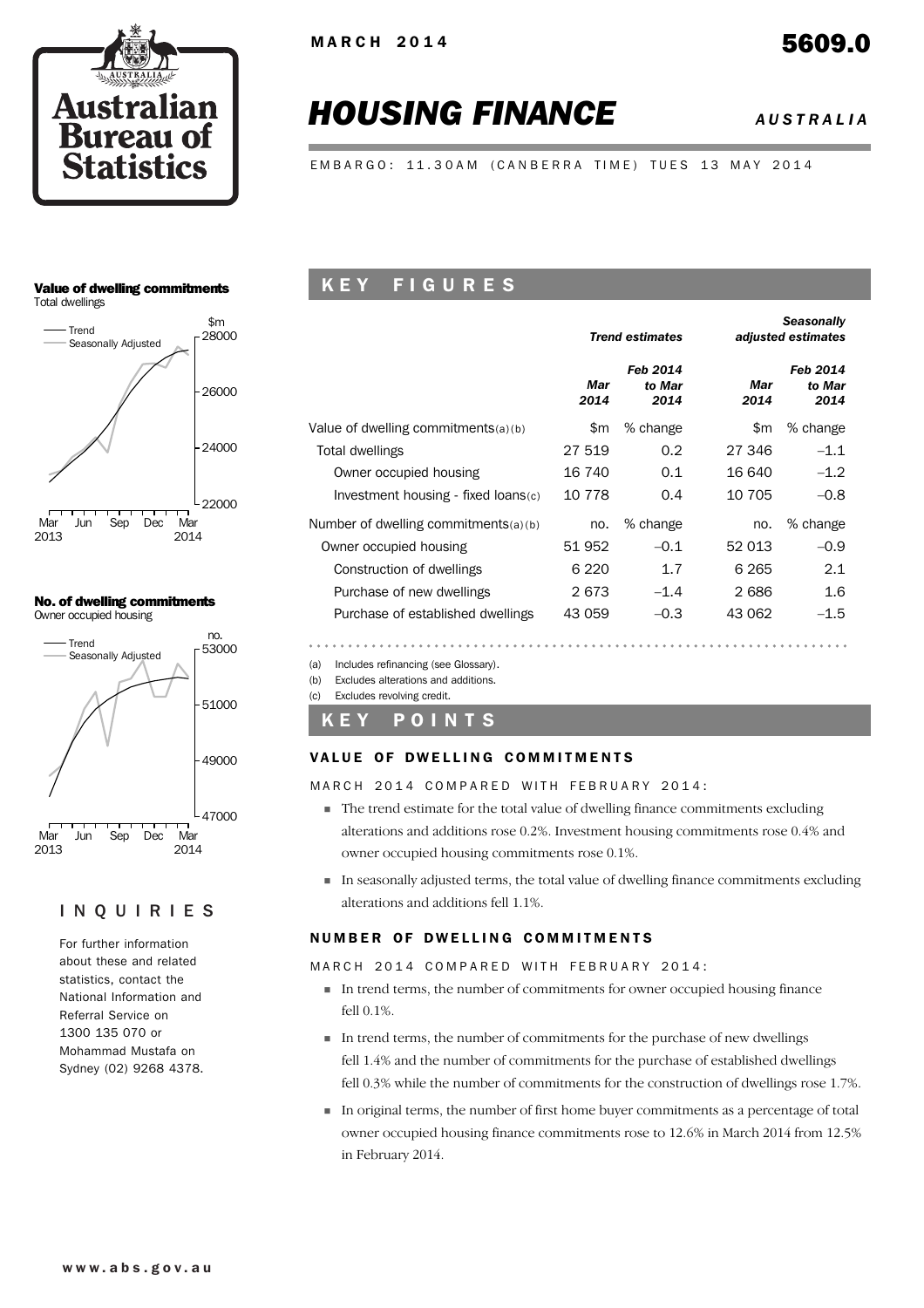# NOTES

| FORTHCOMING ISSUES   | <b>ISSUE</b>                                                                                                                                                                                                                                                                                                                                           | <b>RELEASE DATE</b>                                                                      |  |  |  |  |  |  |
|----------------------|--------------------------------------------------------------------------------------------------------------------------------------------------------------------------------------------------------------------------------------------------------------------------------------------------------------------------------------------------------|------------------------------------------------------------------------------------------|--|--|--|--|--|--|
|                      | April 2014                                                                                                                                                                                                                                                                                                                                             | 10 June 2014                                                                             |  |  |  |  |  |  |
|                      | May 2014                                                                                                                                                                                                                                                                                                                                               | 11 July 2014                                                                             |  |  |  |  |  |  |
|                      | June 2014                                                                                                                                                                                                                                                                                                                                              | 8 August 2014                                                                            |  |  |  |  |  |  |
|                      | <b>July 2014</b>                                                                                                                                                                                                                                                                                                                                       | 9 September 2014                                                                         |  |  |  |  |  |  |
|                      | August 2014                                                                                                                                                                                                                                                                                                                                            | 10 October 2014                                                                          |  |  |  |  |  |  |
|                      | September 2014                                                                                                                                                                                                                                                                                                                                         | 10 November 2014                                                                         |  |  |  |  |  |  |
|                      |                                                                                                                                                                                                                                                                                                                                                        |                                                                                          |  |  |  |  |  |  |
| <b>REVISIONS</b>     | In this issue revisions have been made to the original series as a result of improved<br>reporting of survey and administrative data. These revisions have impacted on:<br>• Owner occupied housing values for the periods February 2011 to February 2014<br>• Housing loan outstandings to households for the periods of January and February<br>2014 |                                                                                          |  |  |  |  |  |  |
|                      |                                                                                                                                                                                                                                                                                                                                                        | Seasonally adjusted and trend series have been revised as a result of revisions to the   |  |  |  |  |  |  |
|                      |                                                                                                                                                                                                                                                                                                                                                        | original series, the incorporation of estimates for the latest month and the revision of |  |  |  |  |  |  |
|                      |                                                                                                                                                                                                                                                                                                                                                        | seasonal factors due to the concurrent seasonal adjustment methodology.                  |  |  |  |  |  |  |
| <b>ABBREVIATIONS</b> | \$m million dollars                                                                                                                                                                                                                                                                                                                                    |                                                                                          |  |  |  |  |  |  |
|                      | Australian Bureau of Statistics<br><b>ABS</b>                                                                                                                                                                                                                                                                                                          |                                                                                          |  |  |  |  |  |  |
|                      | ADI                                                                                                                                                                                                                                                                                                                                                    | Authorised Deposit-taking Institution                                                    |  |  |  |  |  |  |
|                      |                                                                                                                                                                                                                                                                                                                                                        | APRA Australian Prudential Regulation Authority                                          |  |  |  |  |  |  |
|                      | <b>ARIMA</b>                                                                                                                                                                                                                                                                                                                                           | autoregressive integrated moving average                                                 |  |  |  |  |  |  |
|                      | not elsewhere classified<br>n.e.c.                                                                                                                                                                                                                                                                                                                     |                                                                                          |  |  |  |  |  |  |
|                      | <b>RFC</b><br>Registered Financial Corporation                                                                                                                                                                                                                                                                                                         |                                                                                          |  |  |  |  |  |  |
|                      |                                                                                                                                                                                                                                                                                                                                                        |                                                                                          |  |  |  |  |  |  |

Jonathan Palmer Acting Australian Statistician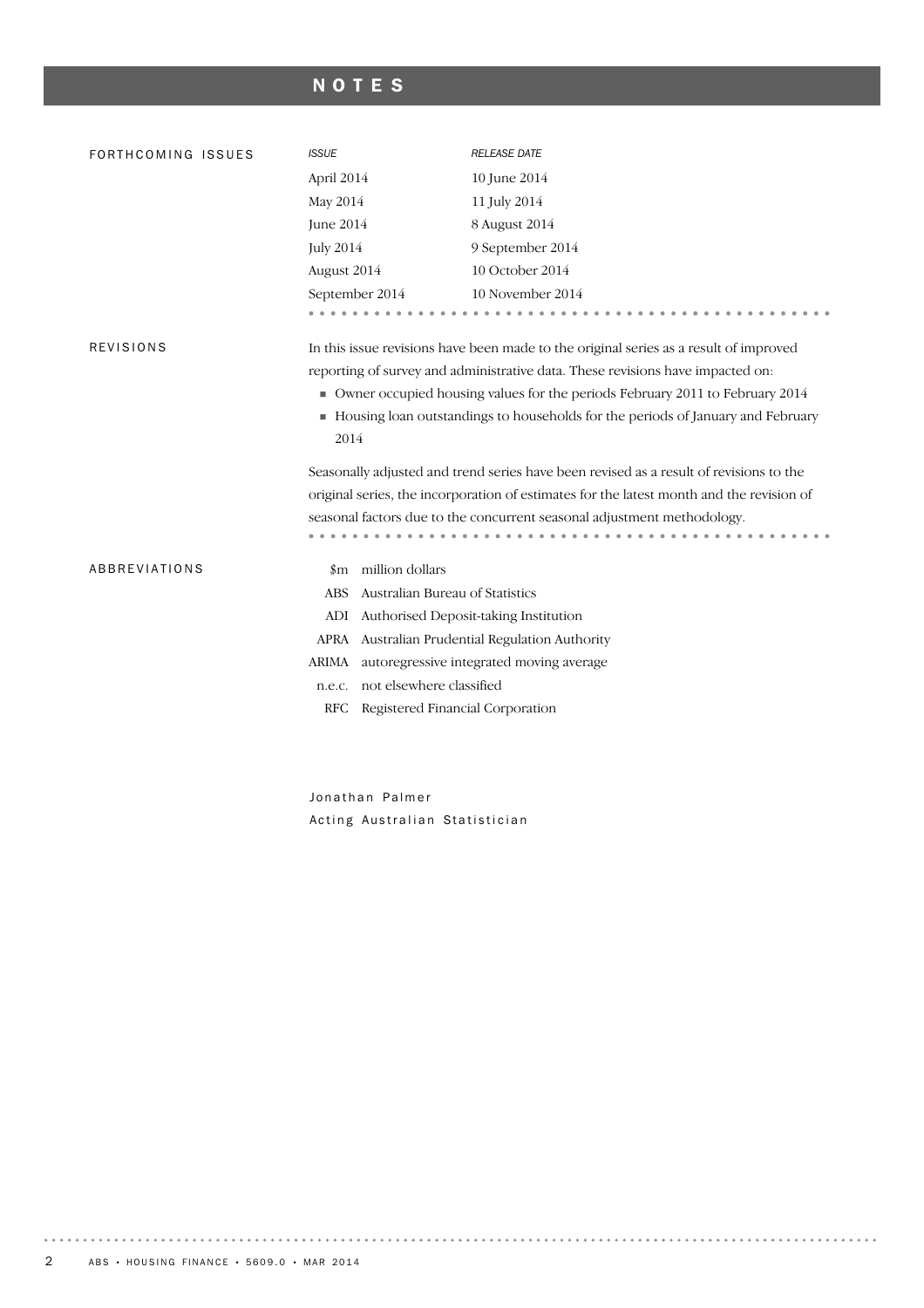### CONTENTS

|               | Time Series Data <i>interpretational content of the Series Data interpretation i.e.</i>                   |
|---------------|-----------------------------------------------------------------------------------------------------------|
| ANALYSIS      |                                                                                                           |
|               |                                                                                                           |
| <b>TABLES</b> |                                                                                                           |
|               | 1<br>Housing Finance Commitments (Owner Occupation), By Purpose:                                          |
|               |                                                                                                           |
|               | Housing Finance Commitments (Owner Occupation), By Purpose:<br>2                                          |
|               |                                                                                                           |
|               | 3<br>Housing Finance Commitments (Owner Occupation), By Lender:                                           |
|               |                                                                                                           |
|               | Housing Finance Commitments (Owner Occupation), By Lender:<br>4                                           |
|               |                                                                                                           |
|               | Housing Finance Commitments (Owner Occupation), By State and<br>5                                         |
|               |                                                                                                           |
|               | Housing Finance Commitments (Owner Occupation), By State and<br>6                                         |
|               |                                                                                                           |
|               | Housing Finance Commitments (Owner Occupation), By State and<br>$\overline{\mathbf{z}}$                   |
|               |                                                                                                           |
|               | Housing Finance Commitments (Owner Occupation), By Purpose and<br>8                                       |
|               |                                                                                                           |
|               | 9<br>Housing Finance Commitments (Owner Occupation), First Home                                           |
|               |                                                                                                           |
|               | 10<br>Housing Finance Commitments (Owner Occupation), By Purpose:                                         |
|               |                                                                                                           |
|               | 11<br>Housing Finance Commitments (Owner Occupation and Investment                                        |
|               |                                                                                                           |
|               | 12<br>Housing Loan Outstandings to Households (Owner Occupation and                                       |
|               |                                                                                                           |
|               | What If? Revisions to Trend Estimates $\dots \dots \dots \dots \dots \dots \dots \dots \dots \dots \dots$ |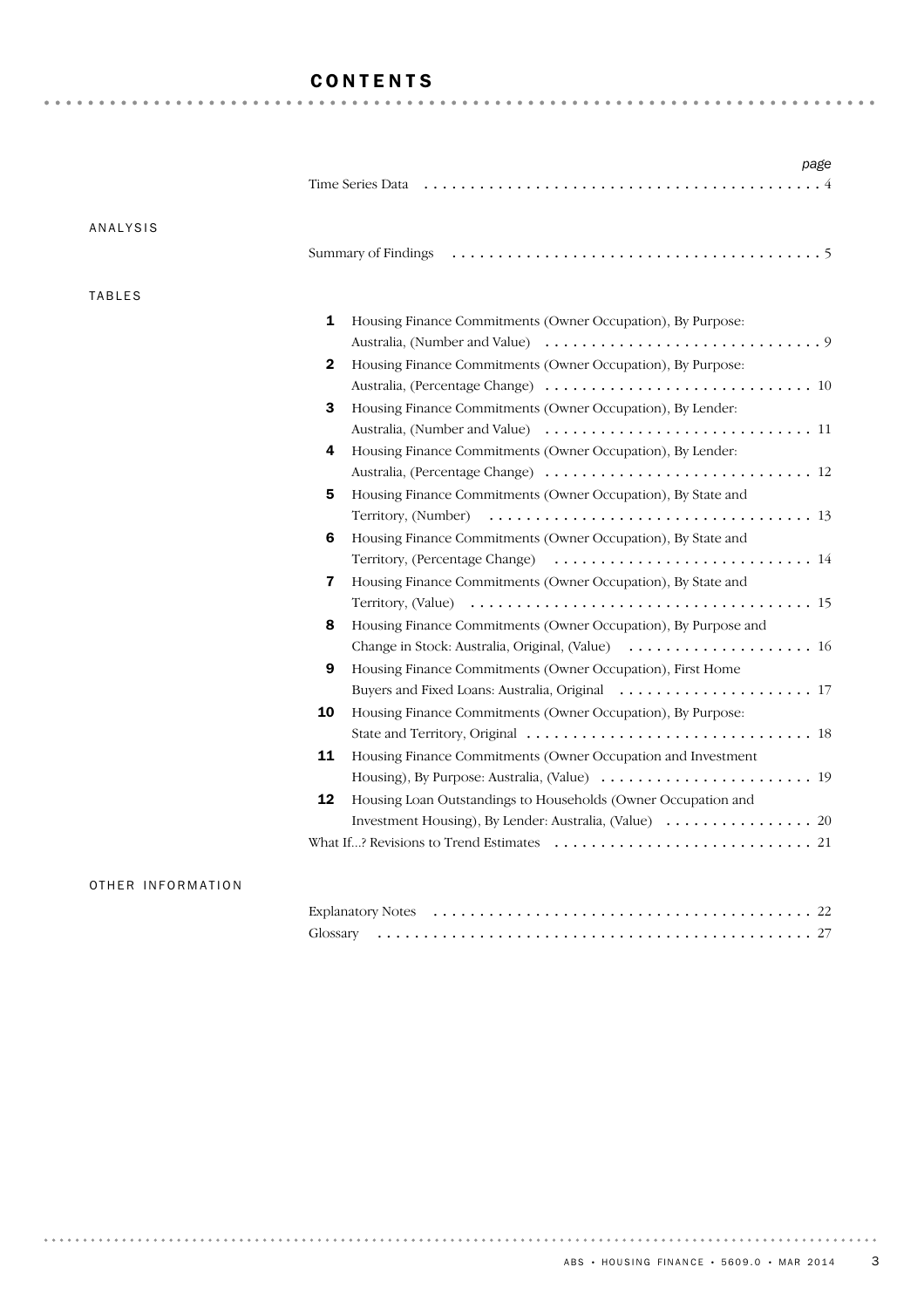### TIME SERIES DATA

TIME SERIES DATA

 $-0.000$ 

Data available free on the ABS web site <http://www.abs.gov.au> include:

- ! longer time series of tables in this publication
- ! the following tables, with data from October 1975

8. Housing finance commitments (Owner Occupation), By Purpose and Change in Stock: State and Territory, Original (\$'000)

13a. Housing finance commitments (Owner Occupation), By Purpose and Lender: Australia, Original (Number)

13b.Housing finance commitments (Owner Occupation), By Purpose and Lender: Australia, Original (\$'000)

13c. Housing finance commitments, By Purpose and Lender: Australia, Original (Average Loan Size–\$'000)

14. Housing Finance Seasonal Factors and Forward Factors for 12 months, By Purpose and Lender: Australia

15. Housing Finance Seasonal Factors and Forward Factors for 12 months, By State and Territory

. . . . . . . . .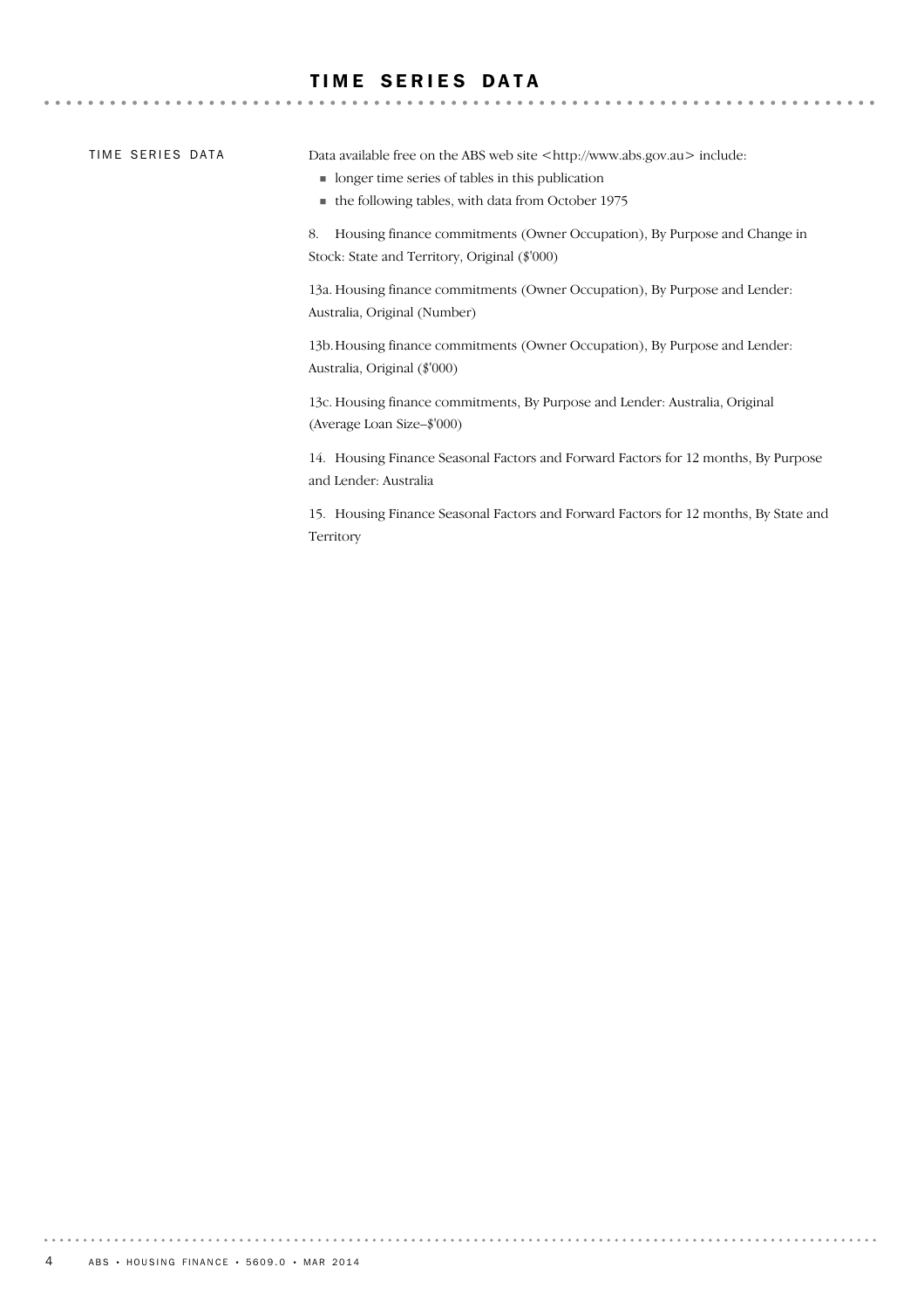| DWELLINGS FINANCED | The total value of dwelling commitments excluding alterations and additions (trend)                                                                                          |
|--------------------|------------------------------------------------------------------------------------------------------------------------------------------------------------------------------|
| Value of Dwellings | rose 0.2% in March 2014 compared with February 2014, and the seasonally adjusted                                                                                             |
| Financed           | series fell 1.1% in March 2014.                                                                                                                                              |
| (Tables 11, 1 & 2) | The total value of owner occupied housing commitments (trend) rose (up $24m, 0.1\%$ )<br>in March 2014. Rises were recorded in commitments for the construction of dwellings |

in March 2014. Rises were recorded in commitments for the construction of dwellings (up \$32m, 1.8%) and commitments for the purchase of established dwellings (up \$7m, 0.1%), while commitments for the purchase of new dwellings fell (down \$15m, 1.6%). The seasonally adjusted series for the total value of owner occupied housing commitments fell 1.2% in March 2014.

The total value of investment housing commitments (trend) rose (\$42m, 0.4%) in March 2014 compared with February 2014. Rises were recorded in commitments for the purchase of dwellings by others for rent or resale (up \$36m, 3.5%), commitments for the construction of dwellings for rent or resale (up \$8m, 1.2%), while the purchase of dwellings by individuals for rent or resale was flat. The value of investment housing commitments seasonally adjusted fell 0.8% in March 2014.

INVESTMENT HOUSING - TOTAL



The number of owner occupied housing commitments (trend) fell (down 57, 0.1%) in March 2014, after a rise of 0.1% in February 2014. Rises were recorded in commitments for the construction of dwellings (up 106, 1.7%) and in commitments for the refinancing of established dwellings (up 12, 0.1%), while falls were recorded in commitments for the purchase of established dwellings excluding refinancing (down 137, 0.5%) and commitments for the purchase of new dwellings (down 38, 1.4%). The seasonally adjusted estimate for the total number of owner occupied housing commitments fell (down 477, 0.9%) in March 2014.



*Number of Owner Occupied Dwellings Financed (Tables 1 & 2)*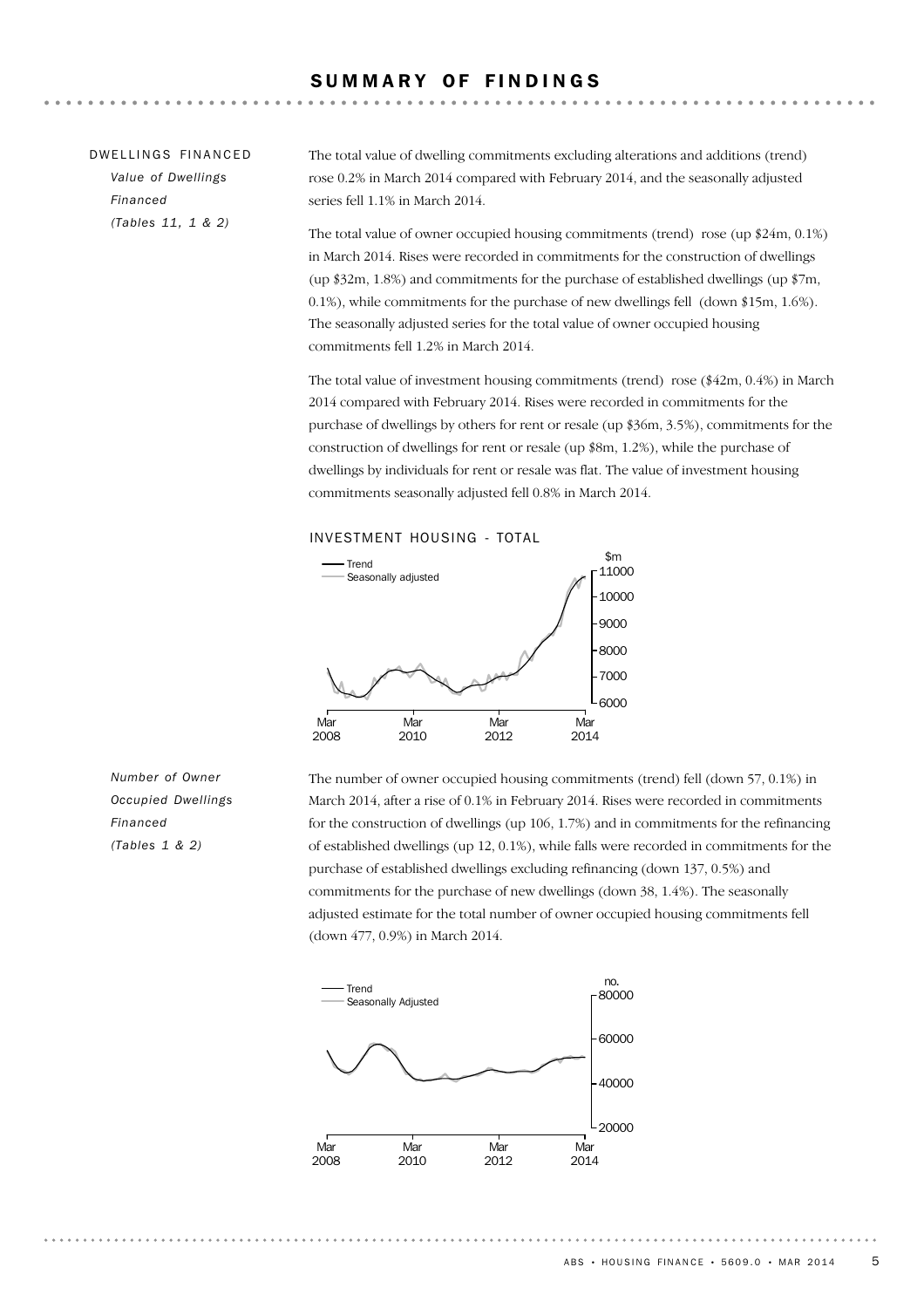### S U M M A R Y O F F I N D I N G S *continued*

In original terms, the number of first home buyer commitments as a percentage of total owner occupied housing finance commitments rose to 12.6% in March 2014 from 12.5% in February 2014. Between March 2014 and February 2014, the average loan size for first *First Home Buyer Commitments (Table 9)* Between March 2014 and February 2014, the number of owner occupied housing commitments (trend) rose in Western Australia (up 35, 0.5%), Queensland (up 19, 0.2%), the Australian Capital Territory (up 10, 1.2%) and in the Northern Territory (up 3, 0.8%), while falls were recorded in Victoria (down 45, 0.3%), New South Wales (down 39, 0.3%), South Australia (down 18, 0.5%) and Tasmania (down 3, 0.4%). The seasonally adjusted estimates rose in Victoria (up 64, 0.5%), South Australia (up 57, 1.7%), the Australian Capital Territory (up 41, 5.1%) and Tasmania (up 18, 2.1%), while falls were recorded in Queensland (down 217, 2.2%), Western Australia (down 202, 2.5%), New South Wales (down 171, 1.1%) and the Northern Territory (down 48, 12.5%). *Number of Owner Occupied Dwellings Financed – State (Tables 5 & 6)*

home buyers rose \$700 to \$302,800. The average loan size for all owner occupied housing commitments rose \$3,900 to \$319,300 for the same period.

*Number of Owner Occupied Dwellings Financed Excluding Refinancing (Tables 1 & 2)*

The number of owner occupied housing commitments excluding refinancing (trend) fell 0.2% in March 2014, after a rise of 0.1% in February 2014. The seasonally adjusted series fell 0.9% in March 2014, after a rise of 0.7% in February 2014.



PURPOSE OF FINANCE (OWNER OCCUPATION) *Construction of dwellings (Tables 1 & 2)*

The number of finance commitments for the construction of dwellings for owner occupation (trend) rose 1.7% in March 2014, following a rise of 2.1% in February 2014. This is the sixteenth consecutive rise since December 2012. The seasonally adjusted series rose 2.1% in March 2014, following a rise of 0.7% in February 2014.

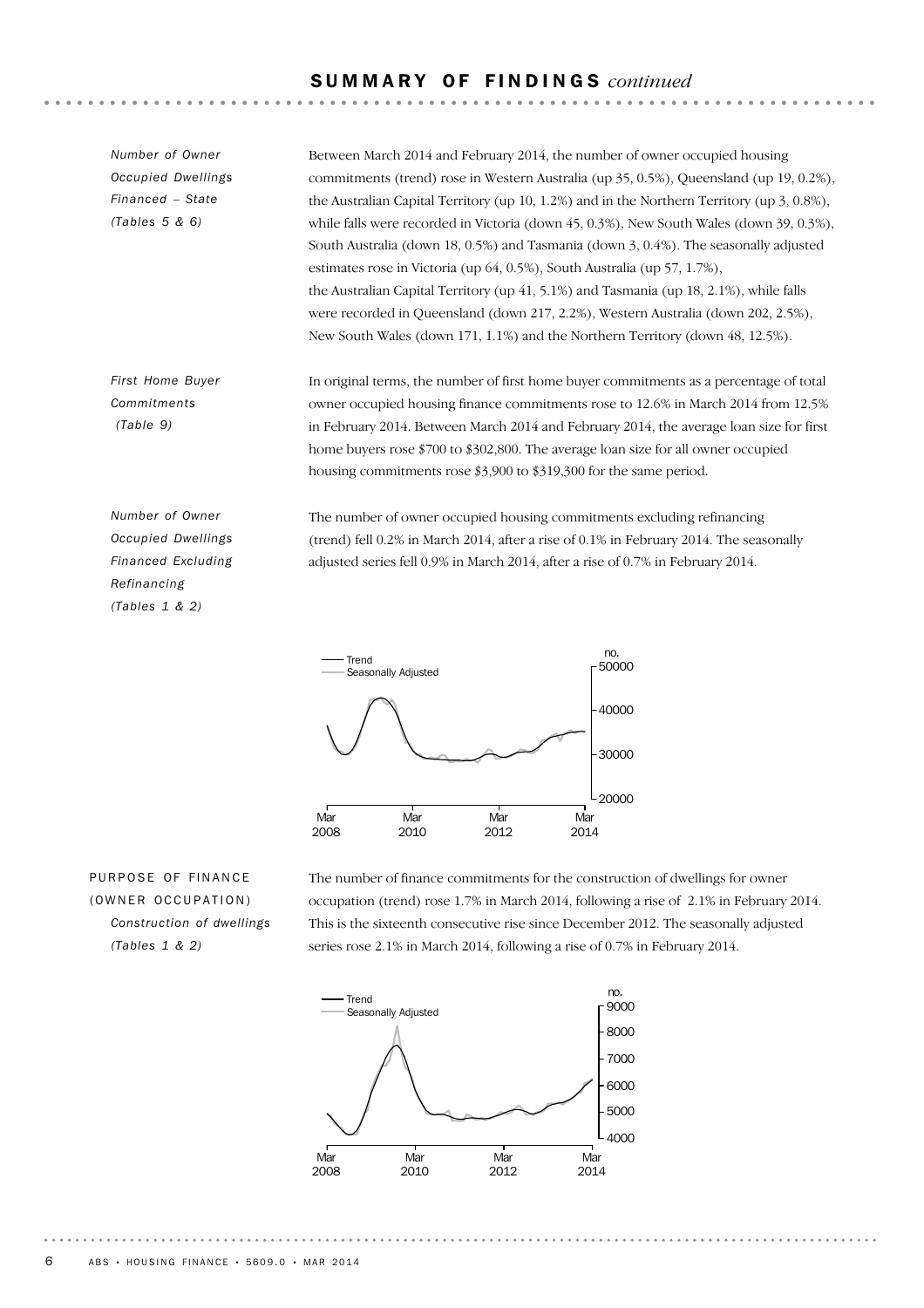*Purchase of new dwellings (Tables 1 & 2)*

The number of finance commitments for the purchase of new dwellings for owner occupation (trend) fell 1.4% in March 2014, following a fall of 1.7% in February 2014. The seasonally adjusted series rose 1.6% in March 2014, after a fall of 4.3% in February 2014.



*Purchase of established dwellings (including refinancing across lending institutions) (Tables 1 & 2)*

The number of finance commitments for the purchase of established dwellings for owner occupation (trend) fell 0.3% in March 2014, after being flat in February 2014. The seasonally adjusted series fell 1.5% in March 2014, after a rise of 3.0% in February 2014.



### *Refinancing (Tables 1 & 2)*

The number of refinancing commitments for owner occupied housing (trend) rose 0.1% in March 2014, following a rise of 0.1% in February 2014. The seasonally adjusted series fell 1.0% in March 2014, after a rise of 5.9% in February 2014.



 $ABS \cdot HOUSING FINANCE \cdot 5609.0 \cdot MAR 2014$  7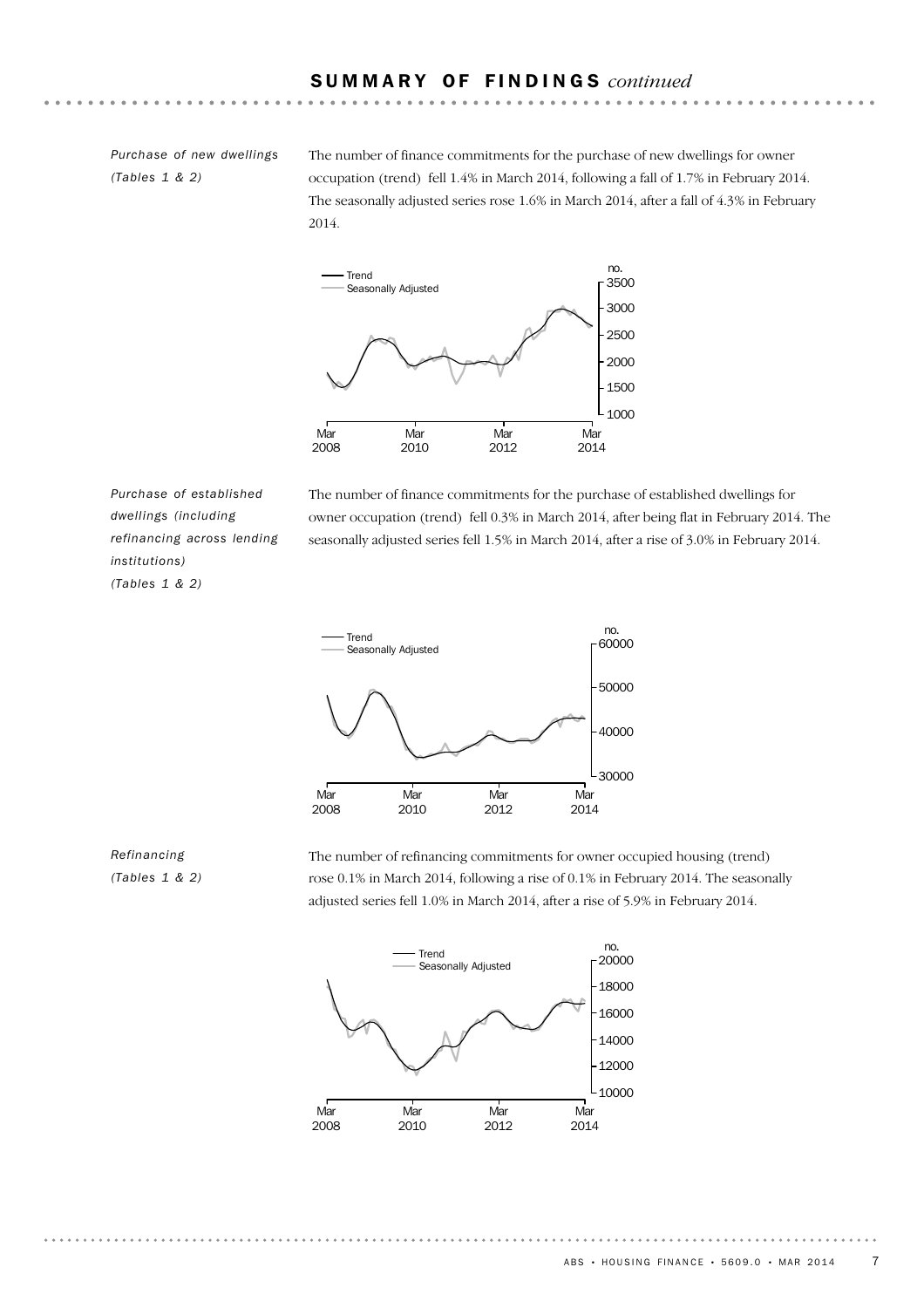TYPE OF LENDER (OWNER OCCUPATION) *Banks (Tables 3 & 4)*

The number of commitments for owner occupied dwellings financed by banks (trend) fell 0.2% in March 2014, after being flat in February 2014. The seasonally adjusted series fell 0.9% in March 2014, after a rise of 2.4% in February 2014.



### *Non–banks (Tables 3 & 4)*

The number of commitments for owner occupied dwellings financed by non-banks (trend) rose 1.3% in March 2014, following a rise of 1.5% in February 2014. The seasonally adjusted series fell 1.6% in March 2014, after a rise of 1.1% in February 2014. The number of commitments for owner occupied dwellings financed by permanent building societies (trend) fell 0.1% in March 2014, following a fall of 0.3% in February 2014. The seasonally adjusted series rose 3.1% in March 2014, after a fall of 2.1% in February 2014.



### HOUSING LOAN OUTSTANDINGS *(Table 12)*

At the end of March 2014, the value of outstanding housing loans financed by authorised deposit-taking institutions (ADIs) was \$1,283,287m, up \$7,955m (0.6%) from the February 2014 closing balance. Owner occupied housing loan outstandings financed by ADIs rose \$4,961m (0.6%) to \$858,252m and investment housing loan outstandings financed by ADIs rose \$2,994m (0.7%) to \$425,035m.

Bank housing loan outstandings rose \$5,225m (0.4%) during March 2014 to reach a closing balance of \$1,236,613m. Owner occupied housing loan outstandings of banks rose \$2,698m (0.3%) to \$820,710m and investment housing loan outstandings of banks rose \$2,527m (0.6%) to \$415,903m.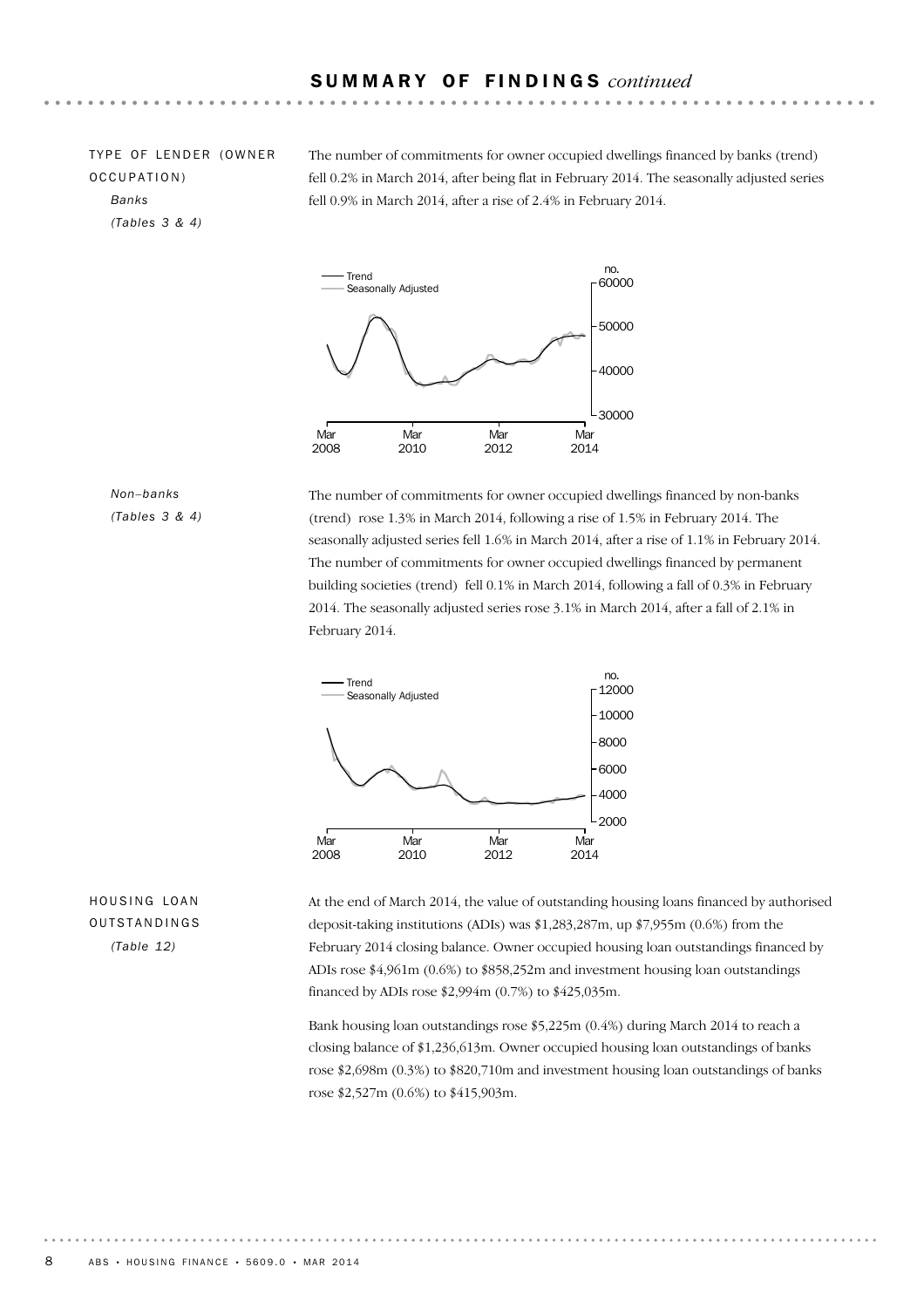

## 1 HOUSING FINANCE COMMITMENTS (OWNER OCCUPATION) (a) , By Purpose: Australia

|                      | Construction<br>of dwellings |              | Purchase of<br>new dwellings |                    | Purchase of<br>established<br>dwellings(b) |                    | Total            |                     | Refinancing<br>of established<br>dwellings(c) |                    | Total excluding<br>refinancing of<br>established<br>dwellings |                    |  |
|----------------------|------------------------------|--------------|------------------------------|--------------------|--------------------------------------------|--------------------|------------------|---------------------|-----------------------------------------------|--------------------|---------------------------------------------------------------|--------------------|--|
| Month                | no.                          | \$m          | no.                          | \$m\$              | no.                                        | \$m                | no.              | \$m                 | no.                                           | \$m                | no.                                                           | \$m\$              |  |
|                      |                              |              |                              |                    |                                            |                    |                  |                     |                                               |                    |                                                               |                    |  |
| ORIGINAL             |                              |              |                              |                    |                                            |                    |                  |                     |                                               |                    |                                                               |                    |  |
| 2013                 |                              |              |                              |                    |                                            |                    |                  |                     |                                               |                    |                                                               |                    |  |
| March                | 4 9 6 0                      | 1 3 8 4      | 2848                         | 941                | 38 933                                     | 11 749             | 46 741           | 14 0 74             | 14 8 15                                       | 3896               | 31926                                                         | 10 178             |  |
| April                | 5 2 8 2                      | 1530         | 3 0 1 5                      | 984                | 40 479                                     | 12 20 6            | 48776            | 14 7 20             | 15 601                                        | 4073               | 33 175                                                        | 10 647             |  |
| May                  | 6 2 1 9                      | 1762         | 3 2 4 5                      | 1 0 8 3            | 46 361                                     | 14 054             | 55 825           | 16899               | 17 681                                        | 4628               | 38 144                                                        | 12 27 1            |  |
| June                 | 5428                         | 1561         | 2 7 5 0                      | 932                | 40 581                                     | 12 3 5 5           | 48 759           | 14 8 48             | 15 967                                        | 4 3 0 6            | 32 792                                                        | 10 542             |  |
| July                 | 5836                         | 1643         | 3 2 4 5                      | 1 0 6 0            | 45 168                                     | 13 591             | 54 249           | 16 294              | 17854                                         | 4 7 3 9            | 36 395                                                        | 11 555             |  |
| August               | 5 7 2 9                      | 1647         | 2 9 0 0                      | 934                | 42 137                                     | 12 659             | 50 766           | 15 240              | 16870                                         | 4 4 0 3            | 33 896                                                        | 10837              |  |
| September            | 5 4 8 9                      | 1580         | 2 7 4 0                      | 929<br>1070        | 42 698                                     | 13 082             | 50 927           | 15 5 91             | 17 127                                        | 4526               | 33 800                                                        | 11 065             |  |
| October<br>November  | 5886                         | 1695<br>1637 | 3 1 3 8<br>3 0 3 4           |                    | 46 330                                     | 14 5 24<br>15 132  | 55 354           | 17 289<br>17825     | 17 798                                        | 4866               | 37 556                                                        | 12 4 24<br>12 9 37 |  |
| December             | 5745<br>5626                 | 1599         | 3 0 5 4                      | 1 0 5 7<br>1 0 5 5 | 46897<br>43 805                            | 14 24 2            | 55 676<br>52 485 | 16896               | 17 537<br>16 493                              | 4888<br>4606       | 38 139<br>35 992                                              | 12 29 1            |  |
|                      |                              |              |                              |                    |                                            |                    |                  |                     |                                               |                    |                                                               |                    |  |
| 2014                 |                              |              |                              |                    |                                            |                    |                  |                     |                                               |                    |                                                               |                    |  |
| January              | 4849                         | 1 4 0 3      | 2 3 9 4                      | 853                | 36 720                                     | 11 938             | 43 963           | 14 194              | 13 7 3 7                                      | 3840               | 30 2 26                                                       | 10 354             |  |
| February             | 5 4 8 1                      | 1560         | 2 4 0 9                      | 807                | 38 829                                     | 12 3 68            | 46 719           | 14 7 35             | 15 4 61                                       | 4371               | 31 258                                                        | 10 365             |  |
| March                | 6076                         | 1752         | 2 7 2 9                      | 920                | 43 036                                     | 13 8 82            | 51841            | 16 554              | 17 286                                        | 4882               | 34 555                                                        | 11 673             |  |
|                      |                              |              |                              |                    |                                            |                    |                  |                     |                                               |                    |                                                               |                    |  |
|                      |                              |              |                              |                    | SEASONALLY ADJUSTED                        |                    |                  |                     |                                               |                    |                                                               |                    |  |
|                      |                              |              |                              |                    |                                            |                    |                  |                     |                                               |                    |                                                               |                    |  |
| 2013                 |                              |              |                              |                    |                                            |                    |                  |                     |                                               |                    |                                                               |                    |  |
| March                | 5 3 0 9                      | 1 4 8 3      | 2 9 5 0                      | 969                | 40 207                                     | 12 2 38            | 48 4 66          | 14 689              | 15 169                                        | 4 0 2 1            | 33 297                                                        | 10 668             |  |
| April                | 5 3 3 3                      | 1520         | 2 9 6 2                      | 993                | 40 539                                     | 12 2 14            | 48 834           | 14 7 26             | 15 694                                        | 4 1 3 1            | 33 141                                                        | 10 596             |  |
| May                  | 5 3 1 6                      | 1516         | 2944                         | 981                | 41 449                                     | 12 5 65            | 49 709           | 15 062              | 15 9 26                                       | 4 2 1 2            | 33 783                                                        | 10 850             |  |
| June                 | 5375                         | 1528         | 2943                         | 980                | 42 552                                     | 12 908             | 50 870           | 15 4 15             | 16 457                                        | 4 3 9 4            | 34 413                                                        | 11 0 21            |  |
| July                 | 5 2 8 8                      | 1470         | 3 0 5 0                      | 1 0 0 3            | 43 146                                     | 12 993             | 51 484           | 15 4 66             | 16 688                                        | 4 4 2 1            | 34 796                                                        | 11 0 45            |  |
| August               | 5 4 0 6                      | 1555         | 2959                         | 973                | 41 176                                     | 12 4 03            | 49 542           | 14 930              | 16 504                                        | 4 200              | 33 038                                                        | 10 730             |  |
| September<br>October | 5 5 0 3                      | 1596<br>1615 | 2876<br>2 9 8 6              | 971<br>982         | 43 45 6<br>43 402                          | 13 4 18<br>13 5 84 | 51835<br>51 953  | 15 985<br>16 180    | 17 089<br>16913                               | 4558               | 34 746<br>35 040                                              | 11 4 27<br>11 617  |  |
| November             | 5566<br>5709                 | 1639         | 2843                         | 998                | 44 043                                     | 13 953             | 52 595           | 16 591              | 17 035                                        | 4564<br>4700       | 35 560                                                        | 11891              |  |
| December             | 5747                         | 1647         | 2823                         | 967                | 42 732                                     | 13 7 14            | 51 302           | 16 3 28             | 16 441                                        | 4579               | 34 862                                                        | 11 749             |  |
|                      |                              |              |                              |                    |                                            |                    |                  |                     |                                               |                    |                                                               |                    |  |
| 2014                 |                              |              |                              |                    |                                            |                    |                  |                     |                                               |                    |                                                               |                    |  |
| January              | 6 0 9 4                      | 1762         | 2 7 6 2                      | 973                | 42 454                                     | 13812              | 51 309           | 16 548              | 16 151                                        | 4624               | 35 158                                                        | 11924              |  |
| February             | 6 137                        | 1759         | 2 6 4 3                      | 910                | 43 711                                     | 14 180             | 52 490           | 16849               | 17 099                                        | 4887               | 35 392                                                        | 11 963             |  |
| March                | 6 2 6 5                      | 1820         | 2686                         | 906                | 43 062                                     | 13 914             | 52 013           | 16 640              | 16 931                                        | 4823               | 35 083                                                        | 11817              |  |
|                      |                              |              |                              |                    |                                            |                    |                  |                     |                                               |                    |                                                               |                    |  |
|                      |                              |              |                              |                    |                                            | TREND              |                  |                     |                                               |                    |                                                               |                    |  |
|                      |                              |              |                              |                    |                                            |                    |                  |                     |                                               |                    |                                                               |                    |  |
| 2013                 |                              |              |                              |                    |                                            |                    |                  |                     |                                               |                    |                                                               |                    |  |
| March                | 5 2 1 5                      | 1 4 6 7      | 2806                         | 935                | 39 703                                     | 12 082             | 47 723           | 14 4 85             | 15 2 28                                       | 4 0 0 7            | 32 495                                                        | 10 477             |  |
| April                | 5 2 7 9                      | 1487         | 2 9 0 2                      | 964                | 40 606                                     | 12 311             | 48787            | 14 762              | 15 575                                        | 4 1 0 9            | 33 213                                                        | 10 653             |  |
| May                  | 5 3 2 1                      | 1502         | 2 9 6 6                      | 983                | 41 40 6                                    | 12 509             | 49 693           | 14 9 95             | 15 955                                        | 4 2 0 8            | 33 738                                                        | 10 787             |  |
| June                 | 5 3 4 8                      | 1517         | 2992                         | 990                | 42 032                                     | 12 685             | 50 372           | 15 192              | 16 312                                        | 4 2 9 4            | 34 060                                                        | 10898              |  |
| July<br>August       | 5372<br>5 4 1 0              | 1531<br>1549 | 2 9 9 0<br>2973              | 989<br>987         | 42 496<br>42 819                           | 12 860<br>13 0 51  | 50 858<br>51 201 | 15 3 8 1<br>15 5 86 | 16 604<br>16 788                              | 4 3 6 7<br>4 4 2 7 | 34 254<br>34 413                                              | 11 014             |  |
| September            | 5478                         | 1573         | 2945                         | 985                | 43 0 35                                    | 13 2 64            | 51 458           | 15822               | 16854                                         | 4 4 8 2            | 34 604                                                        | 11 159<br>11 340   |  |
| October              | 5 5 8 2                      | 1608         | 2 9 0 9                      | 983                | 43 157                                     | 13 4 80            | 51 648           | 16 0 7 1            | 16830                                         | 4 5 4 0            | 34 818                                                        | 11 531             |  |
| November             | 5 7 1 2                      | 1647         | 2860                         | 977                | 43 207                                     | 13 674             | 51 779           | 16 298              | 16 769                                        | 4 601              | 35 009                                                        | 11 697             |  |
| December             | 5851                         | 1687         | 2807                         | 966                | 43 222                                     | 13830              | 51881            | 16 4 84             | 16 720                                        | 4 6 6 4            | 35 161                                                        | 11820              |  |
|                      |                              |              |                              |                    |                                            |                    |                  |                     |                                               |                    |                                                               |                    |  |
| 2014                 |                              |              |                              |                    |                                            |                    |                  |                     |                                               |                    |                                                               |                    |  |
| January              | 5989                         | 1726         | 2 7 5 6                      | 952                | 43 200                                     | 13 938             | 51 945           | 16 616              | 16 702                                        | 4 7 2 1            | 35 243                                                        | 11895              |  |
| February<br>March    | 6 1 1 4<br>6 2 2 0           | 1762<br>1794 | 2 7 1 1<br>2673              | 937<br>922         | 43 184<br>43 059                           | 14 017<br>14 0 24  | 52 009<br>51 952 | 16 7 17<br>16 740   | 16 717<br>16 729                              | 4775<br>4806       | 35 292<br>35 223                                              | 11942<br>11 935    |  |
|                      |                              |              |                              |                    |                                            |                    |                  |                     |                                               |                    |                                                               |                    |  |
|                      |                              |              |                              |                    |                                            |                    |                  |                     |                                               |                    |                                                               |                    |  |

(b) Includes refinancing across lending institutions (see Glossary).

(a) Excludes alterations and additions. (c) Only includes refinancing across lending institutions (see Glossary).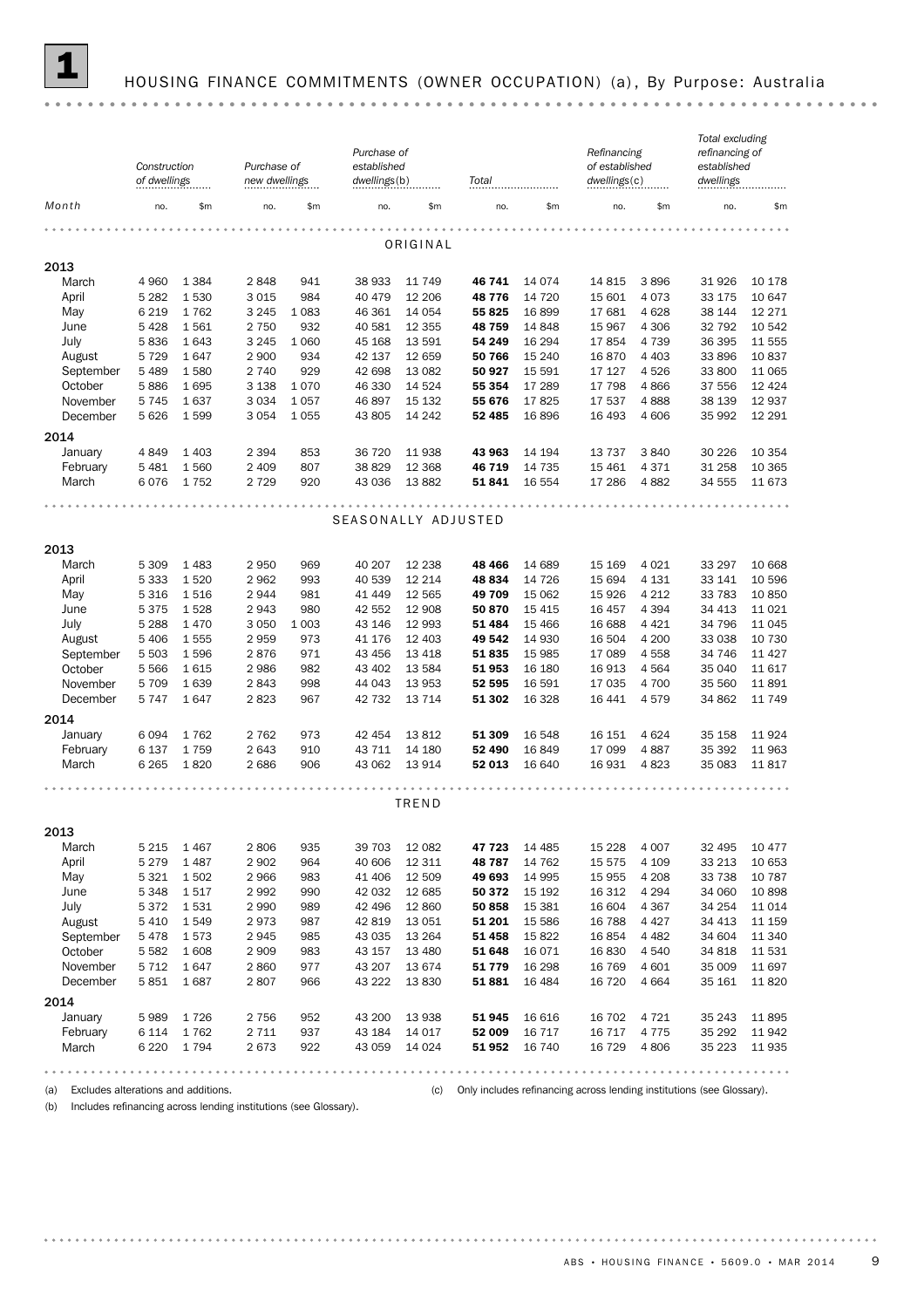

|               | Construction<br>of dwellings |              | Purchase of<br>new dwellings                            |               | Purchase of<br>established<br>dwellings(b) |                                                                       | Total                                   |             | Refinancing<br>of established<br>dwellings(c)                         |             | Total excluding<br>refinancing of<br>established<br>dwellings |                    |
|---------------|------------------------------|--------------|---------------------------------------------------------|---------------|--------------------------------------------|-----------------------------------------------------------------------|-----------------------------------------|-------------|-----------------------------------------------------------------------|-------------|---------------------------------------------------------------|--------------------|
| Month         | no.                          | value        | no.                                                     | value         | no.                                        | value                                                                 | no.                                     | value       | no.                                                                   | value       | no.                                                           | value              |
|               |                              |              |                                                         |               |                                            |                                                                       | ORIGINAL (% CHANGE FROM PREVIOUS MONTH) |             |                                                                       | .           |                                                               |                    |
| 2013          |                              |              |                                                         |               |                                            |                                                                       |                                         |             |                                                                       |             |                                                               |                    |
| March         | 9.2                          | 10.6         | 20.0                                                    | 21.7          | 13.7                                       | 14.8                                                                  | 13.6<br>4.4                             | 14.8        | 10.8<br>5.3                                                           | 13.7        | 15.0                                                          | 15.2               |
| April<br>May  | 6.5<br>17.7                  | 10.5<br>15.2 | 5.9<br>7.6                                              | 4.6<br>10.1   | 4.0<br>14.5                                | 3.9<br>15.1                                                           | 14.5                                    | 4.6<br>14.8 | 13.3                                                                  | 4.5<br>13.6 | 3.9<br>15.0                                                   | 4.6<br>15.3        |
| June          | $-12.7$                      | $-11.4$      | $-15.3$                                                 | $-14.0$       | $-12.5$                                    | $-12.1$                                                               | $-12.7$                                 | $-12.1$     | $-9.7$                                                                | $-7.0$      | $-14.0$                                                       | $-14.1$            |
| July          | 7.5                          | 5.3          | 18.0                                                    | 13.7          | 11.3                                       | 10.0                                                                  | 11.3                                    | 9.7         | 11.8                                                                  | 10.1        | 11.0                                                          | 9.6                |
| August        | $-1.8$                       | 0.2          | $-10.6$                                                 | $-11.9$       | $-6.7$                                     | $-6.9$                                                                | $-6.4$                                  | $-6.5$      | $-5.5$                                                                | $-7.1$      | $-6.9$                                                        | $-6.2$             |
| September     | $-4.2$                       | $-4.1$       | $-5.5$                                                  | $-0.5$        | 1.3                                        | 3.3                                                                   | 0.3                                     | 2.3         | 1.5                                                                   | 2.8         | $-0.3$                                                        | 2.1                |
| October       | 7.2                          | 7.3          | 14.5                                                    | 15.2          | 8.5                                        | 11.0                                                                  | 8.7                                     | 10.9        | 3.9                                                                   | 7.5         | 11.1                                                          | 12.3               |
| November      | $-2.4$                       | $-3.4$       | $-3.3$                                                  | $-1.3$        | 1.2                                        | 4.2                                                                   | 0.6                                     | 3.1         | $-1.5$                                                                | 0.5         | 1.6                                                           | 4.1                |
| December      | $-2.1$                       | $-2.3$       | 0.7                                                     | $-0.1$        | $-6.6$                                     | $-5.9$                                                                | $-5.7$                                  | $-5.2$      | $-6.0$                                                                | $-5.8$      | $-5.6$                                                        | $-5.0$             |
| 2014          |                              |              |                                                         |               |                                            |                                                                       |                                         |             |                                                                       |             |                                                               |                    |
| January       | $-13.8$                      | $-12.2$      | $-21.6$                                                 | $-19.2$       | $-16.2$                                    | $-16.2$                                                               | $-16.2$                                 | $-16.0$     | $-16.7$                                                               | $-16.6$     | $-16.0$                                                       | $-15.8$            |
| February      | 13.0                         | 11.2         | 0.6                                                     | $-5.4$        | 5.7                                        | 3.6                                                                   | 6.3                                     | 3.8         | 12.6                                                                  | 13.8        | 3.4                                                           | 0.1                |
| March         | 10.9                         | 12.3         | 13.3                                                    | 14.0          | 10.8                                       | 12.2                                                                  | 11.0                                    | 12.3        | 11.8                                                                  | 11.7        | 10.5                                                          | 12.6               |
|               | $- - - - - -$                |              | .<br>SEASONALLY ADJUSTED (% CHANGE FROM PREVIOUS MONTH) |               |                                            |                                                                       |                                         |             |                                                                       | .           |                                                               |                    |
| 2013<br>March | 4.3                          | 5.3          | 13.7                                                    | 11.6          | 4.6                                        | 4.3                                                                   | 5.1                                     | 4.8         | 2.7                                                                   | 5.1         | 6.2                                                           | 4.7                |
| April         | 0.5                          | 2.5          | 0.4                                                     | 2.4           | 0.8                                        | $-0.2$                                                                | 0.8                                     | 0.3         | 3.5                                                                   | 2.7         | $-0.5$                                                        | $-0.7$             |
| May           | $-0.3$                       | $-0.3$       | $-0.6$                                                  | $-1.2$        | 2.2                                        | 2.9                                                                   | 1.8                                     | 2.3         | 1.5                                                                   | 2.0         | 1.9                                                           | 2.4                |
| June          | 1.1                          | 0.8          | 0.0                                                     | $-0.1$        | 2.7                                        | 2.7                                                                   | 2.3                                     | 2.3         | 3.3                                                                   | 4.3         | 1.9                                                           | 1.6                |
| July          | $-1.6$                       | $-3.7$       | 3.6                                                     | 2.3           | 1.4                                        | 0.7                                                                   | $1.2$                                   | 0.3         | 1.4                                                                   | 0.6         | 1.1                                                           | 0.2                |
| August        | 2.2                          | 5.8          | $-3.0$                                                  | $-3.0$        | $-4.6$                                     | $-4.5$                                                                | $-3.8$                                  | $-3.5$      | $-1.1$                                                                | $-5.0$      | $-5.1$                                                        | $-2.8$             |
| September     | 1.8                          | 2.7          | $-2.8$                                                  | $-0.2$        | 5.5                                        | 8.2                                                                   | 4.6                                     | 7.1         | 3.5                                                                   | 8.5         | 5.2                                                           | 6.5                |
| October       | 1.1                          | 1.2          | 3.8                                                     | 1.1           | $-0.1$                                     | 1.2                                                                   | 0.2                                     | 1.2         | $-1.0$                                                                | 0.1         | 0.8                                                           | 1.7                |
| November      | 2.6                          | 1.5          | $-4.8$                                                  | 1.7           | 1.5                                        | 2.7                                                                   | $1.2$                                   | 2.5         | 0.7                                                                   | 3.0         | 1.5                                                           | 2.4                |
| December      | 0.7                          | 0.5          | $-0.7$                                                  | $-3.1$        | $-3.0$                                     | $-1.7$                                                                | -2.5                                    | $-1.6$      | $-3.5$                                                                | $-2.6$      | $-2.0$                                                        | $-1.2$             |
| 2014          |                              |              |                                                         |               |                                            |                                                                       |                                         |             |                                                                       |             |                                                               |                    |
| January       | 6.0                          | 7.0          | $-2.2$                                                  | 0.6           | $-0.7$                                     | 0.7                                                                   | 0.0                                     | 1.3         | $-1.8$                                                                | 1.0         | 0.8                                                           | 1.5                |
| February      | 0.7                          | $-0.2$       | $-4.3$                                                  | $-6.5$        | 3.0                                        | 2.7                                                                   | 2.3                                     | 1.8         | 5.9                                                                   | 5.7         | 0.7                                                           | 0.3                |
| March         | 2.1                          | 3.5          | 1.6                                                     | $-0.4$        | $-1.5$                                     | $-1.9$                                                                | $-0.9$                                  | $-1.2$      | $-1.0$                                                                | $-1.3$      | $-0.9$                                                        | $-1.2$             |
|               |                              |              |                                                         |               |                                            |                                                                       | TREND (% CHANGE FROM PREVIOUS MONTH)    |             | $\begin{array}{cccccccccccccc} a & a & a & a & a & a & a \end{array}$ |             |                                                               |                    |
|               |                              |              |                                                         |               |                                            |                                                                       |                                         |             |                                                                       |             |                                                               |                    |
| 2013          |                              |              |                                                         |               |                                            |                                                                       |                                         |             |                                                                       |             |                                                               |                    |
| March         | 1.7                          | 1.6          | 3.9                                                     | 3.4           | 2.1                                        | 1.9                                                                   | 2.2                                     | 2.0         | 1.7                                                                   | 2.2         | 2.4                                                           | 1.9                |
| April         | $1.2\,$                      | $1.3\,$      | 3.4                                                     | 3.1           | 2.3                                        | 1.9                                                                   | 2.2                                     | 1.9         | 2.3                                                                   | $2.5\,$     | $2.2\,$                                                       | 1.7                |
| May           | 0.8                          | 1.1          | 2.2                                                     | 1.9           | 2.0                                        | 1.6                                                                   | 1.9                                     | 1.6         | 2.4                                                                   | 2.4         | 1.6                                                           | 1.3                |
| June<br>July  | 0.5<br>0.4                   | 1.0<br>0.9   | 0.9<br>$-0.1$                                           | 0.7<br>$-0.1$ | 1.5<br>1.1                                 | 1.4<br>1.4                                                            | 1.4<br>1.0                              | 1.3<br>1.2  | 2.2<br>1.8                                                            | 2.0<br>1.7  | 1.0<br>0.6                                                    | $1.0\,$<br>$1.1\,$ |
| August        | 0.7                          | 1.1          | $-0.6$                                                  | $-0.3$        | 0.8                                        | 1.5                                                                   | 0.7                                     | 1.3         | 1.1                                                                   | $1.4\,$     | 0.5                                                           | $1.3\,$            |
| September     | 1.3                          | 1.6          | $-0.9$                                                  | $-0.2$        | 0.5                                        | 1.6                                                                   | 0.5                                     | 1.5         | 0.4                                                                   | 1.2         | 0.6                                                           | $1.6\,$            |
| October       | 1.9                          | 2.2          | $-1.2$                                                  | $-0.2$        | 0.3                                        | 1.6                                                                   | 0.4                                     | 1.6         | $-0.1$                                                                | 1.3         | 0.6                                                           | 1.7                |
| November      | 2.3                          | 2.4          | $-1.7$                                                  | $-0.6$        | 0.1                                        | 1.4                                                                   | 0.3                                     | 1.4         | $-0.4$                                                                | 1.4         | 0.5                                                           | 1.4                |
| December      | 2.4                          | 2.4          | $-1.8$                                                  | $-1.1$        | 0.0                                        | 1.1                                                                   | 0.2                                     | 1.1         | $-0.3$                                                                | 1.4         | 0.4                                                           | 1.1                |
| 2014          |                              |              |                                                         |               |                                            |                                                                       |                                         |             |                                                                       |             |                                                               |                    |
| January       | 2.3                          | 2.3          | $-1.8$                                                  | $-1.4$        | $-0.1$                                     | 0.8                                                                   | 0.1                                     | 0.8         | $-0.1$                                                                | $1.2\,$     | 0.2                                                           | $0.6\,$            |
| February      | 2.1                          | 2.1          | $-1.7$                                                  | $-1.6$        | 0.0                                        | 0.6                                                                   | 0.1                                     | 0.6         | 0.1                                                                   | 1.1         | 0.1                                                           | 0.4                |
| March         | 1.7                          | 1.8          | $-1.4$                                                  | $-1.6$        | $-0.3$                                     | 0.1                                                                   | $-0.1$                                  | 0.1         | 0.1                                                                   | 0.6         | $-0.2$                                                        | $-0.1$             |
|               |                              |              |                                                         |               |                                            | $\begin{array}{cccccccccccccc} 0 & 0 & 0 & 0 & 0 & 0 & 0 \end{array}$ |                                         |             |                                                                       |             |                                                               | .                  |

(a) Excludes alterations and additions. (c) Only includes refinancing across lending institutions (see Glossary)

(b) Includes refinancing across lending institutions (see Glossary).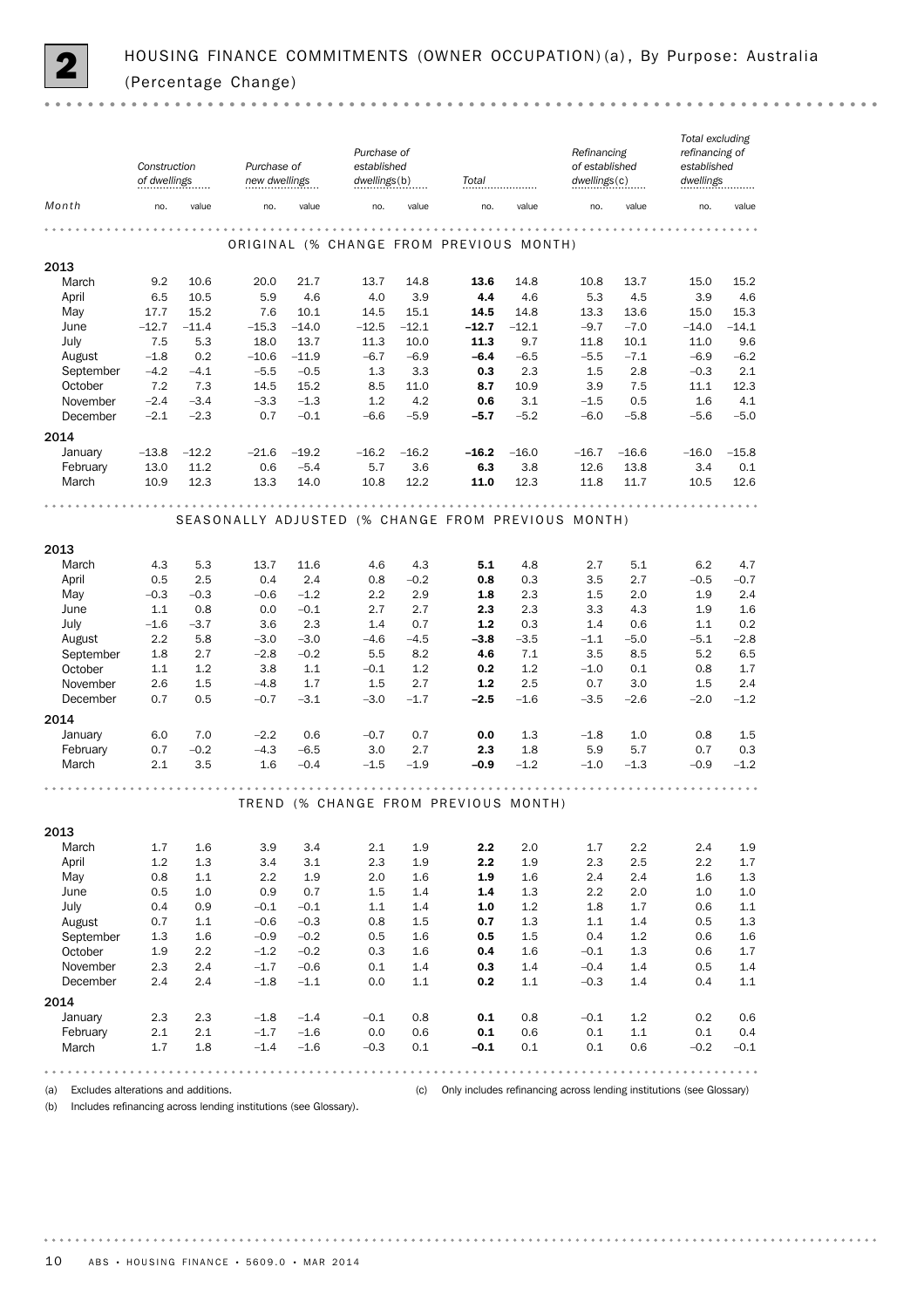|           |         |          |              |         |                     |          | Permanent<br>building |       | Wholesale      |     |
|-----------|---------|----------|--------------|---------|---------------------|----------|-----------------------|-------|----------------|-----|
|           | Banks   |          | Non-banks(b) |         | Total               |          | societies             |       | lenders n.e.c. |     |
| Month     | no.     | \$m      | no.          | \$m     | no.                 | \$m      | no.                   | \$m\$ | no.            | \$m |
|           |         |          |              |         |                     |          |                       |       |                |     |
|           |         |          |              |         | ORIGINAL            |          |                       |       |                |     |
| 2013      |         |          |              |         |                     |          |                       |       |                |     |
| March     | 43 306  | 13 187   | 3 4 3 5      | 887     | 46 741              | 14 074   | 866                   | 213   | 862            | 242 |
| April     | 45 281  | 13822    | 3 4 9 5      | 898     | 48776               | 14 720   | 833                   | 188   | 979            | 274 |
| May       | 51 834  | 15870    | 3 9 9 1      | 1029    | 55 825              | 16 899   | 1 0 2 7               | 241   | 1 2 1 0        | 340 |
| June      | 45 4 35 | 13972    | 3 3 2 4      | 876     | 48759               | 14 848   | 791                   | 186   | 1 0 5 0        | 304 |
| July      | 50 328  | 15 2 7 3 | 3921         | 1 0 2 1 | 54 249              | 16 294   | 887                   | 206   | 1 2 5 8        | 355 |
| August    | 47 0 20 | 14 274   | 3746         | 966     | 50 766              | 15 240   | 863                   | 214   | 1 2 1 9        | 327 |
| September | 47 358  | 14 679   | 3 5 6 9      | 912     | 50 927              | 15 591   | 874                   | 210   | 1 1 6 0        | 322 |
| October   | 51 323  | 16 190   | 4 0 3 1      | 1 0 9 9 | 55 354              | 17 289   | 957                   | 232   | 1277           | 388 |
| November  | 51 643  | 16 7 13  | 4 0 3 3      | 1 1 1 2 | 55 676              | 17825    | 1 0 3 1               | 253   | 1 1 8 6        | 373 |
| December  | 48 769  | 15836    | 3 7 1 6      | 1 0 6 0 | 52 485              | 16 896   | 838                   | 199   | 920            | 299 |
| 2014      |         |          |              |         |                     |          |                       |       |                |     |
| January   | 40 417  | 13 201   | 3546         | 993     | 43 963              | 14 194   | 771                   | 176   | 1022           | 312 |
| February  | 42 939  | 13 683   | 3780         | 1052    | 46 719              | 14 735   | 843                   | 201   | 1 0 6 7        | 305 |
| March     | 47 764  | 15 4 18  | 4 0 7 7      | 1 1 3 7 | 51841               | 16 554   | 981                   | 245   | 1 2 3 9        | 375 |
|           |         |          |              |         |                     |          |                       |       |                |     |
|           |         |          |              |         | SEASONALLY ADJUSTED |          |                       |       |                |     |
| 2013      |         |          |              |         |                     |          |                       |       |                |     |
| March     | 44 900  | 13 7 7 1 | 3 5 6 5      | 919     | 48 4 66             | 14 689   | 843                   | 202   | 964            | 278 |
| April     | 45 302  | 13 7 7 9 | 3 5 3 2      | 947     | 48 834              | 14 7 26  | 859                   | 195   | 1 1 4 0        | 335 |
| May       | 46 117  | 14 108   | 3592         | 954     | 49 709              | 15 062   | 845                   | 197   | 1 2 2 2        | 357 |
| June      | 47 434  | 14 4 88  | 3 4 3 6      | 927     | 50 870              | 15 4 15  | 865                   | 203   | 1 1 5 9        | 348 |
| July      | 47 657  | 14 477   | 3827         | 989     | 51 484              | 15 4 66  | 859                   | 201   | 1 1 7 0        | 339 |
| August    | 45 789  | 13 9 26  | 3 7 5 3      | 1 0 0 4 | 49 542              | 14 930   | 909                   | 225   | 1 1 5 0        | 319 |
| September | 48 109  | 15 0 28  | 3 7 2 5      | 957     | 51835               | 15 985   | 913                   | 221   | 1 1 7 8        | 324 |
| October   | 48 210  | 15 190   | 3 7 4 3      | 990     | 51 953              | 16 180   | 907                   | 222   | 1 1 2 1        | 322 |
| November  | 48 855  | 15 606   | 3740         | 985     | 52 595              | 16 591   | 924                   | 224   | 1 0 6 9        | 313 |
| December  | 47 571  | 15 311   | 3731         | 1017    | 51 302              | 16 3 28  | 882                   | 209   | 896            | 285 |
| 2014      |         |          |              |         |                     |          |                       |       |                |     |
| January   | 47 319  | 15 4 37  | 3 9 9 0      | 1 1 1 1 | 51 309              | 16 548   | 903                   | 210   | 1019           | 301 |
| February  | 48 45 6 | 15 707   | 4 0 34       | 1 1 4 2 | 52 490              | 16 849   | 884                   | 216   | 1 1 5 1        | 334 |
| March     | 48 043  | 15 503   | 3970         | 1 1 3 7 | 52 013              | 16 640   | 912                   | 222   | 1 2 5 7        | 405 |
|           |         |          |              |         |                     |          |                       |       |                |     |
|           |         |          |              |         | TREND               |          |                       |       |                |     |
| 2013      |         |          |              |         |                     |          |                       |       |                |     |
| March     | 44 244  | 13 562   | 3 4 8 0      | 922     | 47 723              | 14 4 85  | 848                   | 200   | 978            | 287 |
| April     | 45 261  | 13824    | 3526         | 938     | 48787               | 14 762   | 859                   | 201   | 1 0 6 7        | 314 |
| May       | 46 114  | 14 044   | 3579         | 951     | 49 693              | 14 995   | 864                   | 202   | 1 1 3 8        | 333 |
| June      | 46 741  | 14 231   | 3631         | 961     | 50 372              | 15 192   | 870                   | 205   | 1 1 8 4        | 343 |
| July      | 47 187  | 14 4 14  | 3672         | 967     | 50 858              | 15 381   | 879                   | 209   | 1 1 9 5        | 343 |
| August    | 47 498  | 14 616   | 3 7 0 3      | 971     | 51 201              | 15 586   | 892                   | 214   | 1 1 7 3        | 334 |
| September | 47 729  | 14 845   | 3729         | 977     | 51 458              | 15 822   | 903                   | 219   | 1 1 2 7        | 321 |
| October   | 47892   | 15 080   | 3 7 5 7      | 991     | 51 648              | 16 0 7 1 | 907                   | 220   | 1084           | 310 |
| November  | 47 987  | 15 2 84  | 3791         | 1014    | 51779               | 16 298   | 907                   | 218   | 1057           | 308 |
| December  | 48 044  | 15 4 39  | 3837         | 1044    | 51881               | 16 4 84  | 903                   | 217   | 1051           | 312 |
| 2014      |         |          |              |         |                     |          |                       |       |                |     |
| January   | 48 050  | 15 538   | 3894         | 1078    | 51 945              | 16 616   | 900                   | 215   | 1 0 6 5        | 322 |
| February  | 48 057  | 15 606   | 3952         | 1 1 1 1 | 52 009              | 16 717   | 897                   | 215   | 1 0 9 5        | 336 |
| March     | 47 950  | 15 599   | 4 0 0 2      | 1 1 4 2 | 51 952              | 16 740   | 897                   | 215   | 1 1 3 1        | 351 |
|           |         |          |              |         |                     |          |                       |       |                |     |

(a) Excludes alterations and additions. Includes refinancing (b) Includes Permanent building societies and Wholesale across lending institutions (see Glossary).

lenders n.e.c..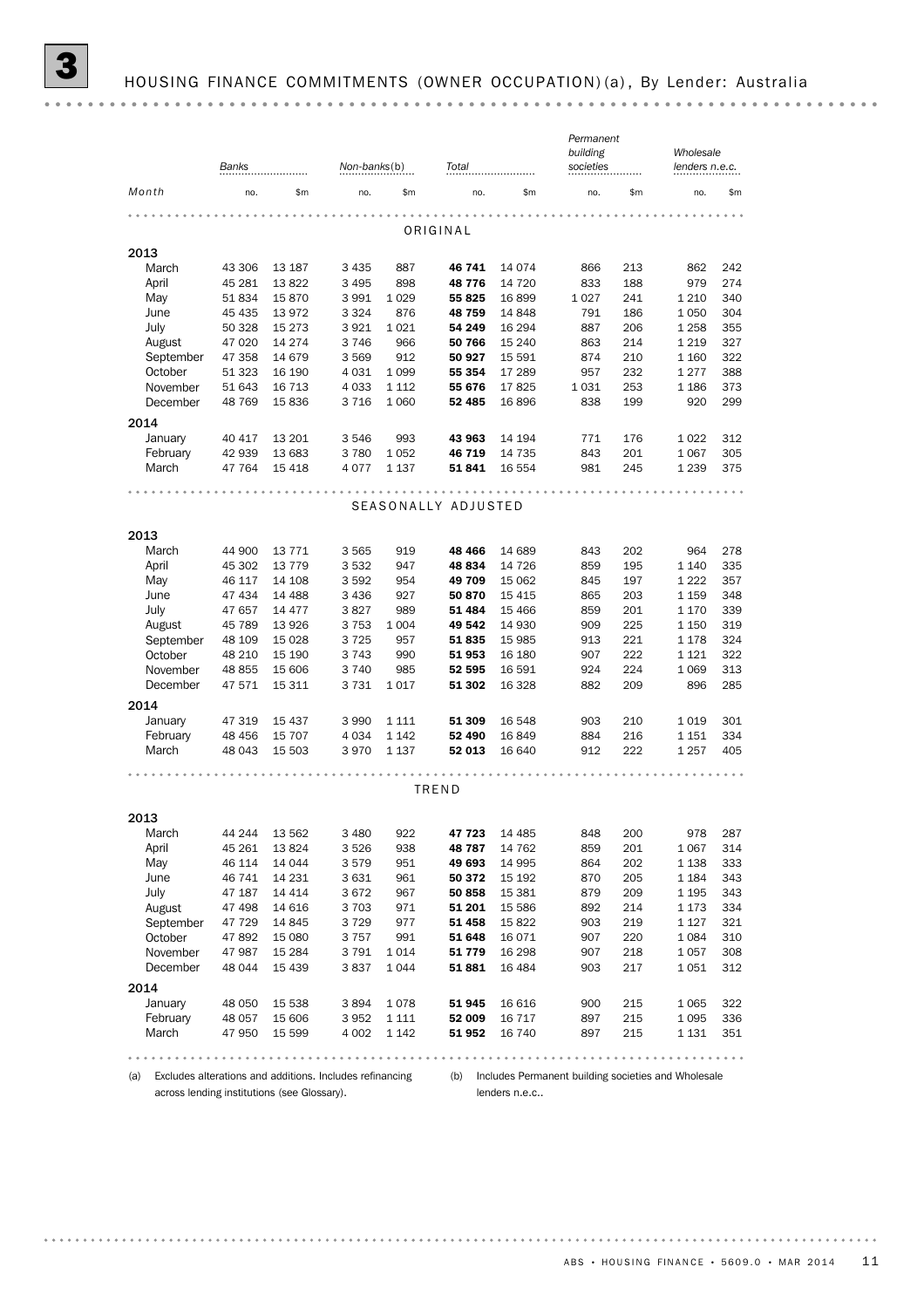

 $0.000$ 

|               |                                                                                                     |                                                                                |                                                                         |                                                                                        |                                                                            |                                                                   |                                                                                                                         | Wholesale<br>lenders                                                                                                                                                    |                                                                                                                                         |
|---------------|-----------------------------------------------------------------------------------------------------|--------------------------------------------------------------------------------|-------------------------------------------------------------------------|----------------------------------------------------------------------------------------|----------------------------------------------------------------------------|-------------------------------------------------------------------|-------------------------------------------------------------------------------------------------------------------------|-------------------------------------------------------------------------------------------------------------------------------------------------------------------------|-----------------------------------------------------------------------------------------------------------------------------------------|
|               |                                                                                                     |                                                                                |                                                                         |                                                                                        |                                                                            |                                                                   |                                                                                                                         |                                                                                                                                                                         |                                                                                                                                         |
| no.           | value                                                                                               | no.                                                                            | value                                                                   | no.                                                                                    | value                                                                      | no.                                                               | value                                                                                                                   | no.                                                                                                                                                                     | value                                                                                                                                   |
|               |                                                                                                     |                                                                                |                                                                         |                                                                                        |                                                                            |                                                                   |                                                                                                                         |                                                                                                                                                                         |                                                                                                                                         |
|               |                                                                                                     |                                                                                |                                                                         |                                                                                        |                                                                            |                                                                   |                                                                                                                         |                                                                                                                                                                         |                                                                                                                                         |
|               |                                                                                                     |                                                                                |                                                                         |                                                                                        |                                                                            |                                                                   |                                                                                                                         |                                                                                                                                                                         | 21.9                                                                                                                                    |
|               |                                                                                                     |                                                                                |                                                                         |                                                                                        |                                                                            |                                                                   |                                                                                                                         |                                                                                                                                                                         | 13.2                                                                                                                                    |
|               |                                                                                                     |                                                                                |                                                                         |                                                                                        |                                                                            |                                                                   |                                                                                                                         |                                                                                                                                                                         | 23.9                                                                                                                                    |
|               |                                                                                                     |                                                                                |                                                                         |                                                                                        |                                                                            |                                                                   |                                                                                                                         |                                                                                                                                                                         | $-10.6$                                                                                                                                 |
|               | 9.3                                                                                                 | 18.0                                                                           | 16.6                                                                    | 11.3                                                                                   | 9.7                                                                        | 12.1                                                              | 10.7                                                                                                                    | 19.8                                                                                                                                                                    | 16.8                                                                                                                                    |
| $-6.6$        |                                                                                                     | $-4.5$                                                                         | $-5.4$                                                                  | $-6.4$                                                                                 | $-6.5$                                                                     | $-2.7$                                                            | 4.1                                                                                                                     | $-3.1$                                                                                                                                                                  | $-7.9$                                                                                                                                  |
| 0.7           | 2.8                                                                                                 | $-4.7$                                                                         | $-5.6$                                                                  | 0.3                                                                                    | 2.3                                                                        | 1.3                                                               | $-1.9$                                                                                                                  | $-4.8$                                                                                                                                                                  | $-1.4$                                                                                                                                  |
| 8.4           | 10.3                                                                                                | 12.9                                                                           | 20.4                                                                    | 8.7                                                                                    | 10.9                                                                       | 9.5                                                               | 10.4                                                                                                                    | 10.1                                                                                                                                                                    | 20.5                                                                                                                                    |
| 0.6           | 3.2                                                                                                 | 0.0                                                                            | 1.2                                                                     | 0.6                                                                                    | 3.1                                                                        | 7.7                                                               | 8.8                                                                                                                     | $-7.1$                                                                                                                                                                  | $-3.9$                                                                                                                                  |
| $-5.6$        | $-5.2$                                                                                              | $-7.9$                                                                         | $-4.7$                                                                  | $-5.7$                                                                                 | $-5.2$                                                                     | $-18.7$                                                           | $-21.3$                                                                                                                 | $-22.4$                                                                                                                                                                 | $-20.0$                                                                                                                                 |
|               |                                                                                                     |                                                                                |                                                                         |                                                                                        |                                                                            |                                                                   |                                                                                                                         |                                                                                                                                                                         |                                                                                                                                         |
| $-17.1$       | $-16.6$                                                                                             | $-4.6$                                                                         | $-6.3$                                                                  | $-16.2$                                                                                | $-16.0$                                                                    | $-8.0$                                                            | $-11.7$                                                                                                                 | 11.1                                                                                                                                                                    | 4.6                                                                                                                                     |
| 6.2           | 3.7                                                                                                 | 6.6                                                                            | 5.9                                                                     | 6.3                                                                                    | 3.8                                                                        | 9.3                                                               | 14.2                                                                                                                    | 4.4                                                                                                                                                                     | $-2.5$                                                                                                                                  |
| 11.2          | 12.7                                                                                                | 7.9                                                                            | 8.0                                                                     | 11.0                                                                                   | 12.3                                                                       | 16.4                                                              | 22.4                                                                                                                    | 16.1                                                                                                                                                                    | 23.0                                                                                                                                    |
|               |                                                                                                     |                                                                                |                                                                         |                                                                                        |                                                                            |                                                                   |                                                                                                                         |                                                                                                                                                                         |                                                                                                                                         |
|               |                                                                                                     |                                                                                |                                                                         |                                                                                        |                                                                            |                                                                   |                                                                                                                         |                                                                                                                                                                         |                                                                                                                                         |
|               |                                                                                                     |                                                                                |                                                                         |                                                                                        |                                                                            |                                                                   |                                                                                                                         |                                                                                                                                                                         |                                                                                                                                         |
|               |                                                                                                     |                                                                                |                                                                         |                                                                                        |                                                                            |                                                                   |                                                                                                                         |                                                                                                                                                                         | 27.4                                                                                                                                    |
|               |                                                                                                     |                                                                                |                                                                         |                                                                                        |                                                                            |                                                                   |                                                                                                                         |                                                                                                                                                                         | 20.6                                                                                                                                    |
|               |                                                                                                     |                                                                                |                                                                         |                                                                                        |                                                                            |                                                                   |                                                                                                                         |                                                                                                                                                                         | 6.3                                                                                                                                     |
|               |                                                                                                     |                                                                                |                                                                         |                                                                                        |                                                                            |                                                                   |                                                                                                                         |                                                                                                                                                                         | $-2.3$                                                                                                                                  |
|               |                                                                                                     |                                                                                |                                                                         |                                                                                        |                                                                            |                                                                   |                                                                                                                         |                                                                                                                                                                         | $-2.8$                                                                                                                                  |
|               | $-3.8$                                                                                              | $-1.9$                                                                         | 1.6                                                                     | $-3.8$                                                                                 | $-3.5$                                                                     | 5.8                                                               |                                                                                                                         | $-1.7$                                                                                                                                                                  | $-5.9$                                                                                                                                  |
| 5.1           | 7.9                                                                                                 | $-0.7$                                                                         | $-4.7$                                                                  | 4.6                                                                                    | 7.1                                                                        | 0.4                                                               | $-1.9$                                                                                                                  | 2.4                                                                                                                                                                     | 1.8                                                                                                                                     |
| 0.2           | 1.1                                                                                                 | 0.5                                                                            | 3.5                                                                     | 0.2                                                                                    | 1.2                                                                        | $-0.7$                                                            | 0.5                                                                                                                     | $-4.8$                                                                                                                                                                  | $-0.7$                                                                                                                                  |
| 1.3           | 2.7                                                                                                 | $-0.1$                                                                         | $-0.5$                                                                  | 1.2                                                                                    | 2.5                                                                        | 1.9                                                               | 1.1                                                                                                                     | $-4.6$                                                                                                                                                                  | $-2.9$                                                                                                                                  |
| $-2.6$        | $-1.9$                                                                                              | $-0.2$                                                                         | 3.3                                                                     | $-2.5$                                                                                 | $-1.6$                                                                     | $-4.6$                                                            | $-6.8$                                                                                                                  | $-16.2$                                                                                                                                                                 | $-8.8$                                                                                                                                  |
|               |                                                                                                     |                                                                                |                                                                         |                                                                                        |                                                                            |                                                                   |                                                                                                                         |                                                                                                                                                                         |                                                                                                                                         |
| $-0.5$        | 0.8                                                                                                 | 7.0                                                                            | 9.2                                                                     | 0.0                                                                                    | 1.3                                                                        | 2.4                                                               | 0.4                                                                                                                     | 13.7                                                                                                                                                                    | 5.7                                                                                                                                     |
| 2.4           | 1.8                                                                                                 | 1.1                                                                            | 2.8                                                                     | 2.3                                                                                    | 1.8                                                                        | $-2.1$                                                            | 2.8                                                                                                                     | 13.0                                                                                                                                                                    | 10.8                                                                                                                                    |
| $-0.9$        | $-1.3$                                                                                              | $-1.6$                                                                         | $-0.4$                                                                  | $-0.9$                                                                                 | $-1.2$                                                                     | 3.1                                                               | 2.8                                                                                                                     | 9.2                                                                                                                                                                     | 21.3                                                                                                                                    |
|               |                                                                                                     |                                                                                |                                                                         |                                                                                        |                                                                            |                                                                   |                                                                                                                         |                                                                                                                                                                         |                                                                                                                                         |
|               |                                                                                                     |                                                                                |                                                                         |                                                                                        |                                                                            |                                                                   |                                                                                                                         |                                                                                                                                                                         |                                                                                                                                         |
|               |                                                                                                     |                                                                                |                                                                         |                                                                                        |                                                                            |                                                                   |                                                                                                                         |                                                                                                                                                                         |                                                                                                                                         |
|               | 2.0                                                                                                 | 1.0                                                                            | 1.8                                                                     | 2.2                                                                                    | 2.0                                                                        | $2.2\,$                                                           | 1.7                                                                                                                     | 10.4                                                                                                                                                                    | 11.3                                                                                                                                    |
| 2.3           | 1.9                                                                                                 | 1.3                                                                            | 1.7                                                                     | $2.2\,$                                                                                | 1.9                                                                        | 1.2                                                               | 0.7                                                                                                                     | 9.1                                                                                                                                                                     | 9.3                                                                                                                                     |
| 1.9           | 1.6                                                                                                 | 1.5                                                                            | 1.4                                                                     | 1.9                                                                                    | 1.6                                                                        | 0.6                                                               | 0.4                                                                                                                     | 6.7                                                                                                                                                                     | 6.3                                                                                                                                     |
| 1.4           | 1.3                                                                                                 | $1.5\,$                                                                        | 1.1                                                                     | 1.4                                                                                    | 1.3                                                                        | 0.7                                                               | 1.2                                                                                                                     | 4.0                                                                                                                                                                     | 3.0                                                                                                                                     |
| 1.0           | 1.3                                                                                                 | 1.1                                                                            | 0.6                                                                     | 1.0                                                                                    | 1.2                                                                        | 1.0                                                               | 2.1                                                                                                                     | 1.0                                                                                                                                                                     | $-0.1$                                                                                                                                  |
| 0.7           | 1.4                                                                                                 | 0.8                                                                            | 0.4                                                                     | 0.7                                                                                    | 1.3                                                                        | 1.4                                                               | 2.6                                                                                                                     | $-1.8$                                                                                                                                                                  | $-2.6$                                                                                                                                  |
| 0.5           | 1.6                                                                                                 | 0.7                                                                            | 0.6                                                                     | 0.5                                                                                    | 1.5                                                                        | 1.3                                                               | 2.0                                                                                                                     | $-3.9$                                                                                                                                                                  | $-4.1$                                                                                                                                  |
| 0.3           | 1.6                                                                                                 | 0.7                                                                            | 1.4                                                                     | 0.4                                                                                    | 1.6                                                                        | 0.5                                                               | 0.5                                                                                                                     | $-3.9$                                                                                                                                                                  | $-3.2$                                                                                                                                  |
| 0.2           | 1.4                                                                                                 | 0.9                                                                            | 2.3                                                                     | 0.3                                                                                    | 1.4                                                                        | $-0.1$                                                            | $-0.5$                                                                                                                  | $-2.5$                                                                                                                                                                  | $-0.9$                                                                                                                                  |
| 0.1           | 1.0                                                                                                 | 1.2                                                                            | 3.0                                                                     | 0.2                                                                                    | 1.1                                                                        | $-0.4$                                                            | $-0.8$                                                                                                                  | $-0.6$                                                                                                                                                                  | 1.4                                                                                                                                     |
|               |                                                                                                     |                                                                                |                                                                         |                                                                                        |                                                                            |                                                                   |                                                                                                                         |                                                                                                                                                                         |                                                                                                                                         |
|               |                                                                                                     |                                                                                | 3.3                                                                     | 0.1                                                                                    | 0.8                                                                        | $-0.4$                                                            | $-0.6$                                                                                                                  | 1.4                                                                                                                                                                     | 3.2                                                                                                                                     |
| 0.0           | 0.6                                                                                                 | $1.5\,$                                                                        |                                                                         |                                                                                        |                                                                            |                                                                   |                                                                                                                         |                                                                                                                                                                         |                                                                                                                                         |
| 0.0<br>$-0.2$ | 0.4<br>0.0                                                                                          | $1.5\,$<br>1.3                                                                 | 3.0<br>2.7                                                              | 0.1<br>$-0.1$                                                                          | 0.6<br>0.1                                                                 | $-0.3$<br>$-0.1$                                                  | $-0.3$<br>0.2                                                                                                           | 2.8<br>3.3                                                                                                                                                              | 4.3<br>4.5                                                                                                                              |
|               | Banks<br>14.1<br>4.6<br>14.5<br>$-12.3$<br>10.8<br>5.2<br>0.9<br>1.8<br>2.9<br>0.5<br>$-3.9$<br>2.3 | 15.5<br>4.8<br>14.8<br>$-12.0$<br>$-6.5$<br>5.2<br>0.1<br>2.4<br>2.7<br>$-0.1$ | 7.6<br>1.7<br>14.2<br>$-16.7$<br>4.2<br>$-0.9$<br>1.7<br>$-4.3$<br>11.4 | Non-banks(b)<br>5.4<br>1.2<br>14.7<br>$-14.9$<br>$-0.5$<br>3.1<br>0.7<br>$-2.8$<br>6.7 | Total<br>13.6<br>4.4<br>14.5<br>$-12.7$<br>5.1<br>0.8<br>1.8<br>2.3<br>1.2 | 14.8<br>4.6<br>14.8<br>$-12.1$<br>4.8<br>0.3<br>2.3<br>2.3<br>0.3 | $-1.7$<br>$-3.8$<br>23.3<br>$-23.0$<br>$-8.7$<br>2.0<br>$-1.7$<br>2.4<br>$-0.7$<br>TREND (% change from previous month) | Permanent<br>building<br>societies<br>ORIGINAL (% change from previous month)<br>1.5<br>$-11.8$<br>27.8<br>$-22.7$<br>$-10.7$<br>$-3.7$<br>1.1<br>2.9<br>$-1.0$<br>12.1 | n.e.c.<br>26.0<br>13.6<br>23.6<br>$-13.2$<br>SEASONALLY ADJUSTED (% change from previous month)<br>29.8<br>18.2<br>7.2<br>$-5.2$<br>1.0 |

across lending institutions (see Glossary).

lenders n.e.c..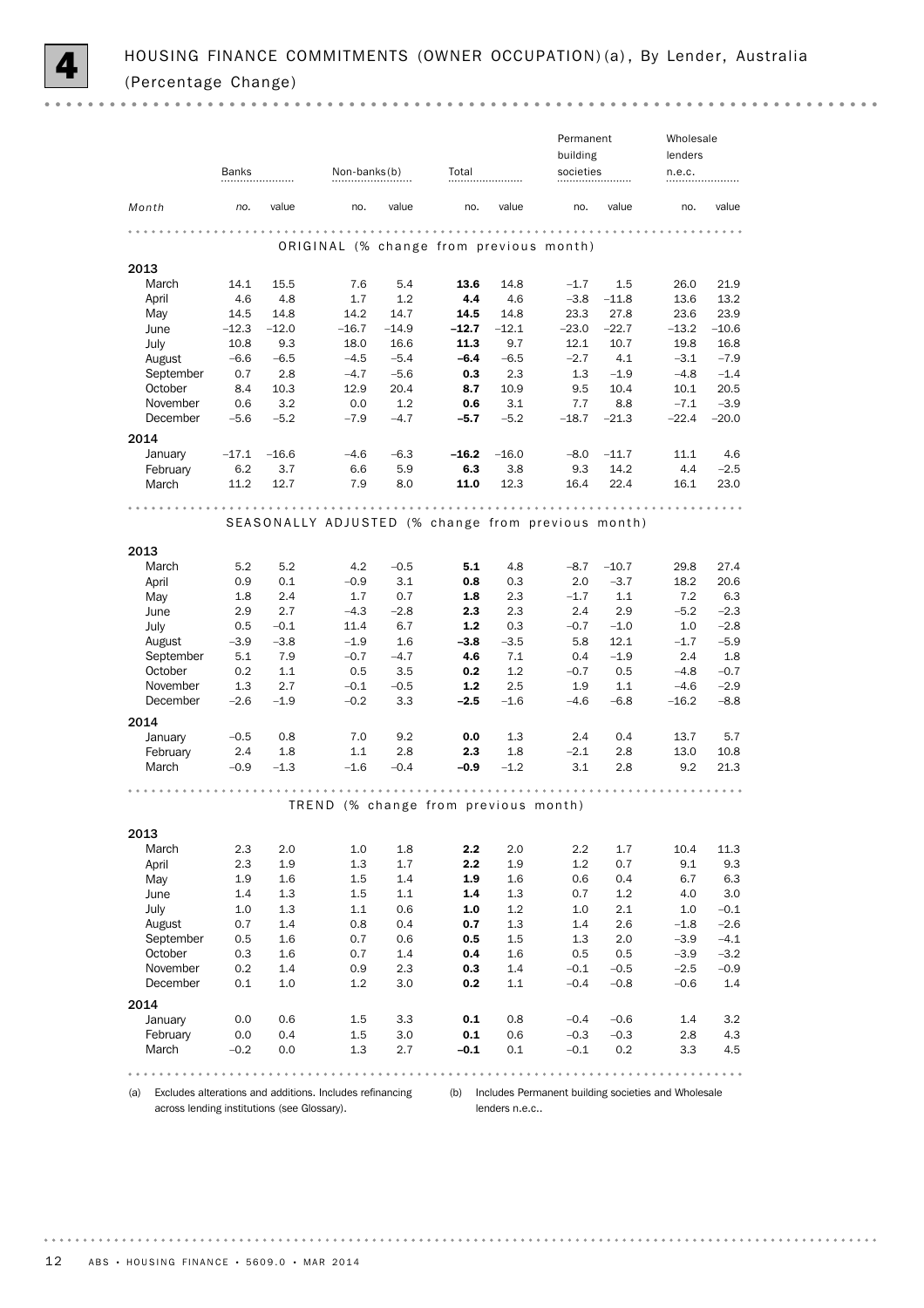(a) Excludes alterations and additions. Includes refinancing across lending institutions (see Glossary).

(b) Sum of states and territories may not equal Australian total (see paragraph 26 in Explanatory Notes).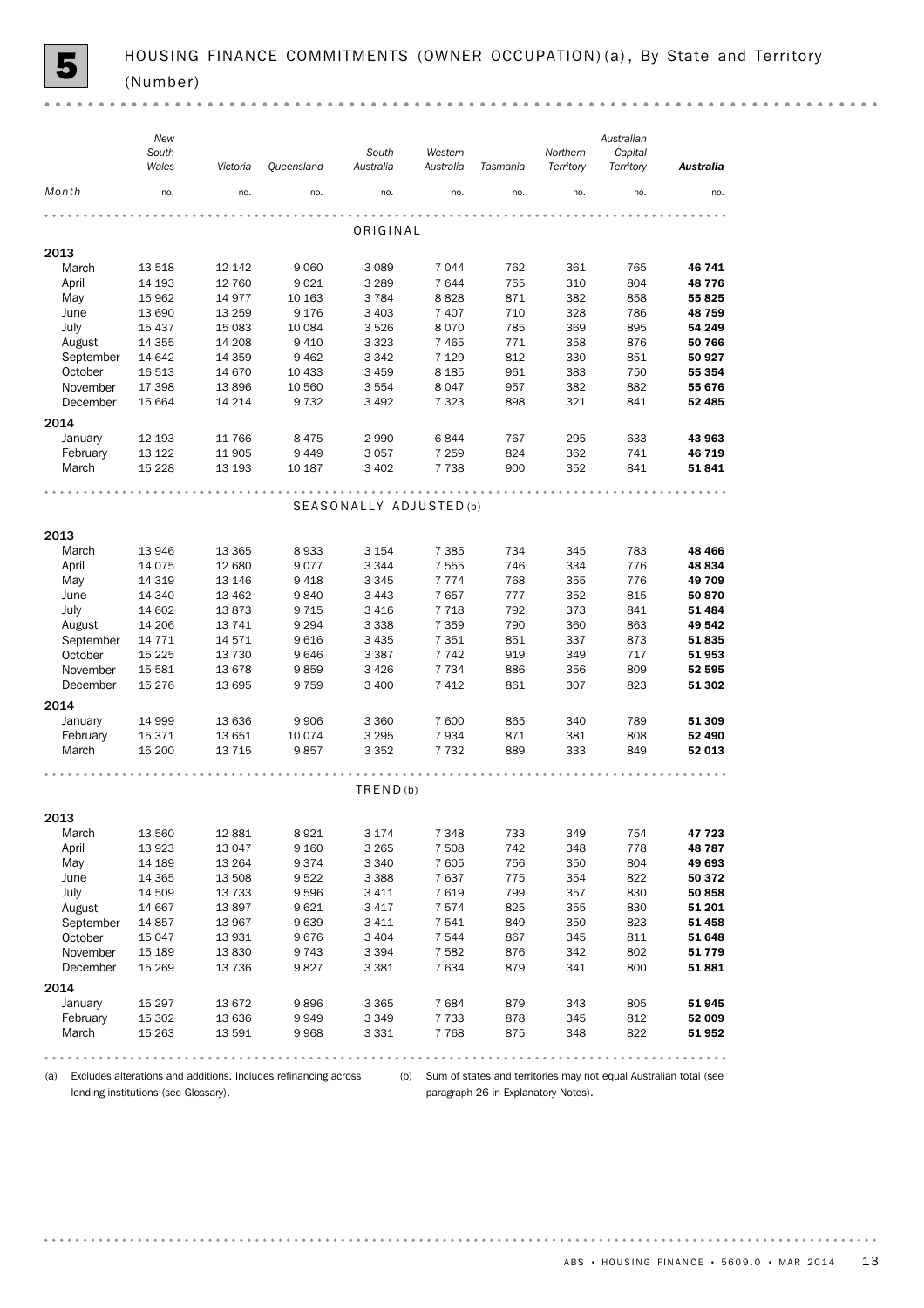

 $\sim$   $\sim$ 

|                   | New<br>South<br>Wales | Victoria         | Queensland | South<br>Australia | Western<br>Australia                               | Tasmania         | Northern<br>Territory | Australian<br>Capital<br>Territory | <b>Australia</b> |
|-------------------|-----------------------|------------------|------------|--------------------|----------------------------------------------------|------------------|-----------------------|------------------------------------|------------------|
| Month             | no.                   | no.              | no.        | no.                | no.                                                | no.              | no.                   | no.                                | no.              |
|                   |                       |                  |            |                    |                                                    |                  |                       |                                    |                  |
| 2013              |                       |                  |            |                    | ORIGINAL (% change from previous month)            |                  |                       |                                    |                  |
| March             | 22.3                  | 9.6              | 11.5       | 11.7               | 9.7                                                | 12.7             | 12.8                  | 9.0                                | 13.6             |
| April             | 5.0                   | 5.1              | $-0.4$     | 6.5                | 8.5                                                | $-0.9$           | $-14.1$               | 5.1                                | 4.4              |
| May               | 12.5                  | 17.4             | 12.7       | 15.1               | 15.5                                               | 15.4             | 23.2                  | 6.7                                | 14.5             |
| June              | $-14.2$               | $-11.5$          | $-9.7$     | $-10.1$            | $-16.1$                                            | $-18.5$          | $-14.1$               | $-8.4$                             | $-12.7$          |
| July              | 12.8                  | 13.8             | 9.9        | 3.6                | 9.0                                                | 10.6             | 12.5                  | 13.9                               | 11.3             |
| August            | $-7.0$                | $-5.8$           | $-6.7$     | $-5.8$             | $-7.5$                                             | $-1.8$           | $-3.0$                | $-2.1$                             | $-6.4$           |
| September         | 2.0                   | 1.1              | 0.6        | 0.6                | $-4.5$                                             | 5.3              | $-7.8$                | $-2.9$                             | 0.3              |
| October           | 12.8                  | 2.2              | 10.3       | 3.5                | 14.8                                               | 18.3             | 16.1                  | $-11.9$                            | 8.7              |
| November          | 5.4                   | $-5.3$           | 1.2        | 2.7                | $-1.7$                                             | $-0.4$           | $-0.3$                | 17.6                               | 0.6              |
| December          | $-10.0$               | 2.3              | $-7.8$     | $-1.7$             | $-9.0$                                             | $-6.2$           | $-16.0$               | $-4.6$                             | $-5.7$           |
| 2014              |                       |                  |            |                    |                                                    |                  |                       |                                    |                  |
| January           | $-22.2$               | $-17.2$          | $-12.9$    | $-14.4$            | $-6.5$                                             | $-14.6$          | $-8.1$                | $-24.7$                            | $-16.2$          |
| February          | 7.6                   | 1.2              | 11.5       | 2.2                | 6.1                                                | 7.4              | 22.7                  | 17.1                               | 6.3              |
| March             | 16.0                  | 10.8             | 7.8        | 11.3               | 6.6                                                | 9.2              | $-2.8$                | 13.5                               | 11.0             |
|                   |                       |                  |            | .                  |                                                    |                  |                       |                                    |                  |
|                   |                       |                  |            |                    | SEASONALLY ADJUSTED (% change from previous month) |                  |                       |                                    |                  |
|                   |                       |                  |            |                    |                                                    |                  |                       |                                    |                  |
| 2013              |                       |                  |            |                    |                                                    |                  |                       |                                    |                  |
| March             | 8.1                   | 5.3              | 2.9        | 5.9                | 5.2                                                | 3.3              | 2.6                   | 1.8                                | 5.1              |
| April             | 0.9                   | $-5.1$           | 1.6        | 6.0                | 2.3                                                | 1.6              | $-3.0$                | $-0.9$                             | 0.8              |
| May               | 1.7                   | 3.7              | 3.8        | 0.0                | 2.9                                                | 3.0              | 6.2                   | 0.1                                | 1.8              |
| June              | 0.1                   | 2.4              | 4.5        | 2.9                | $-1.5$                                             | 1.2              | $-0.9$                | 5.0                                | 2.3              |
| July              | 1.8                   | 3.1              | $-1.3$     | $-0.8$             | 0.8                                                | 2.0              | 5.8                   | 3.1                                | $1.2$            |
| August            | $-2.7$                | $-1.0$           | $-4.3$     | $-2.3$             | $-4.7$                                             | $-0.3$           | $-3.3$                | 2.7                                | $-3.8$           |
| September         | 4.0                   | 6.0              | 3.5        | 2.9                | $-0.1$                                             | 7.8              | $-6.5$                | 1.1                                | 4.6              |
| October           | 3.1                   | $-5.8$           | 0.3        | $-1.4$             | 5.3                                                | 8.0              | 3.6                   | $-17.9$                            | 0.2              |
| November          | 2.3                   | $-0.4$           | 2.2        | 1.2                | $-0.1$                                             | $-3.6$           | 2.1                   | 12.8                               | $1.2$            |
| December          | $-2.0$                | 0.1              | $-1.0$     | $-0.8$             | $-4.2$                                             | $-2.8$           | $-13.9$               | 1.8                                | $-2.5$           |
| 2014              |                       |                  |            |                    |                                                    |                  |                       |                                    |                  |
| January           | $-1.8$                | $-0.4$           | 1.5        | $-1.2$             | 2.5                                                | 0.4              | 10.8                  | $-4.1$                             | 0.0              |
| February          | 2.5                   | 0.1              | 1.7        | $-1.9$             | 4.4                                                | 0.6              | 12.1                  | 2.4                                | 2.3              |
| March             | $-1.1$                | 0.5              | $-2.2$     | 1.7                | $-2.5$                                             | 2.1              | $-12.5$               | 5.1                                | $-0.9$           |
|                   |                       |                  |            |                    |                                                    |                  |                       |                                    |                  |
|                   |                       |                  |            |                    | TREND (% change from previous month)               |                  |                       |                                    |                  |
|                   |                       |                  |            |                    |                                                    |                  |                       |                                    |                  |
| 2013              |                       |                  |            |                    |                                                    |                  |                       |                                    |                  |
| March             | 2.9                   | 0.9              | 2.3        | 2.9                | 2.7                                                | 0.7              | $-1.8$                | 2.3                                | 2.2              |
| April             | 2.7                   | $1.3\,$          | 2.7        | 2.9                | $2.2\,$                                            | $1.3\,$          | $-0.4$                | 3.2                                | 2.2              |
| May               | 1.9                   | 1.7              | 2.3        | 2.3                | $1.3\,$                                            | 1.9              | $0.6\,$               | $3.2\,$                            | $1.9\,$          |
| June              | 1.2                   | 1.8              | 1.6        | 1.4                | 0.4                                                | 2.5              | 1.1                   | 2.3                                | 1.4              |
| July<br>August    | $1.0\,$               | $1.7\,$          | 0.8        | 0.7                | $-0.2$                                             | 3.1              | 0.8<br>$-0.3$         | 1.0                                | 1.0              |
| September         | 1.1<br>1.3            | 1.2<br>0.5       | 0.3<br>0.2 | 0.2<br>$-0.2$      | $-0.6$<br>$-0.4$                                   | 3.2<br>2.9       | $-1.4$                | $0.0\,$<br>$-0.8$                  | 0.7<br>0.5       |
| October           | $1.3\,$               | $-0.3$           | 0.4        | $-0.2$             | $0.0\,$                                            | $2.1\,$          | $-1.5$                | $-1.4$                             | 0.4              |
| November          | 0.9                   | $-0.7$           | 0.7        | $-0.3$             | 0.5                                                | 1.1              | $-1.0$                | $-1.1$                             | 0.3              |
| December          | 0.5                   | $-0.7$           | 0.9        | $-0.4$             | 0.7                                                | $0.3\,$          | $-0.1$                | $-0.2$                             | 0.2              |
|                   |                       |                  |            |                    |                                                    |                  |                       |                                    |                  |
| 2014              |                       |                  |            |                    |                                                    |                  |                       |                                    |                  |
| January           | 0.2                   | $-0.5$           | 0.7        | $-0.5$             | 0.7                                                | 0.0              | 0.4<br>0.7            | 0.6                                | $0.1\,$          |
| February<br>March | $0.0\,$<br>$-0.3$     | $-0.3$<br>$-0.3$ | 0.5<br>0.2 | $-0.5$<br>$-0.5$   | 0.6<br>0.5                                         | $-0.1$<br>$-0.4$ | 0.8                   | 0.9<br>$1.2\,$                     | 0.1<br>$-0.1$    |
|                   |                       |                  |            |                    |                                                    |                  |                       |                                    |                  |
|                   |                       |                  |            |                    |                                                    |                  |                       |                                    |                  |

(a) Excludes alterations and additions. Includes refinancing across lending institutions (see Glossary).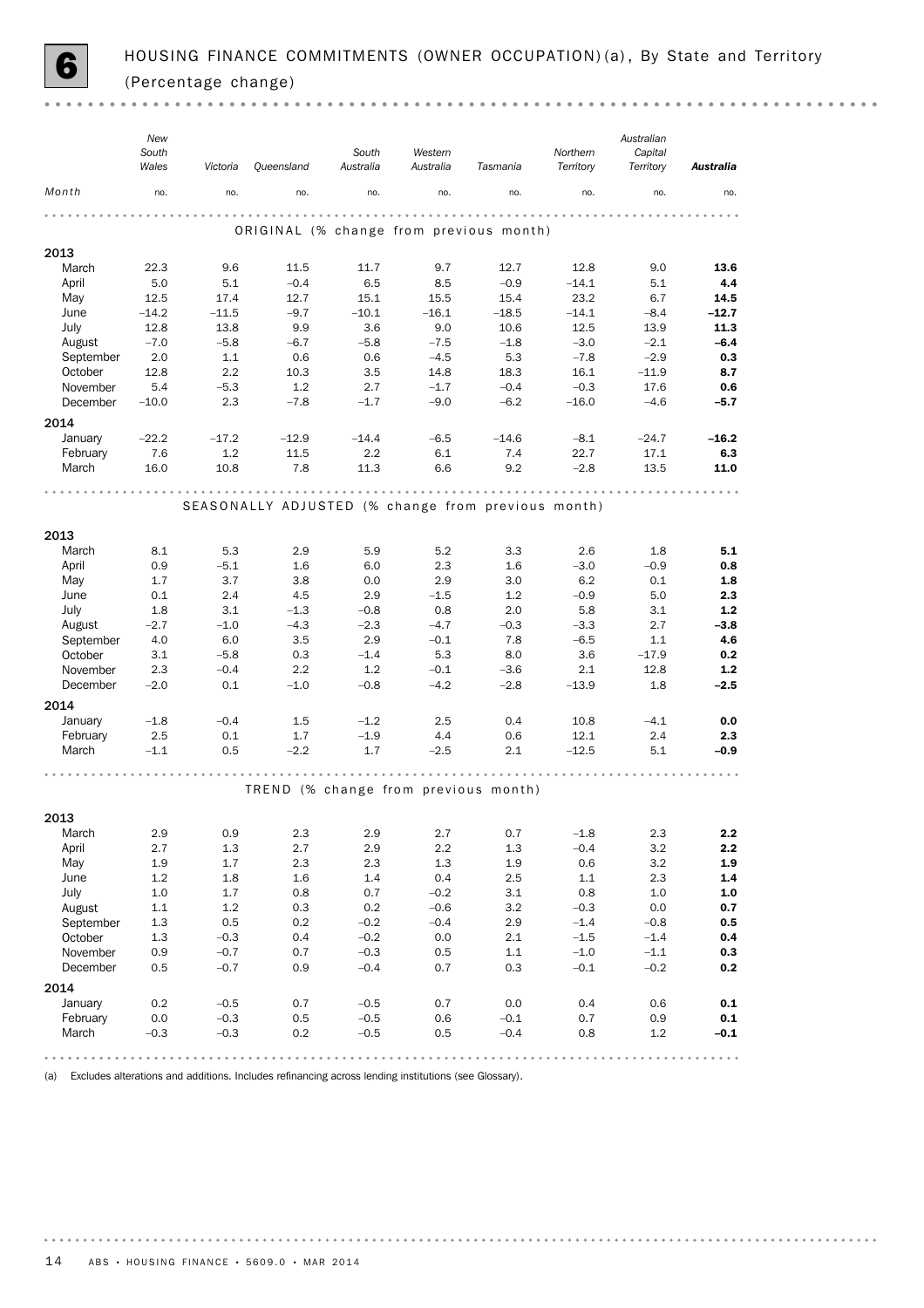|                      | New<br>South       |                    |                    | South                   | Western            |            | Northern   | Australian<br>Capital |                   |  |  |
|----------------------|--------------------|--------------------|--------------------|-------------------------|--------------------|------------|------------|-----------------------|-------------------|--|--|
|                      | Wales              | Victoria           | Queensland         | Australia               | Australia          | Tasmania   | Territory  | Territory             | Australia         |  |  |
| Month                | \$m\$              | \$m\$              | \$m\$              | \$m                     | \$m\$              | \$m        | \$m\$      | \$m                   | \$m               |  |  |
|                      |                    |                    |                    | ORIGINAL                |                    |            |            |                       |                   |  |  |
| 2013                 |                    |                    |                    |                         |                    |            |            |                       |                   |  |  |
| March                | 4 4 4 6            | 3 5 9 7            | 2 5 9 9            | 762                     | 2 1 2 5            | 164        | 119        | 261                   | 14 074            |  |  |
| April                | 4736               | 3768               | 2546               | 807                     | 2 3 3 3            | 161        | 103        | 265                   | 14 720            |  |  |
| May                  | 5 3 7 0            | 4 4 6 1            | 2882               | 922                     | 2652               | 195        | 132        | 285                   | 16899             |  |  |
| June                 | 4679               | 3977               | 2 5 9 8            | 840                     | 2 2 2 8            | 145        | 111        | 268                   | 14 848            |  |  |
| July                 | 5 1 8 8            | 4 4 2 3            | 2846               | 865                     | 2 3 9 2            | 164        | 122        | 295                   | 16 294            |  |  |
| August               | 4766               | 4 2 4 1            | 2 6 6 4            | 796                     | 2 2 1 7            | 164        | 116        | 276                   | 15 240            |  |  |
| September            | 5 0 3 4            | 4 2 5 9            | 2 7 2 2            | 817                     | 2 1 9 1            | 173        | 117        | 278                   | 15 591            |  |  |
| October<br>November  | 5787<br>6 2 5 6    | 4 4 5 0<br>4 4 0 5 | 3 0 4 6<br>3 1 0 1 | 880<br>914              | 2 5 3 8<br>2 5 2 0 | 206<br>204 | 132<br>134 | 250<br>292            | 17 289<br>17825   |  |  |
| December             | 5 6 9 9            | 4 600              | 2870               | 902                     | 2 2 3 9            | 193        | 104        | 289                   | 16896             |  |  |
|                      |                    |                    |                    |                         |                    |            |            |                       |                   |  |  |
| 2014<br>January      | 4 3 6 1            | 3870               | 2 5 2 6            | 768                     | 2 1 9 2            | 166        | 95         | 216                   | 14 194            |  |  |
| February             | 4 542              | 3804               | 2 7 9 8            | 777                     | 2 2 5 4            | 186        | 125        | 249                   | 14 735            |  |  |
| March                | 5413               | 4 1 4 6            | 3 0 4 6            | 888                     | 2 4 5 0            | 201        | 129        | 281                   | 16 554            |  |  |
|                      | .                  |                    |                    |                         |                    |            |            |                       |                   |  |  |
|                      |                    |                    |                    | SEASONALLY ADJUSTED (b) |                    |            |            |                       |                   |  |  |
| 2013                 |                    |                    |                    |                         |                    |            |            |                       |                   |  |  |
| March                | 4 6 5 6            | 3 9 9 1            | 2573               | 777                     | 2 2 0 8            | 160        | 112        | 264                   | 14 689            |  |  |
| April                | 4698               | 3 7 7 4            | 2 5 3 6            | 821                     | 2 2 9 3            | 159        | 111        | 259                   | 14 726            |  |  |
| May                  | 4 800              | 3952               | 2637               | 824                     | 2 3 3 2            | 167        | 119        | 262                   | 15 062            |  |  |
| June                 | 4835               | 4 0 25             | 2801               | 864                     | 2 3 2 1            | 160        | 120        | 277                   | 15 4 15           |  |  |
| July                 | 4924<br>4671       | 4 0 9 6<br>4 101   | 2 7 2 5<br>2 6 6 3 | 832<br>796              | 2 3 0 4<br>2 1 7 8 | 167<br>169 | 126<br>117 | 275                   | 15 4 66<br>14 930 |  |  |
| August<br>September  | 5 1 2 9            | 4 342              | 2 7 7 7            | 852                     | 2 3 0 3            | 179        | 118        | 280<br>284            | 15 985            |  |  |
| October              | 5 3 3 4            | 4 1 9 3            | 2820               | 850                     | 2 4 4 3            | 203        | 120        | 237                   | 16 180            |  |  |
| November             | 5 5 20             | 4 2 8 0            | 2877               | 864                     | 2412               | 189        | 128        | 265                   | 16 591            |  |  |
| December             | 5429               | 4 3 4 0            | 2853               | 864                     | 2 2 6 5            | 187        | 98         | 276                   | 16 328            |  |  |
| 2014                 |                    |                    |                    |                         |                    |            |            |                       |                   |  |  |
| January              | 5427               | 4 3 6 4            | 2949               | 861                     | 2 3 9 6            | 179        | 114        | 272                   | 16 548            |  |  |
| February             | 5 5 2 2            | 4 4 0 6            | 3017               | 856                     | 2 4 3 4            | 194        | 135        | 274                   | 16849             |  |  |
| March                | 5426               | 4 3 5 3            | 2965               | 878                     | 2 4 3 8            | 197        | 114        | 281                   | 16 640            |  |  |
|                      |                    |                    |                    |                         |                    |            |            |                       |                   |  |  |
|                      |                    |                    |                    | TRED(b)                 |                    |            |            |                       |                   |  |  |
| 2013                 |                    |                    |                    |                         |                    |            |            |                       |                   |  |  |
| March                | 4558               | 3858               | 2 5 3 2            | 789                     | 2 2 1 0            | 157        | 115        | 253                   | 14 485            |  |  |
| April                | 4668               | 3899               | 2 5 8 9            | 809                     | 2 2 5 3            | 158        | 115        | 260                   | 14 762            |  |  |
| May                  | 4 7 4 7            | 3952               | 2 643              | 823                     | 2 2 7 9            | 160        | 117        | 268                   | 14 995            |  |  |
| June                 | 4807               | 4016               | 2689               | 831                     | 2 2 9 5            | 164        | 119        | 273                   | 15 192            |  |  |
| July                 | 4877               | 4 0 84             | 2 7 2 2            | 835                     | 2 3 0 3            | 169        | 121        | 274                   | 15 381            |  |  |
| August               | 4978               | 4 152              | 2 7 4 8            | 838                     | 2 3 0 8            | 176        | 121        | 272                   | 15 586            |  |  |
| September            | 5 1 0 7            | 4 2 1 3            | 2 7 7 6            | 842                     | 2 3 1 7            | 181        | 120        | 269                   | 15 822            |  |  |
| October              | 5 2 4 4            | 4 2 6 1            | 2810               | 847                     | 2 3 3 5            | 186        | 118        | 267                   | 16 071            |  |  |
| November<br>December | 5 3 5 9<br>5 4 3 8 | 4 2 9 7<br>4 3 2 7 | 2851<br>2896       | 854<br>861              | 2 3 5 8            | 188<br>190 | 117<br>117 | 266<br>268            | 16 298<br>16 484  |  |  |
|                      |                    |                    |                    |                         | 2 3 7 8            |            |            |                       |                   |  |  |
| 2014<br>January      |                    |                    |                    |                         |                    |            |            |                       |                   |  |  |
| February             | 5481<br>5 5 0 6    | 4 3 5 3<br>4 3 7 4 | 2936<br>2970       | 865<br>868              | 2 3 9 4<br>2 4 1 0 | 190<br>191 | 118<br>118 | 271<br>275            | 16 616<br>16 717  |  |  |
| March                | 5494               | 4 3 8 2            | 2991               | 868                     | 2417               | 192        | 119        | 278                   | 16 740            |  |  |
|                      |                    |                    |                    |                         |                    |            |            |                       |                   |  |  |

(a) Excludes alterations and additions. Includes refinancing across lending institutions (see Glossary).

(b) Sum of states and territories may not equal Australian total (see paragraph 26 in Explanatory Notes).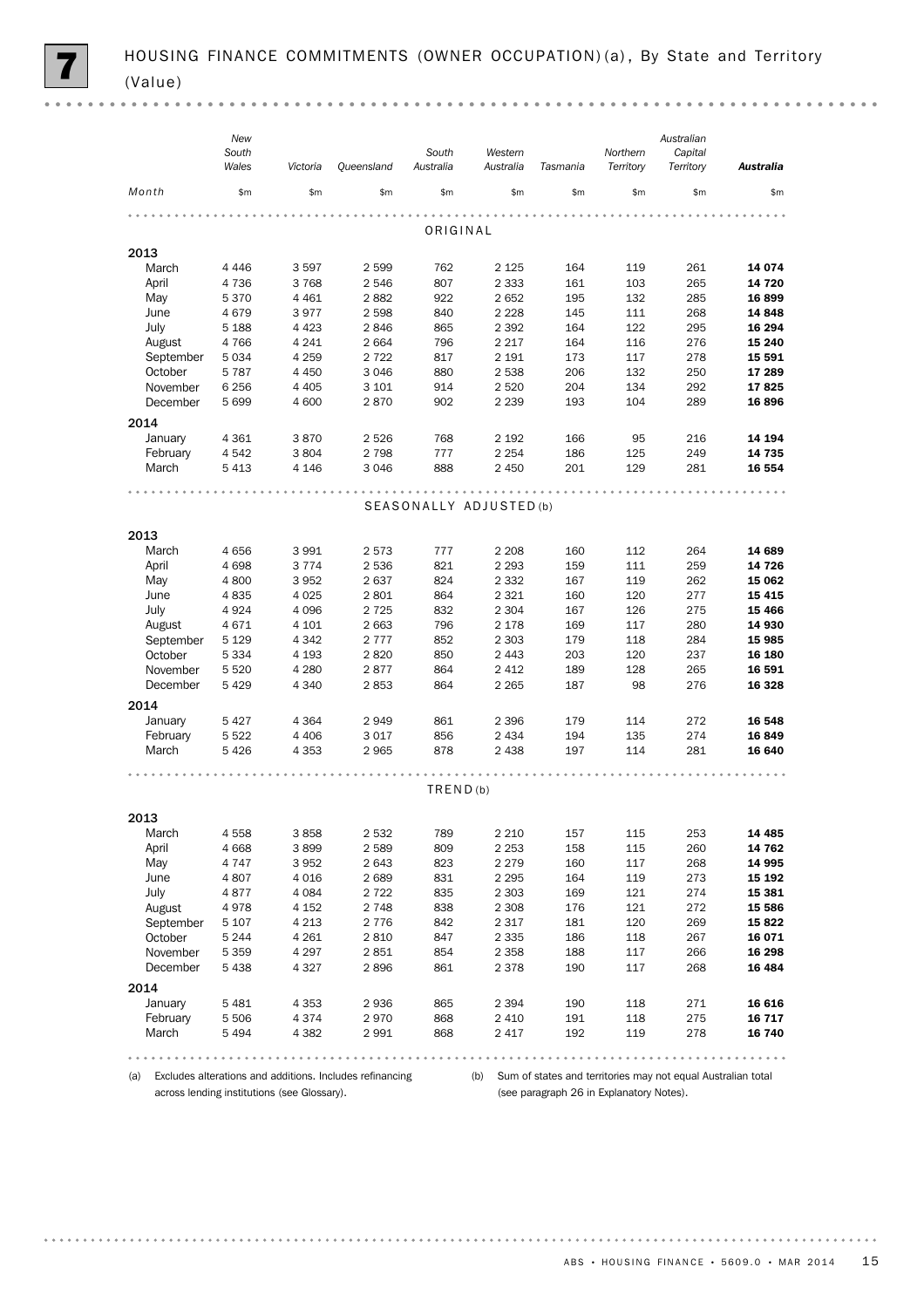$\sim$   $\sim$ 

*Commitments Refinancing Commitments Commitments excluding refinancing of of Alterations Commitments cancelled not advanced established established and advanced during at end of dwellings*(a) *dwellings*(b) *additions Total during month month*(c) *month*(c) *Month* \$m \$m \$m \$m \$m \$m \$m 2013<br>March March 10 178 3 896 353 **14 426** 13 083 473 17 717 April 10 647 4 073 333 **15 052** 14 085 375 18 253 May 12 271 4 628 403 **17 302** 15 790 447 19 274 June 10 542 4 306 336 **15 184** 14 685 375 19 357 July 11 555 4 739 343 16 638 16 086 515 19 303 August 10 837 4 403 349 15 589 15 353 443 18 941 September 11 065 4 526 326 **15 917** 14 865 428 19 515 0ctober 12 424 4 866 349 **17 638** 16 057 539 20 491 November 12 937 4 888 355 **18 180** 16 618 482 21 476 December 12 291 4 606 341 **17 238** 17 501 466 19 997 2014<br>January January 10 354 3 840 288 14 482 15 402 465 18 609 February 10 365 4 371 349 **15 084** 13 636 504 19 515 March 11 673 4 882 353 **16 908** 15 244 448 20 718 

(a) Excludes alterations and additions.

(b) Only includes refinancing across lending institutions (see Glossary)

(c) These figures sometimes reflect a rebasing of the data by one or more lenders, without adjustment to earlier periods' commitments advanced or cancelled.

. . . . . . . . . .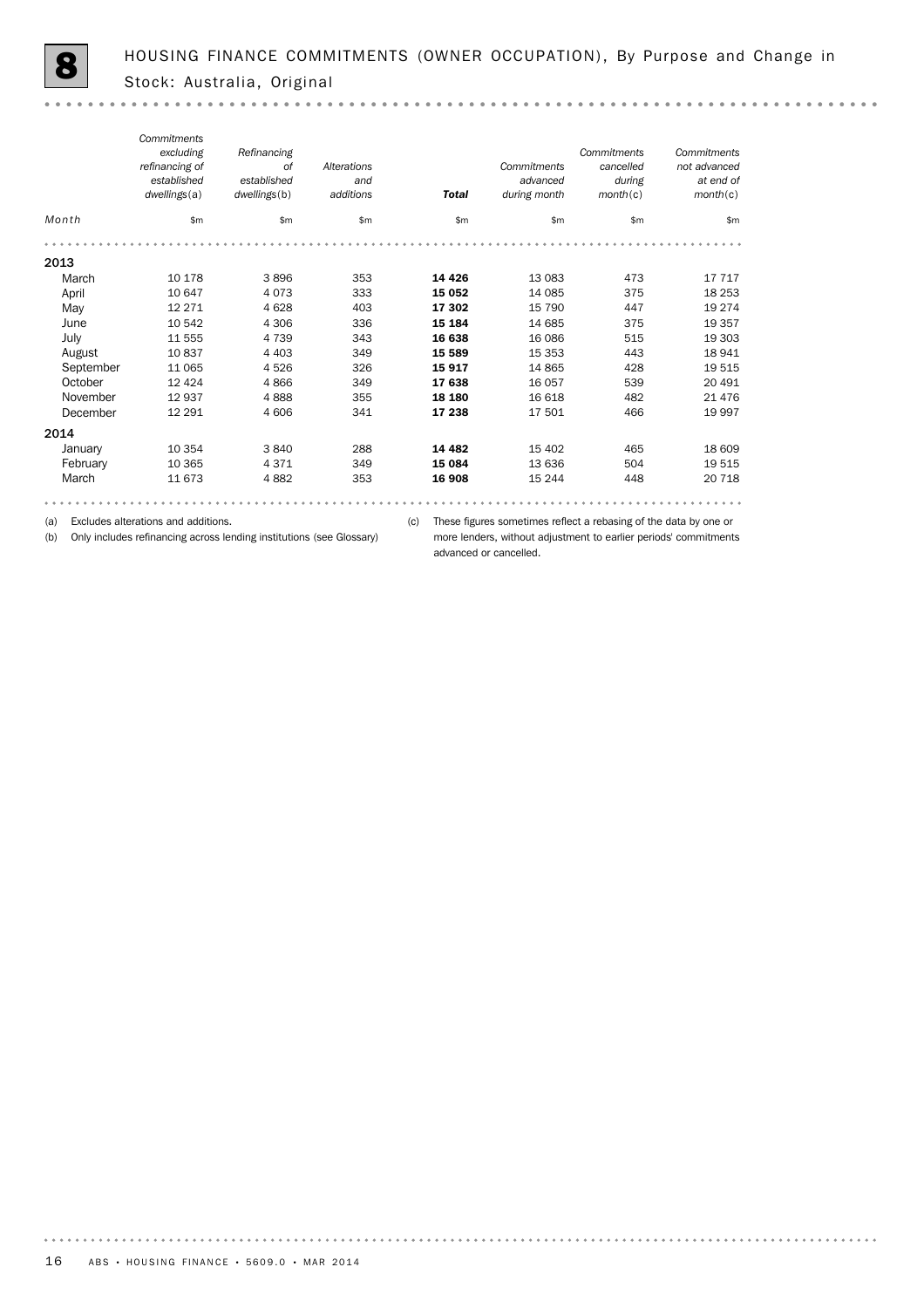HOUSING FINANCE COMMITMENTS (OWNER OCCUPATION) (a), First Home Buyers and Fixed Rate Loans: Australia, Original

|           |           | FIRST HOME BUYERS (b) |           | <b>FIXED RATE LOANS</b> | $(2$ YEARS OR LONGER) $(b)(c)$ | ALL DWELLINGS<br>FINANCED(b) |           |
|-----------|-----------|-----------------------|-----------|-------------------------|--------------------------------|------------------------------|-----------|
|           | Dwellings | % of all<br>dwellings | Average   | Dwellings               | % of all<br>dwellings          | Average                      | Average   |
|           | financed  | financed              | loan size | financed                | financed                       | loan size                    | loan size |
| Month     | no.       | %                     | \$'000    | no.                     | %                              | \$'000                       | \$'000    |
|           |           |                       |           |                         |                                |                              |           |
| 2013      |           |                       |           |                         |                                |                              |           |
| March     | 6 602     | 14.1                  | 291.3     | 8606                    | 18.4                           | 310.8                        | 301.1     |
| April     | 6957      | 14.3                  | 289.3     | 10 050                  | 20.6                           | 320.4                        | 301.8     |
| May       | 8 1 6 4   | 14.6                  | 290.3     | 10 733                  | 19.2                           | 317.0                        | 302.7     |
| June      | 7 3 2 4   | 15.0                  | 288.1     | 8 7 2 1                 | 17.9                           | 309.8                        | 304.5     |
| July      | 7965      | 14.7                  | 287.2     | 9 9 0 2                 | 18.3                           | 307.7                        | 300.4     |
| August    | 6955      | 13.7                  | 285.9     | 8 3 3 7                 | 16.4                           | 311.1                        | 300.2     |
| September | 6 3 5 3   | 12.5                  | 291.2     | 8506                    | 16.7                           | 309.7                        | 306.1     |
| October   | 6958      | 12.6                  | 297.0     | 9 2 1 1                 | 16.6                           | 317.0                        | 312.3     |
| November  | 6875      | 12.3                  | 298.8     | 9 7 0 4                 | 17.4                           | 324.3                        | 320.2     |
| December  | 6647      | 12.7                  | 305.5     | 8816                    | 16.8                           | 330.2                        | 321.9     |
| 2014      |           |                       |           |                         |                                |                              |           |
| January   | 5798      | 13.2                  | 301.8     | 6 7 1 7                 | 15.3                           | 327.6                        | 322.9     |
| February  | 5837      | 12.5                  | 302.1     | 7048                    | 15.1                           | 322.5                        | 315.4     |
| March     | 6 5 5 0   | 12.6                  | 302.8     | 7 7 1 5                 | 14.9                           | 322.8                        | 319.3     |
|           |           |                       |           |                         |                                |                              |           |

(a) Excludes alterations and additions.

(b) The average loan series does not necessarily represent the average loan size per dwelling (see glossary).

(c) Includes refinancing across lending institutions (see glossary).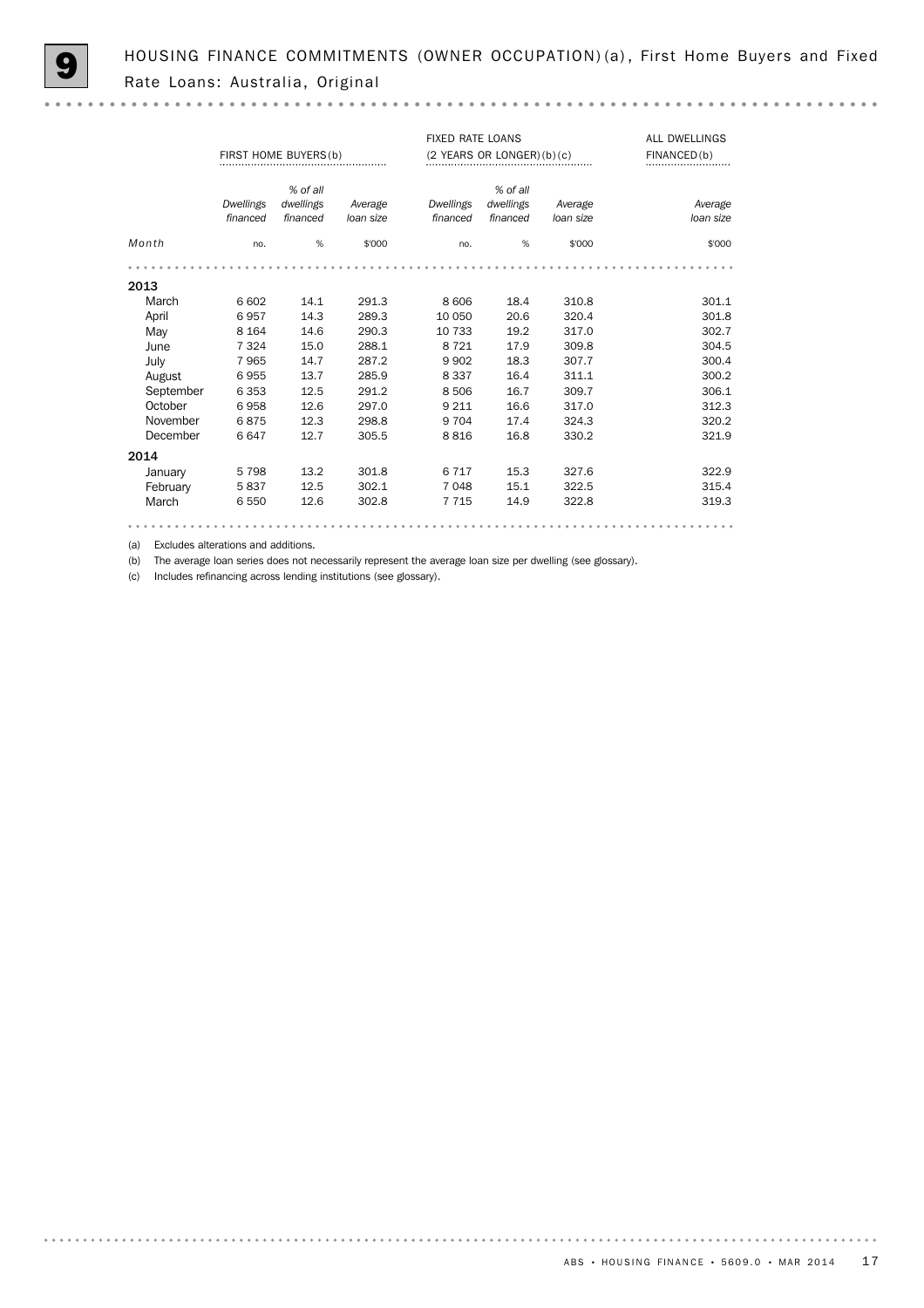HOUSING FINANCE COMMITMENTS (OWNER OCCUPATION) (a), By Purpose: State and Territory, Original - March 2014

|                                                  | Construction<br>of dwellings | Purchase<br>of new<br>dwellings | Purchase of<br>established<br>dwellings(b) |                             | Refinancing<br>Total of established<br>dwellings(c)   | Total<br>excluding<br>refinancing |
|--------------------------------------------------|------------------------------|---------------------------------|--------------------------------------------|-----------------------------|-------------------------------------------------------|-----------------------------------|
|                                                  |                              |                                 | NUMBER                                     |                             |                                                       |                                   |
| <b>New South Wales</b><br>Victoria<br>Queensland | 1 1 2 2<br>1546<br>1 1 5 3   | 903<br>866<br>487               | 13 203<br>10 781<br>8547                   | 15 2 28<br>13 193<br>10 187 | 5 7 9 3<br>4 7 5 2<br>2 7 1 2                         | 9 4 3 5<br>8 4 4 1<br>7475        |
| South Australia<br>Western Australia<br>Tasmania | 427<br>1604<br>94            | 62<br>297<br>32                 | 2913<br>5837<br>774                        | 3 4 0 2<br>7 7 3 8<br>900   | 1019<br>2 4 8 3<br>198                                | 2 3 8 3<br>5 2 5 5<br>702         |
| Northern Territory<br>Australian Capital         | 38                           | 14                              | 300                                        | 352                         | 109                                                   | 243                               |
| Territory<br>Total                               | 92<br>6076                   | 68<br>2729                      | 681<br>43 036                              | 841<br>51841                | 220<br>17 28 6                                        | 621<br>34 555                     |
|                                                  |                              |                                 | VALUE (\$M)                                |                             |                                                       |                                   |
|                                                  |                              |                                 |                                            |                             |                                                       |                                   |
| New South Wales                                  | 357                          | 321                             | 4 7 3 5                                    | 5413                        | 1827                                                  | 3586                              |
| Victoria                                         | 439                          | 280                             | 3 4 2 7                                    | 4 1 4 6                     | 1 3 3 3                                               | 2813                              |
| Queensland                                       | 334                          | 157                             | 2556                                       | 3046                        | 720                                                   | 2 3 2 6                           |
| South Australia                                  | 108                          | 17                              | 762                                        | 888                         | 235                                                   | 653                               |
| Western Australia                                | 451                          | 108                             | 1891                                       | 2 450                       | 625                                                   | 1826                              |
| Tasmania                                         | 19                           | 9                               | 173                                        | 201                         | 41                                                    | 160                               |
| Northern Territory<br>Australian Capital         | 17                           | $\overline{7}$                  | 105                                        | 129                         | 36                                                    | 92                                |
| Territory                                        | 27                           | 21                              | 233                                        | 281                         | 65                                                    | 216                               |
| Total                                            | 1752                         | 920                             | 13882                                      | 16 554                      | 4882                                                  | 11 673                            |
|                                                  |                              |                                 | AVERAGE LOAN SIZE (\$'000)                 |                             |                                                       |                                   |
| <b>New South Wales</b>                           | 318.0                        | 356.0                           | 358.6                                      | 355.5                       | 315.4                                                 | 380.0                             |
| Victoria                                         | 284.0                        | 323.2                           | 317.9                                      | 314.2                       | 280.4                                                 | 333.3                             |
| Queensland                                       | 289.8                        | 321.9                           | 299.0                                      | 299.1                       | 265.5                                                 | 311.2                             |
| South Australia                                  | 253.9                        | 278.2                           | 261.7                                      | 261.0                       | 230.8                                                 | 273.9                             |
| Western Australia                                | 281.3                        | 363.4                           | 324.0                                      | 316.7                       | 251.5                                                 | 347.5                             |
| Tasmania                                         | 203.5                        | 290.4                           | 223.3                                      | 223.6                       | 208.7                                                 | 227.8                             |
| Northern Territory<br>Australian Capital         | 442.6                        | 490.6                           | 349.5                                      | 365.1                       | 330.8                                                 | 380.5                             |
| Territory                                        | 291.6                        | 308.9                           | 342.6                                      | 334.3                       | 294.0                                                 | 348.6                             |
| Total                                            | 288.4                        | 337.3                           | 322.6                                      | 319.3                       | 282.4                                                 | 337.8                             |
|                                                  |                              |                                 |                                            |                             |                                                       |                                   |
| (a)<br>Excludes alterations and additions.       |                              |                                 | (c)                                        |                             | Only includes refinancing across lending institutions |                                   |

(b) Includes refinancing across lending institutions (see Glossary).

(c) Only includes refinancing across lending institutions

(see Glossary)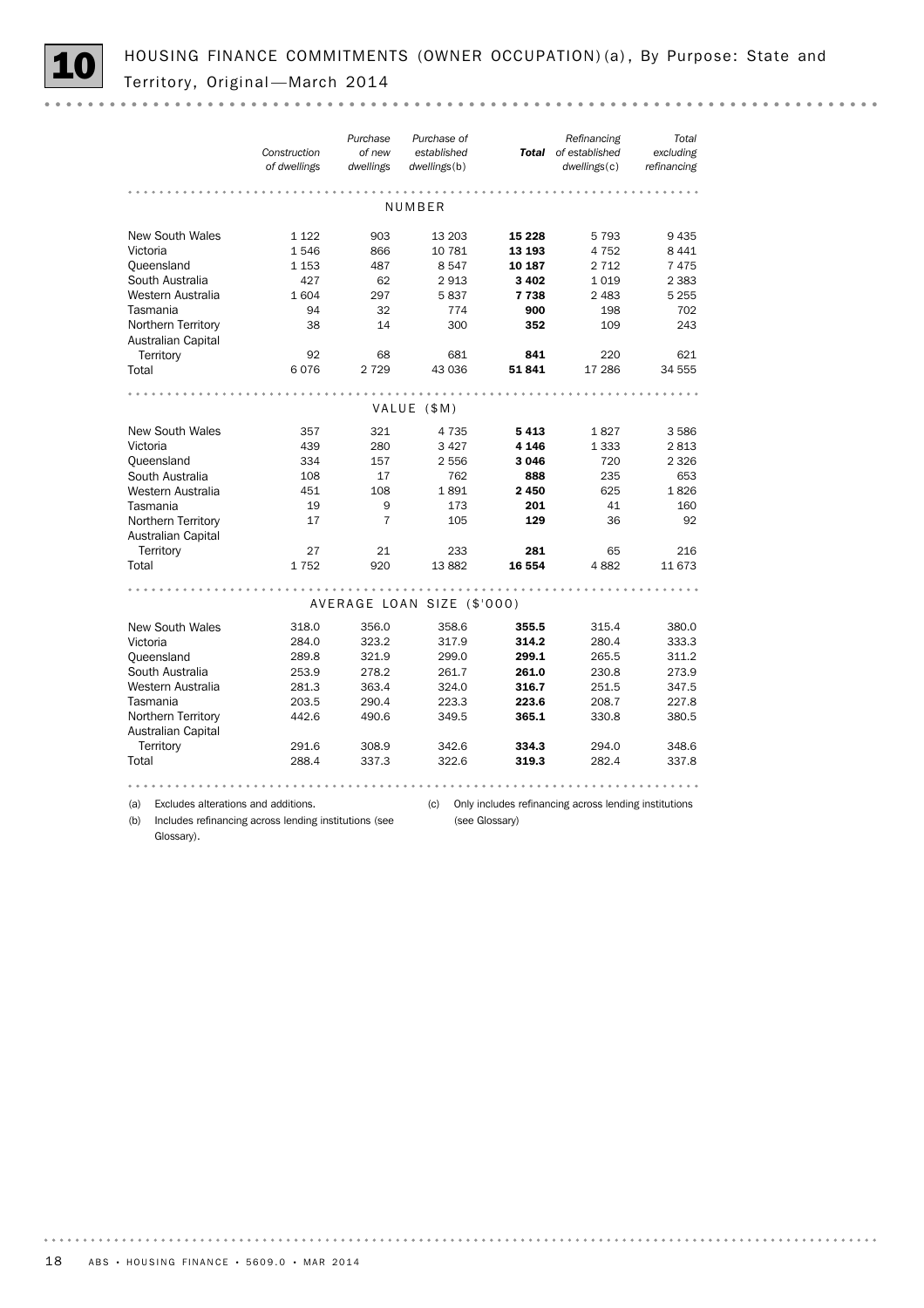

HOUSING FINANCE COMMITMENTS (OWNER OCCUPATION AND INVESTMENT HOUSING)(a),<br>By Purpose: Australia

OWNER OCCUPATION (SECURED FINANCE) INVESTMENT HOUSING(b) TOTAL

|           | Construction | Purchase<br>of new | Refinancing of<br>established | Purchase of<br>other<br>established | Construction<br>of dwellings<br>for rent | Purchase of<br>dwellings by<br>individuals for | Purchase of<br>dwellings by<br>others for | All<br>dwelling |
|-----------|--------------|--------------------|-------------------------------|-------------------------------------|------------------------------------------|------------------------------------------------|-------------------------------------------|-----------------|
|           | of dwellings | dwellings          | dwellings(c)                  | dwellings                           | or resale                                | rent or $resale(d)$                            | rent or resale                            | finance         |
| Month     | \$m\$        | \$m                | \$m                           | \$m\$                               | \$m\$                                    | \$m\$                                          | \$m\$                                     | \$m\$           |
|           |              |                    |                               |                                     |                                          |                                                |                                           |                 |
|           |              |                    |                               | ORIGINAL                            |                                          |                                                |                                           |                 |
| 2013      |              |                    |                               |                                     |                                          |                                                |                                           |                 |
| March     | 1 3 8 4      | 941                | 3896                          | 7853                                | 474                                      | 6895                                           | 674                                       | 22 117          |
| April     | 1530         | 984                | 4073                          | 8 1 3 2                             | 287                                      | 7 4 4 1                                        | 672                                       | 23 1 20         |
| May       | 1762         | 1 0 8 3            | 4628                          | 9426                                | 602                                      | 8699                                           | 816                                       | 27 017          |
| June      | 1561         | 932                | 4 3 0 6                       | 8 0 5 0                             | 627                                      | 8 0 1 4                                        | 719                                       | 24 208          |
| July      | 1643         | 1 0 6 0            | 4 7 3 9                       | 8852                                | 502                                      | 8 0 8 5                                        | 694                                       | 25 575          |
| August    | 1647         | 934                | 4 4 0 3                       | 8 2 5 6                             | 572                                      | 7 5 6 5                                        | 800                                       | 24 177          |
| September | 1580         | 929                | 4526                          | 8556                                | 728                                      | 7632                                           | 908                                       | 24 859          |
| October   | 1695         | 1070               | 4866                          | 9659                                | 634                                      | 8884                                           | 876                                       | 27 683          |
| November  | 1637         | 1057               | 4888                          | 10 244                              | 600                                      | 9344                                           | 933                                       | 28 702          |
| December  | 1599         | 1055               | 4 60 6                        | 9636                                | 737                                      | 9 1 7 5                                        | 1 0 9 0                                   | 27899           |
| 2014      |              |                    |                               |                                     |                                          |                                                |                                           |                 |
| January   | 1 4 0 3      | 853                | 3840                          | 8098                                | 315                                      | 7 5 3 0                                        | 637                                       | 22 676          |
| February  | 1560         | 807                | 4371                          | 7997                                | 898                                      | 7537                                           | 904                                       | 24 074          |
| March     | 1752         | 920                | 4882                          | 9 0 0 0                             | 586                                      | 8910                                           | 1 0 6 1                                   | 27 111          |
|           |              |                    |                               |                                     |                                          |                                                |                                           |                 |
|           |              |                    |                               | SEASONALLY ADJUSTED                 |                                          |                                                |                                           |                 |
| 2013      |              |                    |                               |                                     |                                          |                                                |                                           |                 |
| March     | 1483         | 969                | 4 0 2 1                       | 8 2 1 7                             | 504                                      | 7 1 3 8                                        | 729                                       | 23 061          |
| April     | 1520         | 993                | 4 1 3 1                       | 8083                                | 370                                      | 7 3 6 4                                        | 740                                       | 23 201          |
| May       | 1516         | 981                | 4 2 1 2                       | 8 3 5 3                             | 477                                      | 7 4 2 0                                        | 735                                       | 23 694          |
| June      | 1528         | 980                | 4 3 9 4                       | 8514                                | 446                                      | 7 500                                          | 614                                       | 23 975          |
| July      | 1470         | 1 0 0 3            | 4 4 2 1                       | 8572                                | 496                                      | 7722                                           | 713                                       | 24 397          |
| August    | 1555         | 973                | 4 200                         | 8 2 0 2                             | 579                                      | 7 5 3 8                                        | 796                                       | 23 844          |
| September | 1596         | 971                | 4558                          | 8860                                | 648                                      | 8055                                           | 869                                       | 25 557          |
| October   | 1615         | 982                | 4564                          | 9 0 2 0                             | 649                                      | 8712                                           | 828                                       | 26 370          |
| November  | 1639         | 998                | 4 700                         | 9 2 5 4                             | 647                                      | 8862                                           | 917                                       | 27 017          |
| December  | 1647         | 967                | 4579                          | 9 1 3 5                             | 710                                      | 9052                                           | 954                                       | 27 043          |
| 2014      |              |                    |                               |                                     |                                          |                                                |                                           |                 |
| January   | 1762         | 973                | 4 6 2 4                       | 9 1 8 8                             | 499                                      | 8954                                           | 885                                       | 26 885          |
| February  | 1759         | 910                | 4887                          | 9 2 9 3                             | 1 0 2 9                                  | 8750                                           | 1014                                      | 27 642          |
| March     | 1820         | 906                | 4823                          | 9091                                | 577                                      | 9 0 0 9                                        | 1 1 1 9                                   | 27 346          |
|           |              |                    |                               |                                     |                                          |                                                |                                           |                 |
|           |              |                    |                               | TREND                               |                                          |                                                |                                           |                 |
| 2013      |              |                    |                               |                                     |                                          |                                                |                                           |                 |
| March     | 1467         | 935                | 4 0 0 7                       | 8075                                | 456                                      | 7 0 9 8                                        | 753                                       | 22792           |
| April     | 1487         | 964                | 4 1 0 9                       | 8 2 0 2                             | 448                                      | 7 2 5 1                                        | 732                                       | 23 193          |
| May       | 1502         | 983                | 4 2 0 8                       | 8 3 0 2                             | 453                                      | 7376                                           | 714                                       | 23 538          |
| June      | 1517         | 990                | 4 2 9 4                       | 8 3 9 1                             | 476                                      | 7 501                                          | 710                                       | 23879           |
| July      | 1531         | 989                | 4 3 6 7                       | 8 4 9 3                             | 519                                      | 7664                                           | 730                                       | 24 293          |
| August    | 1549         | 987                | 4 4 2 7                       | 8624                                | 563                                      | 7896                                           | 770                                       | 24 8 15         |
| September | 1573         | 985                | 4 4 8 2                       | 8782                                | 603                                      | 8 1 8 3                                        | 815                                       | 25 4 23         |
| October   | 1608         | 983                | 4 5 4 0                       | 8940                                | 637                                      | 8 4 7 3                                        | 858                                       | 26 038          |
| November  | 1647         | 977                | 4 601                         | 9073                                | 662                                      | 8 7 1 1                                        | 896                                       | 26 567          |
| December  | 1687         | 966                | 4 6 6 4                       | 9 1 6 7                             | 683                                      | 8870                                           | 931                                       | 26 967          |
| 2014      |              |                    |                               |                                     |                                          |                                                |                                           |                 |
| January   | 1726         | 952                | 4 7 2 1                       | 9 2 1 7                             | 701                                      | 8962                                           | 968                                       | 27 247          |
| February  | 1762         | 937                | 4775                          | 9 2 4 2                             | 715                                      | 9014                                           | 1 0 0 7                                   | 27 453          |
| March     | 1794         | 922                | 4806                          | 9 2 1 9                             | 723                                      | 9012                                           | 1 0 4 3                                   | 27 519          |
|           |              |                    |                               |                                     |                                          |                                                |                                           |                 |

(a) Excludes alterations and additions.

(c) Only includes refinancing across lending institutions (see Glossary).

(b) Excludes revolving credit.

(d) Includes refinancing (see Glossary).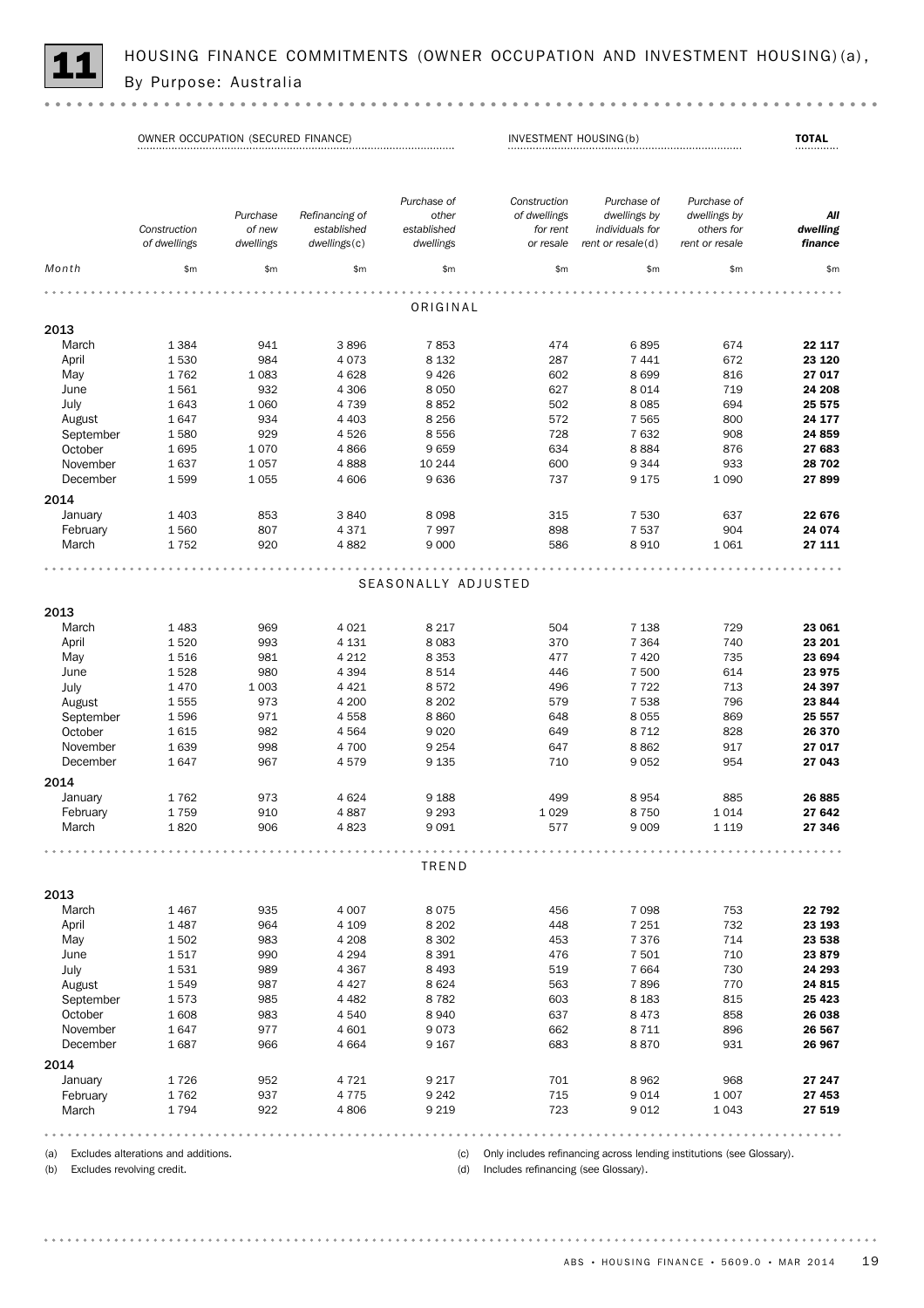HOUSING LOAN OUTSTANDINGS TO HOUSEHOLDS (OWNER OCCUPATION AND INVESTMENT<br>HOUSING), By Lender: Australia

|                       |                        | Permanent        |                  | <b>Total Authorised</b> |                                   |            |               |
|-----------------------|------------------------|------------------|------------------|-------------------------|-----------------------------------|------------|---------------|
|                       |                        | <b>Building</b>  | Credit           | Deposit-taking          | Securitisation                    | Other      |               |
|                       | Banks(a)               | Societies(a)     | Co-operatives(a) | Institutions (ADIs)(a)  | Vehicles(b)                       | Lenders(b) | Total         |
| Month                 | \$m\$                  | \$m\$            | \$m              | \$m\$                   | \$m\$                             | \$m\$      | \$m           |
|                       |                        |                  |                  | OWNER-OCCUPIED HOUSING  |                                   |            |               |
|                       |                        |                  |                  |                         |                                   |            |               |
| 2013<br>March         | 773 156                | 12 985           | 26 267           | 812 408                 | na                                | na         | na            |
| April                 | 777 298                | 13 068           | 26 346           | 816 712                 | na                                | na         | na            |
| May                   | 781 048                | 13 0 33          | 26 4 25          | 820 506                 | na                                | na         | na            |
| June                  | 786 709                | 13 091           | 25 636           | 825 436                 | na                                | na         | na            |
| July                  | 789 860                | 13 162           | 25 698           | 828 720                 | na                                | na         | na            |
| August                | 795 109                | 13 2 2 9         | 23 2 28          | 831 566                 | na                                | na         | na            |
| September             | 798 201                | 13 277           | 23 340           | 834 818                 | na                                | na         | na            |
| October               | 800 715                | 13 3 3 4         | 23 4 63          | 837 512                 | na                                | na         | na            |
| November              | 805 329                | 13 4 12          | 23 499           | 842 240                 | na                                | na         | na            |
| December              | 810 163                | 13 4 98          | 23 4 83          | 847 144                 | na                                | na         | na            |
| 2014                  |                        |                  |                  |                         |                                   |            |               |
| January               | 814 106                | 13 556           | 21 547           | 849 209                 | na                                | na         | na            |
| February              | 818 012                | 13 5 94          | 21 685           | 853 291                 | na                                | na         | na            |
| March                 | 820 710                | 13 640           | 23 902           | 858 252                 | na                                | na         | na            |
|                       |                        |                  |                  |                         |                                   |            |               |
|                       |                        |                  |                  |                         |                                   |            |               |
|                       |                        |                  |                  | INVESTMENT HOUSING      |                                   |            |               |
|                       |                        |                  |                  |                         |                                   |            |               |
| 2013                  |                        |                  |                  |                         |                                   |            |               |
| March                 | 380 543                | 3 5 5 8          | 5 9 0 0          | 390 001                 | na                                | na         | na            |
| April                 | 382 995                | 3573             | 5930             | 392 498                 | na                                | na         | na            |
| May                   | 385 680                | 3 5 3 4          | 5965             | 395 179                 | na                                | na         | na            |
| June                  | 389 393                | 3 5 5 3          | 5831             | 398 777                 | na                                | na         | na            |
| July                  | 391 655                | 3 5 5 3          | 5869             | 401 077                 | na                                | na         | na            |
| August                | 394 555                | 3 5 6 2          | 5 2 3 5          | 403 352                 | na                                | na         | na            |
| September             | 396 870                | 3568             | 5 2 6 8          | 405 706                 | na                                | na         | na            |
| October               | 400 183                | 3579             | 5 2 9 9          | 409 061                 | na                                | na         | na            |
| November              | 403 750                | 3 602            | 5 3 2 1          | 412 673                 | na                                | na         | na            |
| December              | 407 336                | 3622             | 5 3 5 2          | 416 310                 | na                                | na         | na            |
| 2014                  |                        |                  |                  |                         |                                   |            |               |
| January               | 410 571                | 3648             | 5 0 0 9          | 419 228                 | na                                | na         | na            |
| February              | 413 376                | 3646             | 5019             | 422 041                 | na                                | na         | na            |
| March                 | 415 903                | 3656             | 5476             | 425 035                 | na                                | na         | na            |
|                       |                        |                  |                  |                         |                                   |            |               |
|                       |                        |                  |                  | ALL RESIDENTIAL HOUSING |                                   |            |               |
|                       |                        |                  |                  |                         |                                   |            |               |
| 2013                  |                        |                  |                  |                         |                                   |            |               |
| March                 | 1 153 699              | 16 543           | 32 167           | 1 202 409               | 104 778                           | 8 1 9 9    | 1 315 386     |
| April                 | 1 160 293              | 16 641           | 32 276           | 1 209 210               | na                                | na         | na            |
| May                   | 1 166 728              | 16 567           | 32 390           | 1 215 685               | na                                | na         | na            |
| June                  | 1 176 102              | 16 644           | 31 467           | 1 2 2 4 2 1 3           | 104 975                           | 7991       | 1 3 3 7 1 7 9 |
| July                  | 1 181 515              | 16 7 15          | 31 567           | 1 2 2 7 9 7             | na                                | na         | na            |
| August                | 1 189 664              | 16 791           | 28 4 63          | 1 2 3 4 9 1 8           | na                                | na         | na            |
| September             | 1 195 071              | 16845            | 28 608           | 1 240 524               | 102 013                           | 7 584      | 1 350 121     |
| October               | 1 200 898              | 16 913           | 28 7 62          | 1 246 573               | na                                | na         | na            |
| November              | 1 209 079              | 17014            | 28 8 20          | 1 254 913               | na                                | na         | na            |
| December              | 1 217 499              | 17 120           | 28 835           | 1 263 454               | 103 826                           | 7441       | 1 374 721     |
|                       |                        |                  |                  |                         |                                   |            |               |
| 2014                  |                        |                  |                  |                         |                                   |            |               |
| January<br>February   | 1 2 2 4 6 7 7          | 17 204           | 26 556<br>26 704 | 1 268 437               | na                                | na         | na            |
| March                 | 1 231 388<br>1 236 613 | 17 240<br>17 296 | 29 378           | 1 275 332               | na                                | na         | na            |
|                       |                        |                  |                  | 1 283 287               | nya                               | nya        | nya           |
|                       |                        |                  |                  |                         |                                   |            |               |
| not available<br>na   |                        |                  |                  | Source APRA.<br>(a)     |                                   |            |               |
| nya not yet available |                        |                  |                  | (b)                     | Source ABS quarterly collections. |            |               |

20 ABS • HOUSING FINANCE • 5609.0 • MAR 2014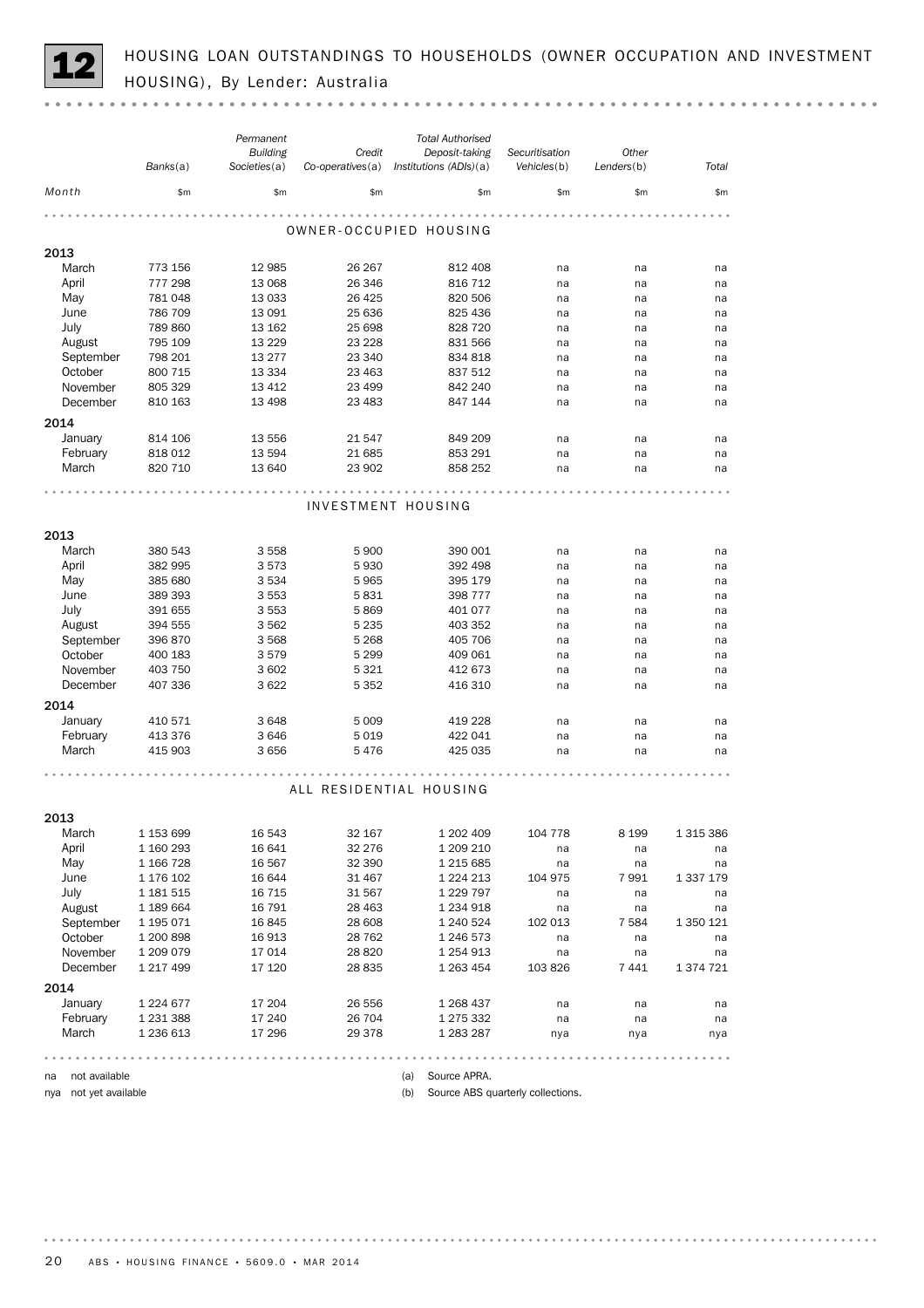### EFFECT OF NEW SEASONALLY ADJUSTED ESTIMATES ON TREND ESTIMATES

SENSITIVITY ANALYSIS

Readers should exercise care when interpreting the trend estimates of recent months because they will be revised when next month's seasonally adjusted estimates become available. For further information, see paragraphs 30 and 31 in the Explanatory Notes.

The graph below presents the effect of two possible scenarios on the trend estimates:

1 The April 2014 seasonally adjusted estimate of the number of dwelling commitments is higher than the March 2014 seasonally adjusted estimate by 2.1%.

2 The April 2014 seasonally adjusted estimate of the number of dwelling commitments is lower than the March 2014 seasonally adjusted estimate by 2.1%.

The percentage change chosen is the average absolute percentage change of the seasonally adjusted series, based on the last 10 years of data.

### NUMBER OF OWNER OCCUPIED DWELLING FINANCE COMMITMENTS



|                |           |        |                     | WHAT IF NEXT MONTH'S |                               |        |  |
|----------------|-----------|--------|---------------------|----------------------|-------------------------------|--------|--|
|                |           |        |                     |                      | SEASONALLY ADJUSTED ESTIMATE: |        |  |
|                | Trend as  |        | $(1)$ rises by 2.1% |                      | $(2)$ falls by 2.1%           |        |  |
|                | published |        | on this month       |                      | on this month                 |        |  |
|                |           | %      |                     | %                    |                               | %      |  |
|                | no.       | change | no.                 | change               | no.                           | change |  |
| September 2013 | 51 458    | 0.5    | 51 458              | 0.5                  | 51 458                        | 0.5    |  |
| October 2013   | 51 648    | 0.4    | 51 640              | 0.4                  | 51 682                        | 0.4    |  |
| November 2013  | 51 7 7 9  | 0.3    | 51 757              | 0.2                  | 51831                         | 0.3    |  |
| December 2013  | 51881     | 0.2    | 51867               | 0.2                  | 51 904                        | 0.1    |  |
| January 2014   | 51 945    | 0.1    | 51 982              | 0.2                  | 51 884                        | 0.0    |  |
| February 2014  | 52 009    | 0.1    | 52 115              | 0.3                  | 51 792                        | $-0.2$ |  |
| March 2014     | 51952     | $-0.1$ | 52 271              | 0.3                  | 51 661                        | $-0.3$ |  |
|                |           |        |                     |                      |                               |        |  |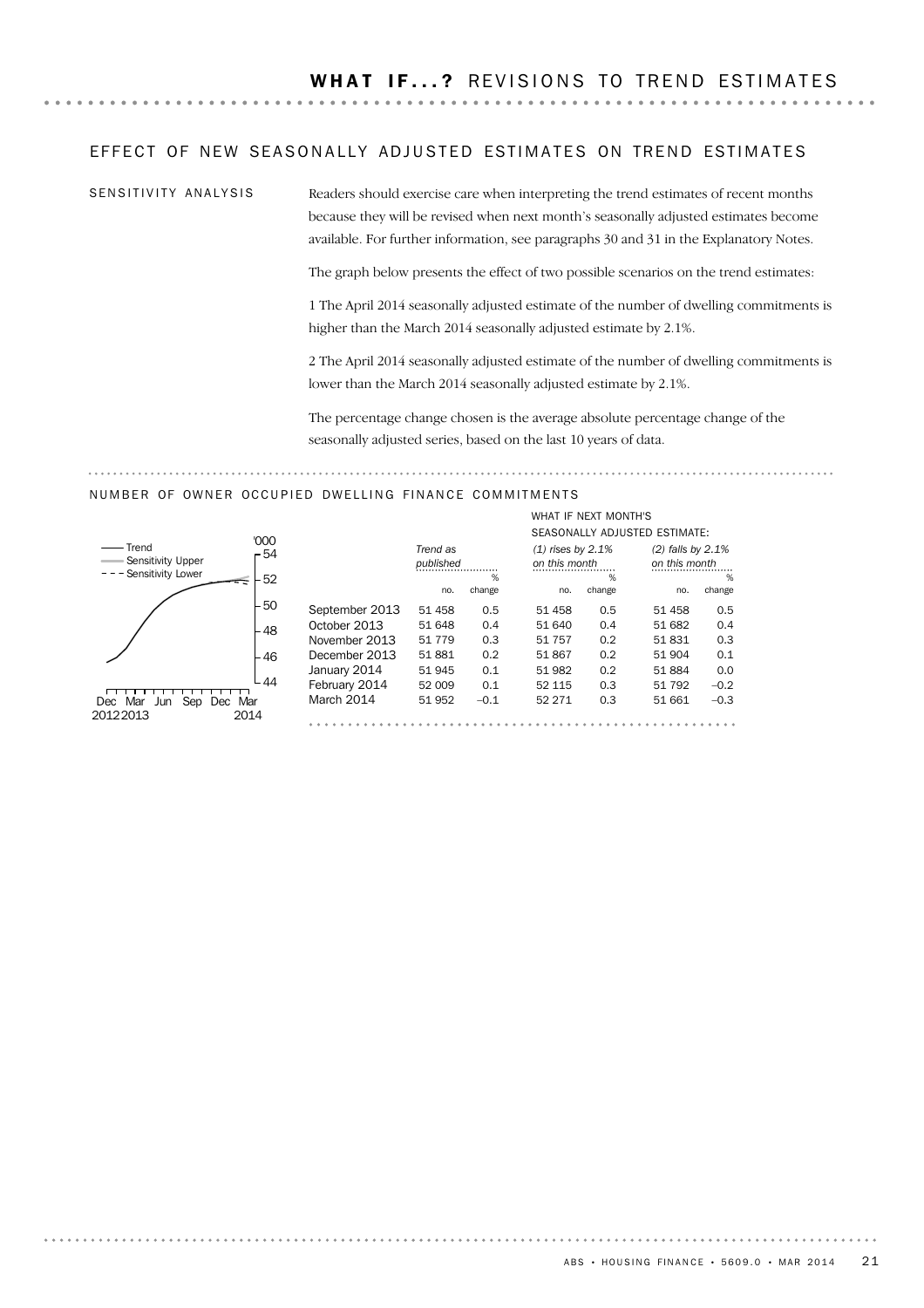### EXPLANATORY NOTES

| <b>INTRODUCTION</b> | This publication presents statistics on housing finance commitments made by<br>1<br>significant lenders. This includes secured finance commitments for the construction or<br>purchase of owner occupied dwellings and finance commitments for the construction or<br>purchase of dwellings for rent or resale (investment housing). Also included are the<br>outstanding values of housing loan assets to individuals held by lenders at the end of<br>each reference month.                                                                                                                                                                                                                                                                                                                                                                                         |
|---------------------|-----------------------------------------------------------------------------------------------------------------------------------------------------------------------------------------------------------------------------------------------------------------------------------------------------------------------------------------------------------------------------------------------------------------------------------------------------------------------------------------------------------------------------------------------------------------------------------------------------------------------------------------------------------------------------------------------------------------------------------------------------------------------------------------------------------------------------------------------------------------------|
| SCOPE               | Finance commitments made by the following types of lenders are included:<br>2<br>Banks<br>٠<br>Permanent building societies<br>Credit unions/cooperative credit societies<br>Life or general insurance companies<br>General government enterprises<br>Superannuation funds<br>Securitisers of mortgage assets (wholesale lenders) which provide funds to<br>ш<br>borrowers through a retail intermediary (e.g. mortgage originators)<br>Registered Financial Corporations (RFCs).                                                                                                                                                                                                                                                                                                                                                                                     |
|                     | 3 All lending commitments are classified to the lender type which is (or will be) the<br>legal lender on the corresponding loan contract. Commitments are published for two<br>broad groupings of lender type, Banks and Non-Banks. The Non-Bank grouping also has<br>the components Permanent Building Societies and Wholesale Lenders n.e.c. published.                                                                                                                                                                                                                                                                                                                                                                                                                                                                                                             |
|                     | 4 Housing loan outstandings are classified to the following lender types: Banks;<br>Permanent Building societies; Credit unions/cooperative credit societies; Securitisation<br>vehicles; and Other lenders n.e.c The first three of these types are components of the<br>grouping Authorised Deposit-taking Institutions (ADIs). Loan outstandings for the ADI<br>lender types are published monthly, and are classified by purpose (owner occupied<br>housing or investment housing). All other institutions, including securitisation vehicles,<br>are only available on a quarterly basis. The release of loan outstandings data for those<br>lenders reporting on a quarterly basis will be lagged by one month - for example March<br>outstandings for securitisation vehicles and other lenders n.e.c. will be released from the<br>April publication onwards. |
| COVERAGE            | The statistics of housing finance commitments cover all banks and permanent<br>5<br>building societies. The largest of the remaining lenders of secured housing finance for<br>owner occupation are included so that, together with banks and building societies, at<br>least 95% of the Australian total of finance commitments is covered, and at least 90% of<br>each state total is covered. While many smaller contributors to the Non-Banks series are<br>excluded under these coverage criteria, at least 70% of finance commitments by<br>wholesale contributors are covered.                                                                                                                                                                                                                                                                                 |
|                     | The survey coverage of housing finance commitments is maintained and updated by<br>6<br>including new lenders as their lending for housing becomes sufficiently large.                                                                                                                                                                                                                                                                                                                                                                                                                                                                                                                                                                                                                                                                                                |
|                     | 7 From June 2001, the collection of housing finance commitments covers all<br>commitments by banks and permanent building societies, all other lenders providing<br>funds of more than \$50m in 2000, and some additional smaller other lenders where<br>necessary to maintain collection coverage (as specified in paragraph 5).                                                                                                                                                                                                                                                                                                                                                                                                                                                                                                                                     |
|                     | The statistics of housing loan outstandings cover all lenders included in the scope of<br>8<br>paragraph 2 that have been identified as holding residential loan assets on their balance<br>sheet as at the end of a particular reference month.                                                                                                                                                                                                                                                                                                                                                                                                                                                                                                                                                                                                                      |
| SOURCES             | For banks, credit cooperatives, building societies and RFCs, the statistics in this<br>9<br>publication are currently derived from returns submitted to the Australian Prudential<br>Regulation Authority (APRA). The Financial Sector (Collection of Data) Act 2001<br>facilitates the collection of statistical data from the financial sector, with APRA established                                                                                                                                                                                                                                                                                                                                                                                                                                                                                               |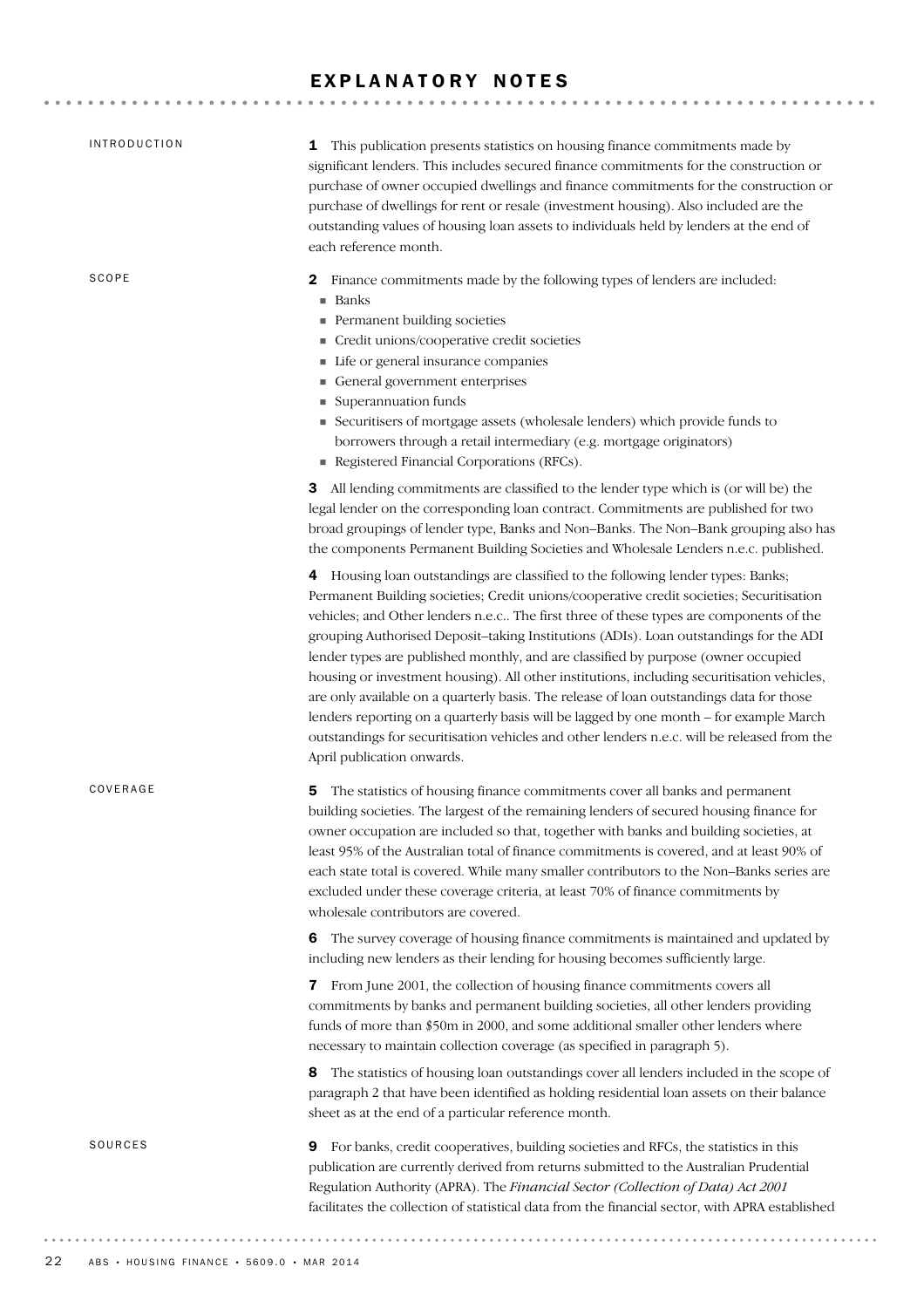......................................

| SOURCES <i>continued</i> |
|--------------------------|
|                          |

WHOLESALE LENDERS

REVISIONS

as the central point for collection of both prudential and statistical data. In October 2001, APRA implemented new reporting forms for building societies and credit cooperatives. New reporting forms were implemented for banks in March 2002, and for RFCs in March 2003. APRA commenced collecting loan commitments data from banks, credit cooperatives and building societies in July 2002, and from RFCs in March 2003.

10 Housing finance commitments for owner occupied housing from banks, building societies and credit cooperatives are derived from the *ARF 392.0 Housing Finance* form collected by APRA. Housing finance commitments for investor housing from these lenders are sourced from the *ARF 394.0 Personal Finance* form and the *ARF 391.0 Commercial Finance* form. Owner occupied housing finance commitments for RFCs are collected on the *RRF 392.0 Housing Finance* form. Investor housing commitments are collected on the *RRF 394.0 Personal Finance* form and the *RRF 391.0 Commercial Finance* form.

11 Statistics on loan outstandings in table 12 are sourced from banks on form *ARF 320.0 Statement of Financial Position (Domestic Books)* with lending by building societies and credit cooperatives derived from form *ARF 323.0: Statement of Financial Position (Licensed ADI)*. While building societies and credit cooperatives with total assets greater than or equal to \$50 million are required to report to APRA on a monthly basis, those institutions with total assets less than this threshold are only required to submit this return on a quarterly basis. An undercoverage adjustment is made in deriving table 12 in the two months between the last month in the quarter to derive estimates for the complete population on a monthly basis.

12 Electronic versions of the forms and instructions for ADIs are available on the APRA website at *http://www.apra.gov.au/Statistics/Reporting-forms-and-instructions-ADIs.cfm.* For RFCs, these are available at: *http://www.apra.gov.au/nonreg/Pages/default.aspx*.

13 All other institutions, including securitisation vehicles, are collected directly by the Australian Bureau of Statistics (ABS). Data on loan outstandings of households for housing purposes for these lender types are only available on a quarterly basis. The data for Other lenders n.e.c. is compiled from a range of other data sources collected by the ABS.

14 Revisions to previously published statistics are included in the publication as they occur.

**15** Changes in the classification of lenders (e.g. the conversion of a permanent building society to a bank) are reflected in the Lender series from the month of such change. Data for earlier periods for such lenders are not reclassified. Details of the establishment of new banks are published in the Reserve Bank of Australia's monthly *Bulletin* in the section on Technical Notes to Tables.

16 A wholesale lender provides funds to borrowers through a retail intermediary which may then also be responsible for the ongoing relationship with the borrower.

> 17 The Wholesale Lenders n.e.c. series almost exclusively comprises securitisation vehicles (typically special purpose trusts), established to issue mortgage backed securities. It excludes commitments where a bank or permanent building society, acting as a wholesale provider of funds, is the lender on the loan contract. Those commitments are published as bank or permanent building society commitments.

> 18 From July 1995 to July 2000, mortgage managers reported housing finance commitments on behalf of wholesale lenders. The introduction of wholesale lenders as the reporting unit does not change the scope of the collection, but has increased its coverage. This, along with the reclassification of some lending activity, increased the level of the Wholesale Lenders n.e.c. series for owner occupied housing by \$249m in July 2000.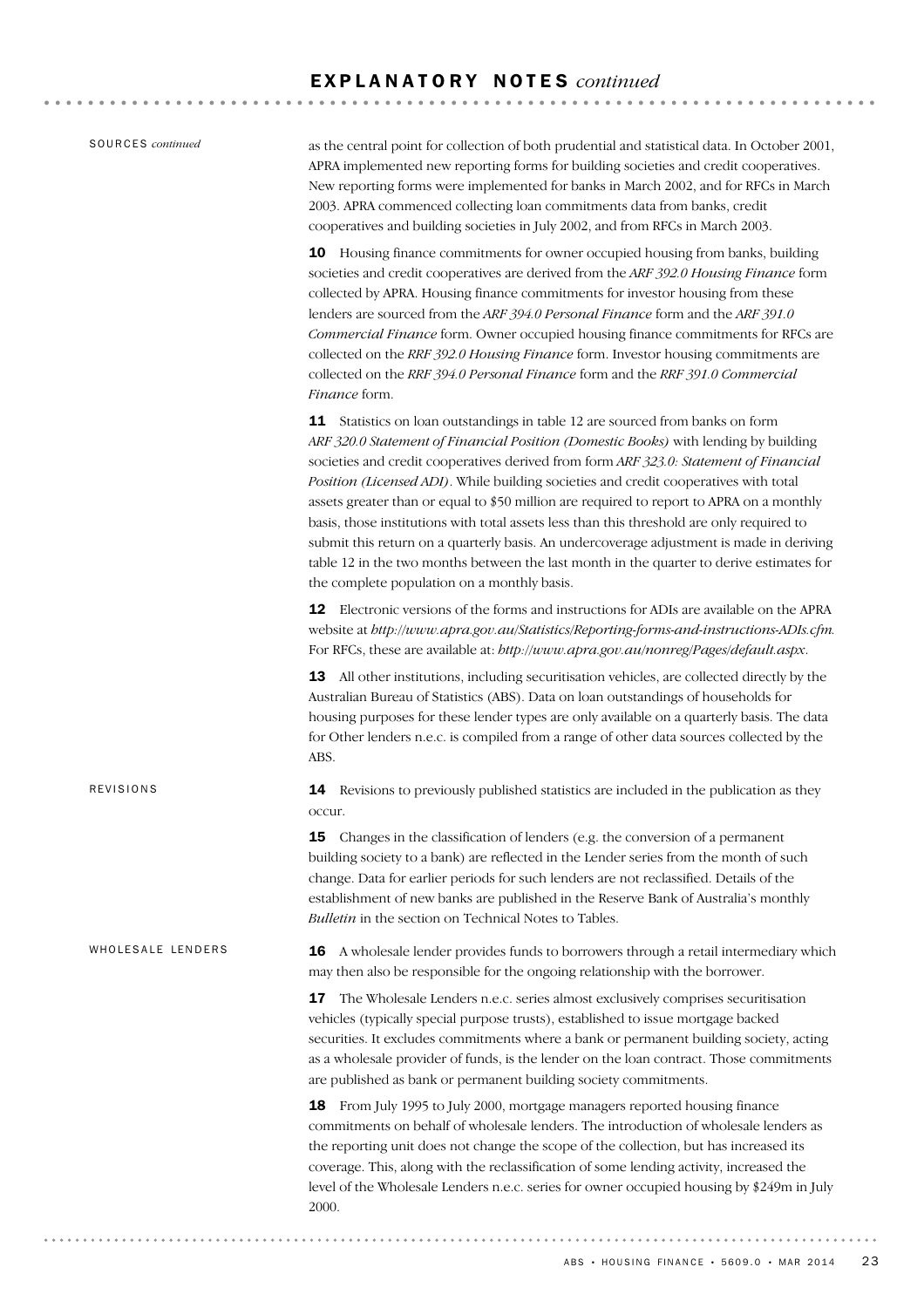### E X P L A N A T O R Y N O T E S *continued*

### WHOLESALE LENDERS *continued*

19 Wholesale lenders contribute to the Non–Banks series for owner occupied housing, which is seasonally adjusted in table 3. A trend break was added to the Non–Banks series, shifting the trend up by 1,579 commitments and \$178m in July 2000. Revisions related to the introduction of wholesale lenders also resulted in a downward shift in the Banks' trend for owner occupied housing of 1,256 commitments and \$167m. Consequential breaks in the finance purpose trend series for owner occupied housing at July 2000 were:

- $\blacksquare$  construction finance trend shifted down 16 commitments (\$3m)
- $\blacksquare$  new dwelling finance trend shifted up 26 commitments (\$1m)
- ! established dwelling finance trend shifted up 313 commitments (\$13m)  $\blacksquare$  refinancing trend shifted up 177 commitments (\$17m)
- ! total finance trend shifted up 323 commitments (\$11m).
- 

20 Because of difficulties experienced by Wholesale Lenders n.e.c. in accurately identifying first home buyers in their commitments, these data are not used in estimating first home buyer commitments (table 9). Instead, from July 2000, the percentage of first home buyer commitments made by all banks and permanent building societies is applied to total Wholesale Lenders n.e.c. commitments to calculate their contribution to the First Home Buyers series. As a result, first home buyer commitments were revised upwards by 0.8 percentage points in July 2000.

21 An article on the introduction of the Wholesale Lenders n.e.c. series (including implications for the First Home Buyers series) featured in the October 2000 issue of this publication. A copy of the article is available from the ABS web site.

### 22 Seasonal adjustment is a means of removing the estimated effects of normal seasonal variation and 'trading day effects'. A 'trading day effect' reflects the varying amounts of activity on different days of the week and the different number of days of the week in any month (i.e. the number of Sundays, Mondays, etc.). This effect may be partly caused by the reporting practices of the lenders. Adjustment is also made for Easter which may affect the March and April estimates differently. Trading day effects are removed from the original estimates prior to the seasonal adjustment process. Seasonal adjustment does not remove the effect of irregular or non–seasonal influences (e.g. a change in interest rates) from the series. SEASONAL ADJUSTMENT

23 Over the period from early 1990 to April 1995, four of the major banks changed from reporting for the four or five weeks ending on the last Wednesday of each month to reporting on a calendar month basis. The published seasonally adjusted data take account of this change in pattern.

24 Rapid change in the financial sector, and particularly developments in the provision of housing finance, may cause changes in the seasonal and trading day patterns of the housing finance data. Examples include changes in the classification of financial institutions (particularly the reclassification of non–bank financial institutions to banks) and the increased use of mortgage securitisation.

25 Estimation of seasonal adjustment and trading day factors that reflect the full effect of recent developments is not possible until a sufficient number of years of data have been collected. When changes are occurring in the seasonal patterns, larger revisions to the seasonally adjusted series can be expected at the time of the biennial (once every two years) seasonal reanalysis. Accordingly, the trend estimate data provide a more reliable indicator of underlying movement in housing finance commitments. See paragraphs 30 and 31 for further information on trend estimates.

26 State component series have been seasonally adjusted independently of the Australian series. The sum of the state components in seasonally adjusted and trend series are therefore unlikely to equal the corresponding Australian totals. State component series are also affected by the changes mentioned in paragraphs 22 to 25.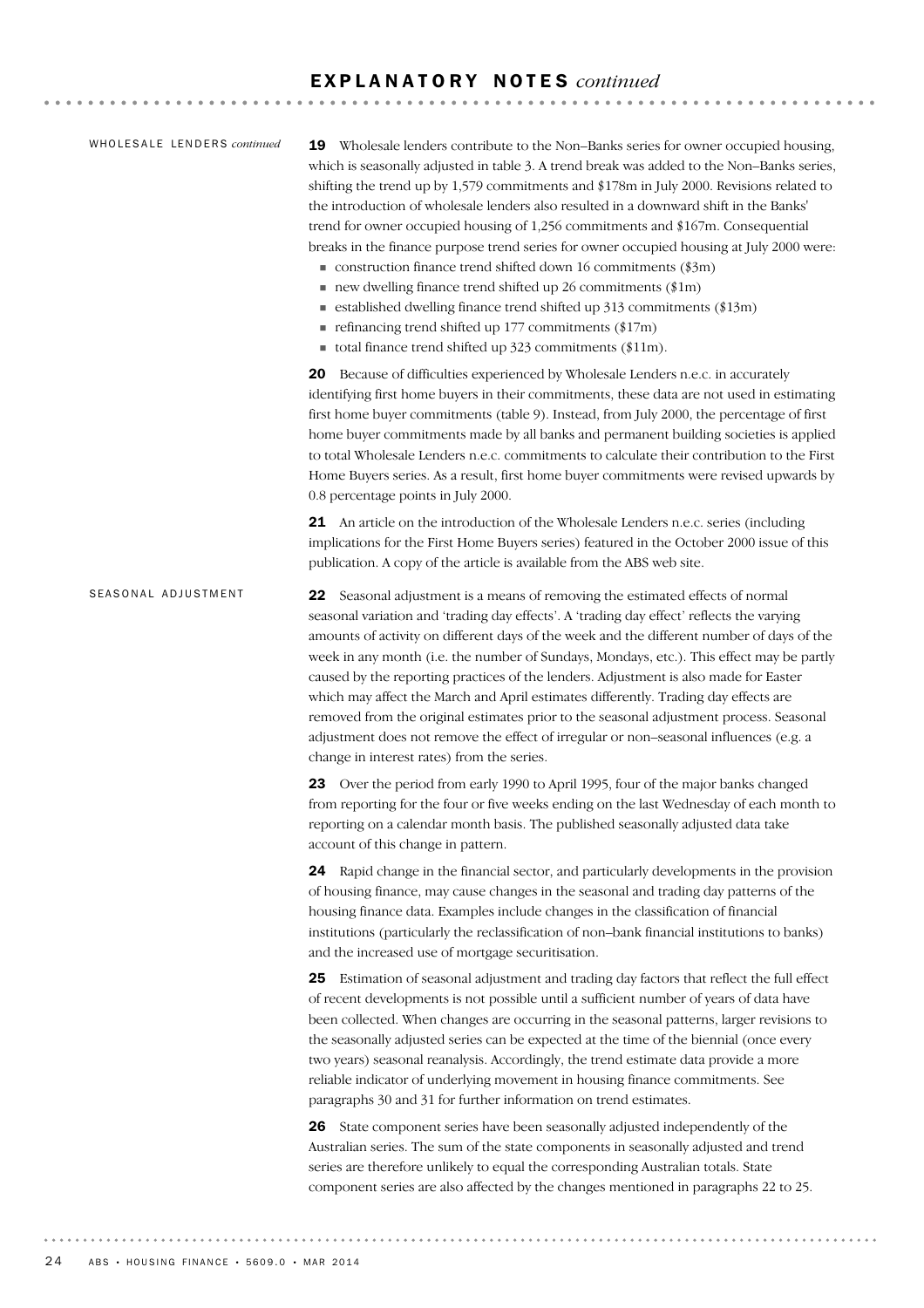### E X P L A N A T O R Y N O T E S *continued*

SEASONAL ADJUSTMENT *continued*

27 The housing finance series uses a concurrent seasonal adjustment methodology to derive the seasonal adjustment factors. This means that original estimates available at the current reference month are used to estimate seasonal factors for the current and previous months. As a result of this methodology, the seasonally adjusted and trend estimates for earlier periods can be revised each month. However, in most instances, the only noticeable revisions will be to the previous month and the same month a year ago.

28 Autoregressive integrated moving average (ARIMA) modelling can improve the revision properties of the seasonally adjusted and trend estimates. ARIMA modelling relies on the characteristics of the series being analysed to project future period data. The projected values are temporary, intermediate values, that are only used internally to improve the estimation of the seasonal factors. The projected data do not affect the original estimates and are discarded at the end of the seasonal adjustment process. The lending finance collections use an individual ARIMA model for the majority of the series in this publication. The ARIMA model is assessed as part of the biennial reanalysis. The next reanalysis is scheduled for December 2014. For more information on ARIMA modelling see Feature article: Use of ARIMA modelling to reduce revisions in the October 2004 issue of *Australian Economic Indicators* (cat. no. 1350.0).

29 The best seasonally adjusted estimates are achieved only some years after corresponding original estimates have been released. However, this does not satisfy the demand for timely seasonally adjusted estimates. The ABS advises users that while every effort is made to achieve the highest possible quality of seasonally adjusted estimates, given the available original estimates and preset publication deadlines, revisions to these seasonally adjusted estimates are inevitable and generally indicate improvements to those estimates. The use of the concurrent seasonal adjustment approach means that revisions, and therefore quality improvements, are identified earlier than under the previously used forward factor method. Under the concurrent approach, revisions are made up to one year earlier than under the forward factor approach.

30 Smoothing seasonally adjusted series reduces the impact of the irregular component of the seasonally adjusted series and creates trend estimates. These trend estimates are derived by applying a 13–term Henderson–weighted moving average to all but the last six months of the respective seasonally adjusted series. Trend series are created for the last six months by applying surrogates of the Henderson moving average to the seasonally adjusted series. For further information, refer to *Information Paper: A Guide to Interpreting Time Series–Monitoring Trends: An Overview* (cat. no. 1349.0) or contact the Assistant Director, Time Series Analysis on Canberra (02) 6252 6345 or by email at time.series.analysis@abs.gov.au. TREND ESTIMATES

> **31** While the smoothing technique described in paragraph 30 enables trend estimates to be produced for the latest few months, it does result in revisions to the trend estimates as new data become available. Generally, revisions become smaller over time and, after three months, usually have a negligible impact on the series. Changes in the original data and re–estimation of seasonal factors may also lead to revisions to the trend.

32 Where figures have been rounded, discrepancies may occur between sums of the component items and totals. Published changes in dollar value and percentage terms are calculated using unrounded data and may differ slightly from, but are more accurate than, changes calculated from the rounded data presented in this publication. EFFECTS OF ROUNDING

33 Estimates for months prior to those shown in this publication and more detailed series are available in spreadsheet format from the ABS website – see the listing on pages 3 and 4. For more information, contact the ABS National Information and Referral Service on 1300 135 070. ABS DATA AVAILABLE ON REQUEST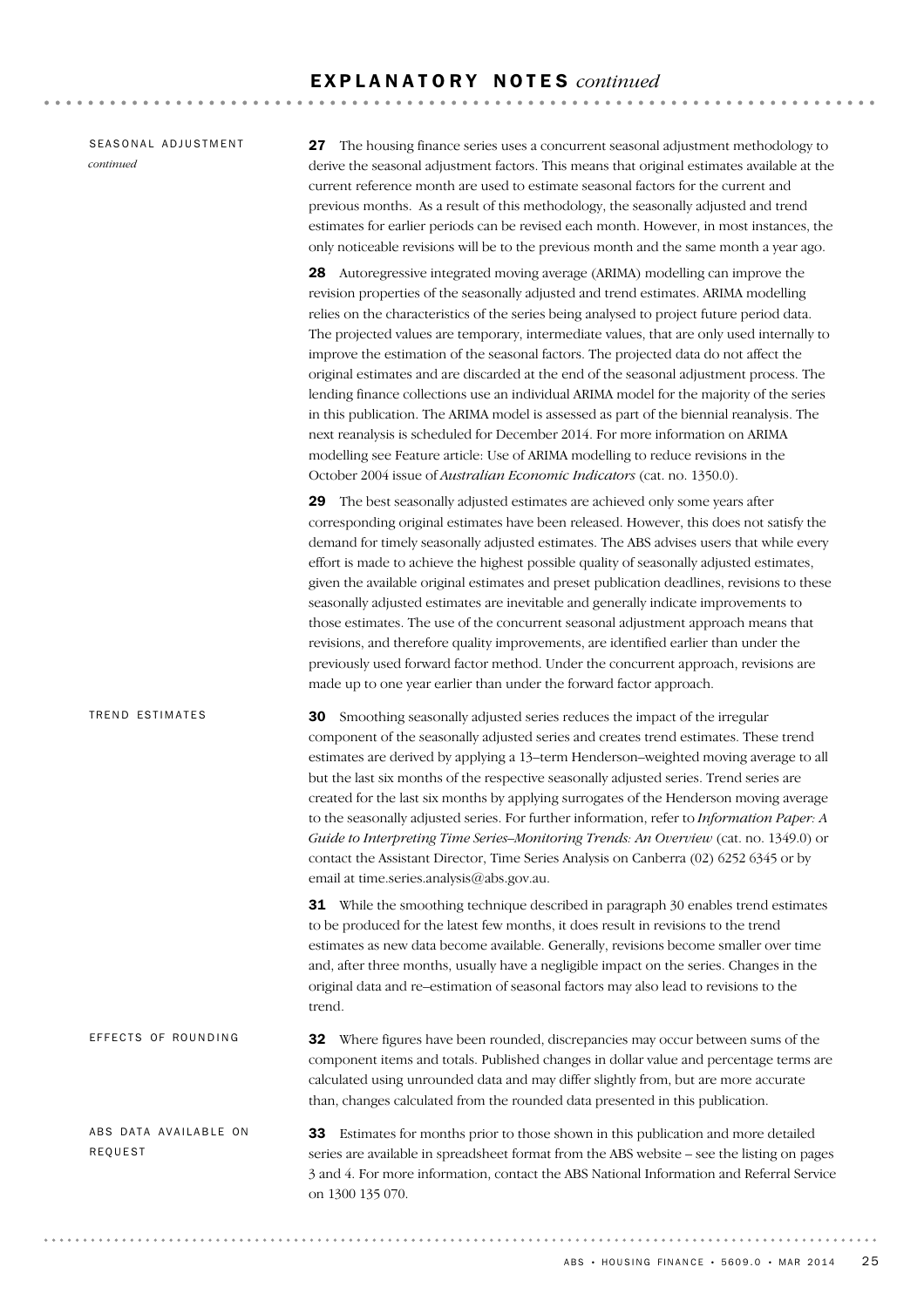### E X P L A N A T O R Y N O T E S *continued*

RELATED PRODUCTS

34 Other ABS publications which may be of interest are outlined below. All publications released from 1998 onwards are available on the ABS website: *http://www.abs.gov.au*:

! *Lending Finance, Australia* (cat. no. 5671.0) – issued monthly

- ! *Assets and Liabilities of Australian Securitisers* (cat. no. 5232.0.55.001) issued quarterly
- ! *Buildings Approvals, Australia* (cat. no. 8731.0) issued monthly
- ! *Dwelling Unit Commencements, Australia, Preliminary* ( cat. no. 8750.0) issued quarterly.

35 Quarterly data prior to March 2002 for housing loan outstandings by type of lending institution are available as a priced special data report related to the *Australian National Accounts: Financial Accounts* (cat. no. 5232.0). Inquiries regarding this special data report should be made to the contact on the front cover of this publication.

36 In addition, the Reserve Bank of Australia produces the monthly *Reserve Bank of Australia Bulletin* as well as data on its website. *Bulletin* tables D1 and D2 contain statistics on lending and credit aggregates (including the housing credit aggregate), which contain lending and credit to the private non–financial sector. Table D5 Bank Lending Classified by Sector contains statistics on lending to persons for the purpose of housing, also classified by owner occupiers and investors, with statistics available from January 1990.

37 Residential lending by building societies and credit cooperatives is also published in *Bulletin* tables B7 and B8. These statistics are also sourced from APRA collected data, although this will differ from statistics in table 12 of this publication since the *Bulletin* tables only include data for building societies and credit cooperatives with total assets greater than or equal to \$50 million. *Bulletin* table B19 Securitisation Vehicles contains outstandings information for mortgages held, which includes both residential and non–residential mortgages.

38 Current publications and other products released by the ABS are available from the Statistics View. The ABS also issues a daily Release Advice on the ABS website *http://www.abs.gov.au* which details products to be released in the week ahead.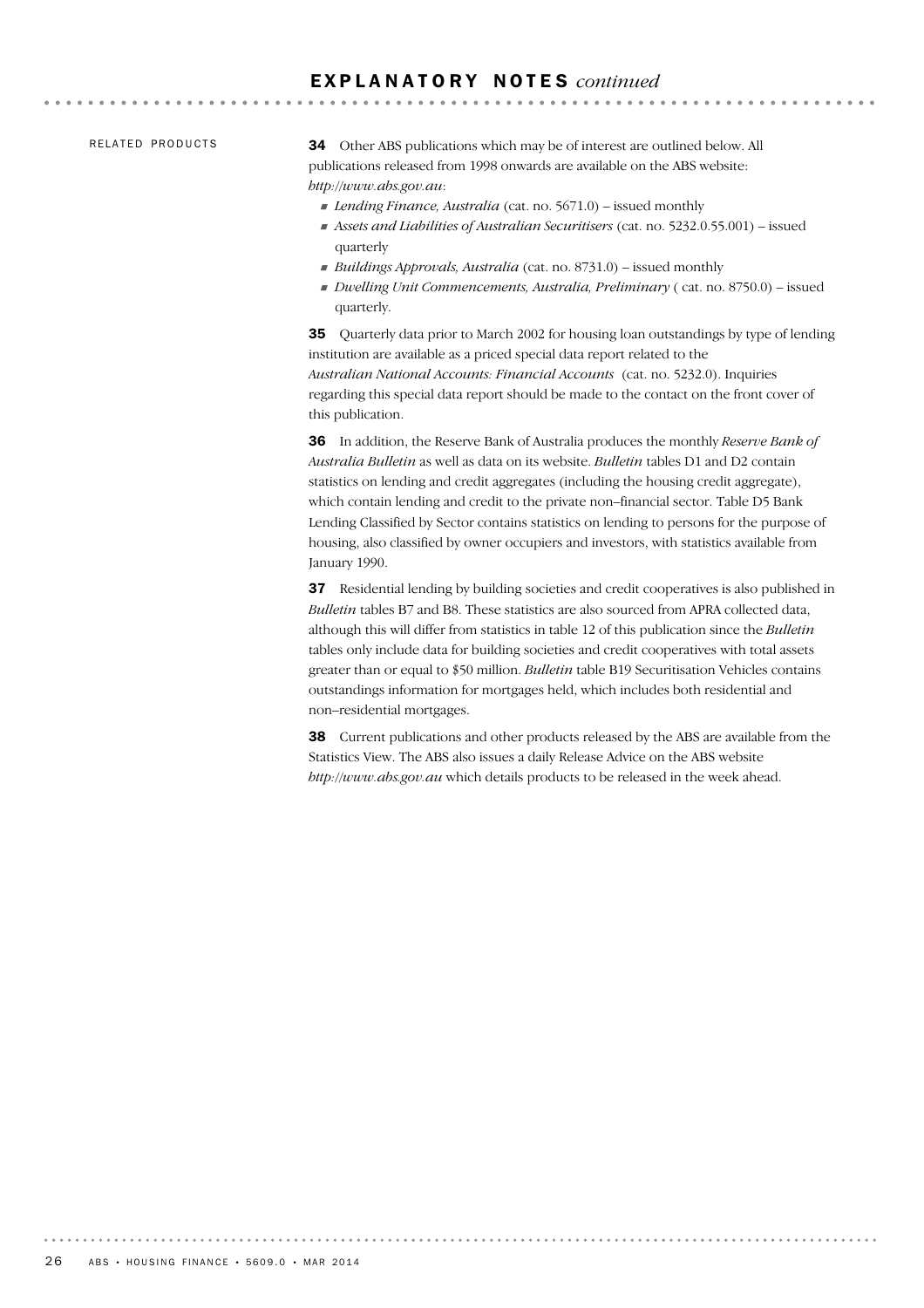### GLOSSARY

| Alterations and additions   | Alterations and additions cover all structural and non-structural changes which are<br>integral to the functional and structural design of a dwelling. Examples are garages,<br>carports, pergolas, reroofing, recladding, etc. Alterations and additions do not include<br>swimming pools, ongoing repairs, or maintenance and home improvements which do<br>not involve building work.     |
|-----------------------------|----------------------------------------------------------------------------------------------------------------------------------------------------------------------------------------------------------------------------------------------------------------------------------------------------------------------------------------------------------------------------------------------|
| Average loan                | The Average Loan series is calculated as follows:<br>Total value of lending commitments per month<br>Total number of dwellings financed per month                                                                                                                                                                                                                                            |
|                             | The Average Loan series does not necessarily represent the average loan size per<br>dwelling. For instance, the average separately reflects first and second mortgages,<br>committed in separate months, which apply to the same dwelling. For example, when a<br>fixed rate and a variable rate loan are provided in separate months, two commitments<br>are created for the same dwelling. |
| Commitment                  | A lending commitment is a firm offer of housing finance. It either has been, or is<br>normally expected to be, accepted. Included are commitments to provide housing<br>finance to employees and commitments accepted and cancelled in the same month.                                                                                                                                       |
| Commitments not advanced    | Commitments not advanced at the end of the month are calculated as follows:                                                                                                                                                                                                                                                                                                                  |
|                             | Balance of unadvanced commitments at the end of the previous month                                                                                                                                                                                                                                                                                                                           |
|                             | + Total new housing commitments (including refinancing)                                                                                                                                                                                                                                                                                                                                      |
|                             | + Alterations and additions                                                                                                                                                                                                                                                                                                                                                                  |
|                             | $=$ Total commitments                                                                                                                                                                                                                                                                                                                                                                        |
|                             | - Cancellations of commitments                                                                                                                                                                                                                                                                                                                                                               |
|                             | - Commitments advanced during the month                                                                                                                                                                                                                                                                                                                                                      |
|                             | = Commitments not advanced at the end of the month                                                                                                                                                                                                                                                                                                                                           |
| Commitment value            | The commitment value for a contract of sale is the dwelling's sale value less any deposit.                                                                                                                                                                                                                                                                                                   |
| Construction of dwellings   | Construction of dwellings represents commitments made to individuals to finance, by<br>way of progress payments, the construction of owner occupied dwellings.                                                                                                                                                                                                                               |
| Dwelling                    | A dwelling is a single self-contained place of residence such as a detached or<br>semidetached house, a terrace house, a flat, home unit, town house, etc.                                                                                                                                                                                                                                   |
| Dwelling units              | Dwelling units refer to the number of single self-contained residences for which<br>commitments have been made, either on the security of first mortgage or on contract of<br>sale.                                                                                                                                                                                                          |
| <b>Established dwelling</b> | An established dwelling is one which has been completed for 12 months or more prior<br>to the lodgement of a loan application, or which has been previously occupied.                                                                                                                                                                                                                        |
| First home buyers           | First home buyers are persons entering the home ownership market for the first time.                                                                                                                                                                                                                                                                                                         |
| <b>Fixed loans</b>          | Generally involve:<br>• a commitment for a fixed amount for a fixed period for a specific purpose<br>a schedule of repayments over a fixed period<br>repayments which reduce the liability of the borrower but do not act to make further<br>finance available.                                                                                                                              |
| Fixed rate loan             | Fixed rate loans have a set interest rate which cannot be varied, either upward or<br>downward, for a minimum period of two years. Capped loans are not categorised as fixed<br>rate loans because their interest rate can vary within a two year period.                                                                                                                                    |
| Housing Loan Outstandings   | The value of outstanding housing loans to Australian households as at a particular point<br>in time (for statistics in this publication this refers to the end of the reference month). A<br>loan is defined as an asset of a lending institution, which is not evidenced by the issuing<br>of a security by the borrower.                                                                   |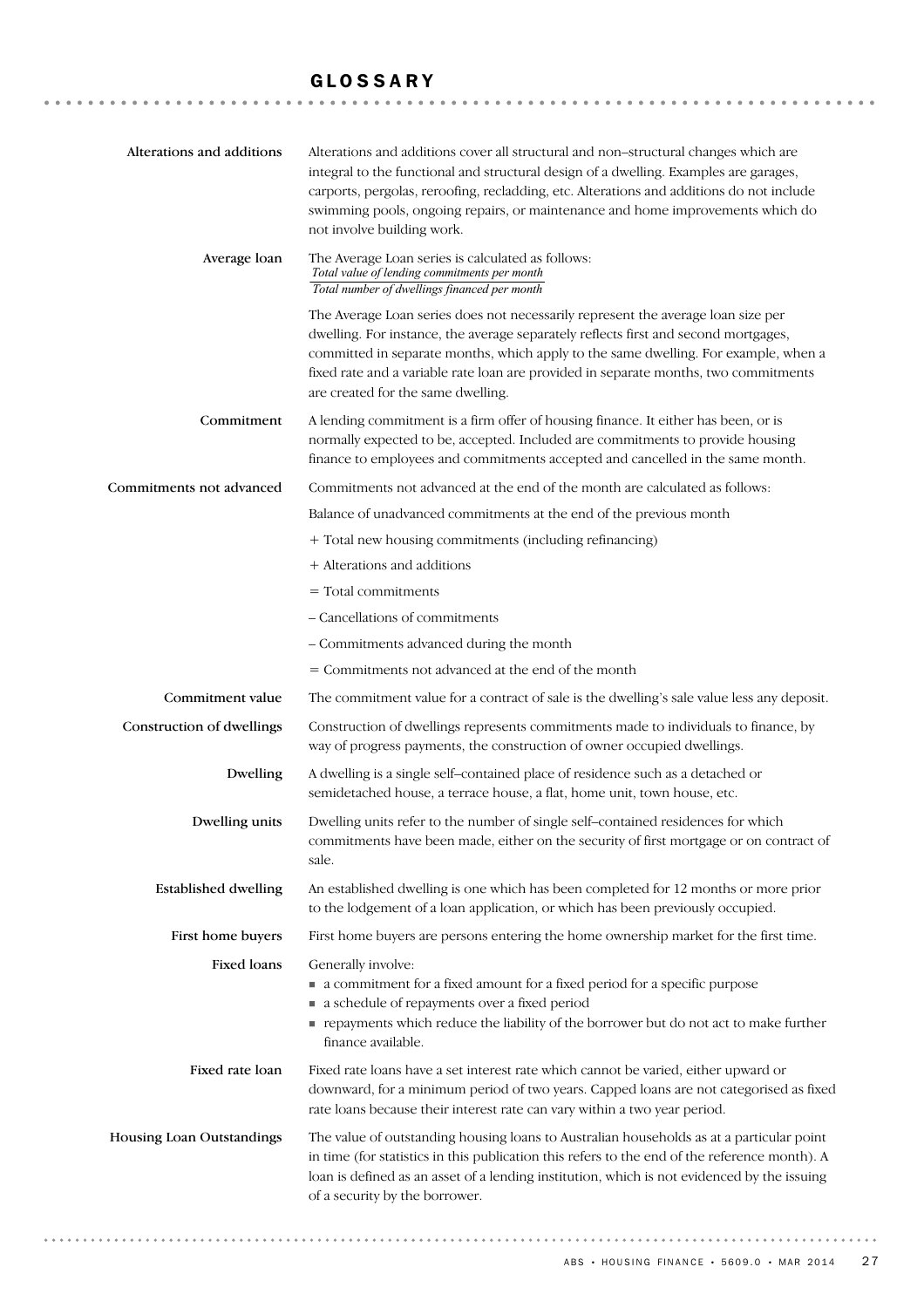# GLOSSARY *continued*

| New dwelling            | A new dwelling is one that has been completed within 12 months of the lodgement of a<br>loan application, and the borrower will be the first occupant.                                                                                                                                                                                                                                                                                                                                                                                                                                                |
|-------------------------|-------------------------------------------------------------------------------------------------------------------------------------------------------------------------------------------------------------------------------------------------------------------------------------------------------------------------------------------------------------------------------------------------------------------------------------------------------------------------------------------------------------------------------------------------------------------------------------------------------|
| Other lenders n.e.c.    | Comprises all lenders that are not banks, permanent building societies, credit<br>cooperatives or securitisation vehicles. Includes life or general insurance companies,<br>superannuation funds, government housing schemes, housing cooperatives, registered<br>financial corporations and other financial institutions.                                                                                                                                                                                                                                                                            |
| Refinancing             | For investment housing finance, it represents a commitment to refinance an existing<br>loan. For secured housing finance for owner occupation, included are those loans where<br>the refinancing lender is a different lender and the security is unchanged. The<br>refinancing of a loan to fund a change of residence is treated as a new lending<br>commitment.                                                                                                                                                                                                                                    |
| Revolving credit        | Generally has the following characteristics:<br>• a commitment for a credit or borrowing limit is given for a specific period after which<br>the commitment is reviewed<br>• the extent of the borrowing used at any time during the period may be for any amount<br>up to the authorised limit<br>repayments (other than of charges and interest) made during the period reduce the<br>extent of the borrowing used and thereby increase the amount of unused credit<br>available up to the authorised limit. Examples include credit cards, lines of credit and<br>approved overdrafts.             |
| Secured housing finance | This is all secured commitments to individuals for the construction or purchase of<br>dwellings for owner occupation, regardless of type of security. Commitments for<br>dwellings that will be occupied by persons other than the owner(s) are excluded.                                                                                                                                                                                                                                                                                                                                             |
| Securitisation vehicle  | Special purpose vehicles (generally trusts) that issue mortgage backed securities, which<br>are debt securities secured by specific pools of mortgages and repaid from the cash flows<br>(principal and interest payments) of the specific mortgage pool.                                                                                                                                                                                                                                                                                                                                             |
| Self-contained          | The dwelling includes bathing and cooking facilities.                                                                                                                                                                                                                                                                                                                                                                                                                                                                                                                                                 |
| Wholesale lenders       | A wholesale lender provides funds to borrowers through a retail intermediary which may<br>then also be responsible for the ongoing relationship with the borrower. The Wholesale<br>Lenders n.e.c. series almost exclusively comprises securitisation vehicles (typically special<br>purpose trusts) established to issue mortgage backed securities. It excludes funds<br>provided where a bank or permanent building society, acting as a wholesale provider of<br>funds, remains the lender on the contract. Those commitments are published as bank or<br>permanent building society commitments. |